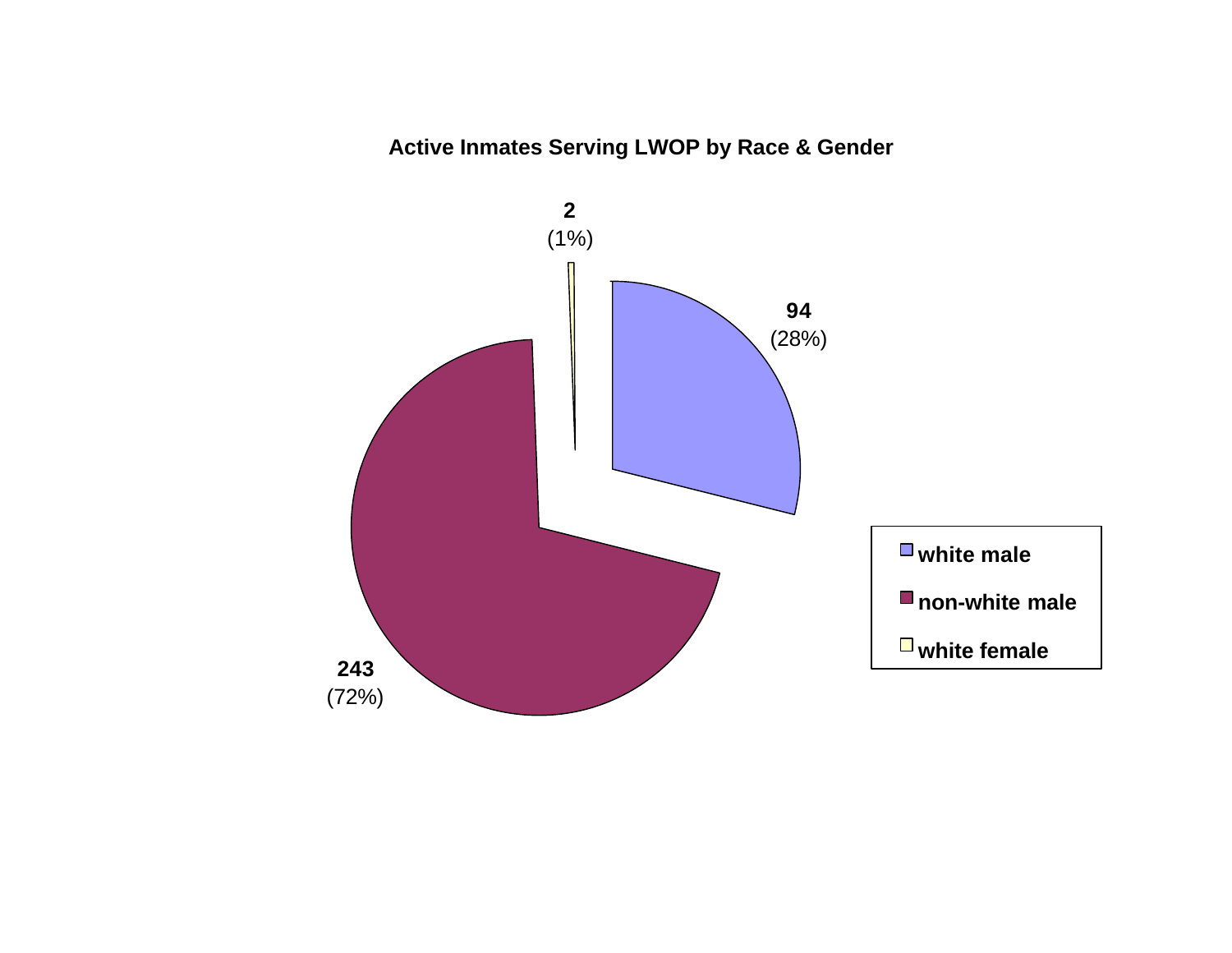# **Active Inmates Serving LWOP By Prior Incarcerations**

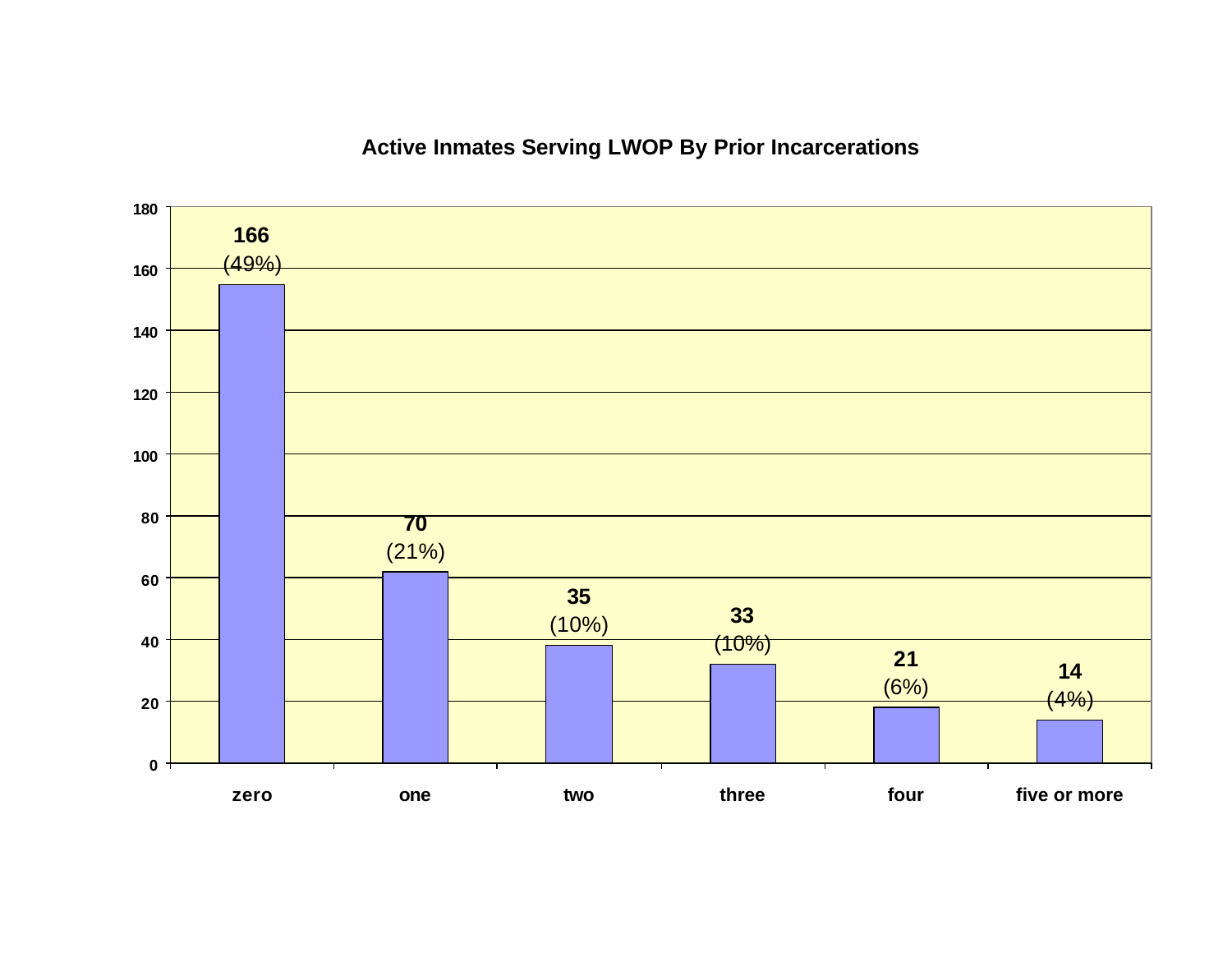**Active Inmates Serving LWOP by Crime Type**

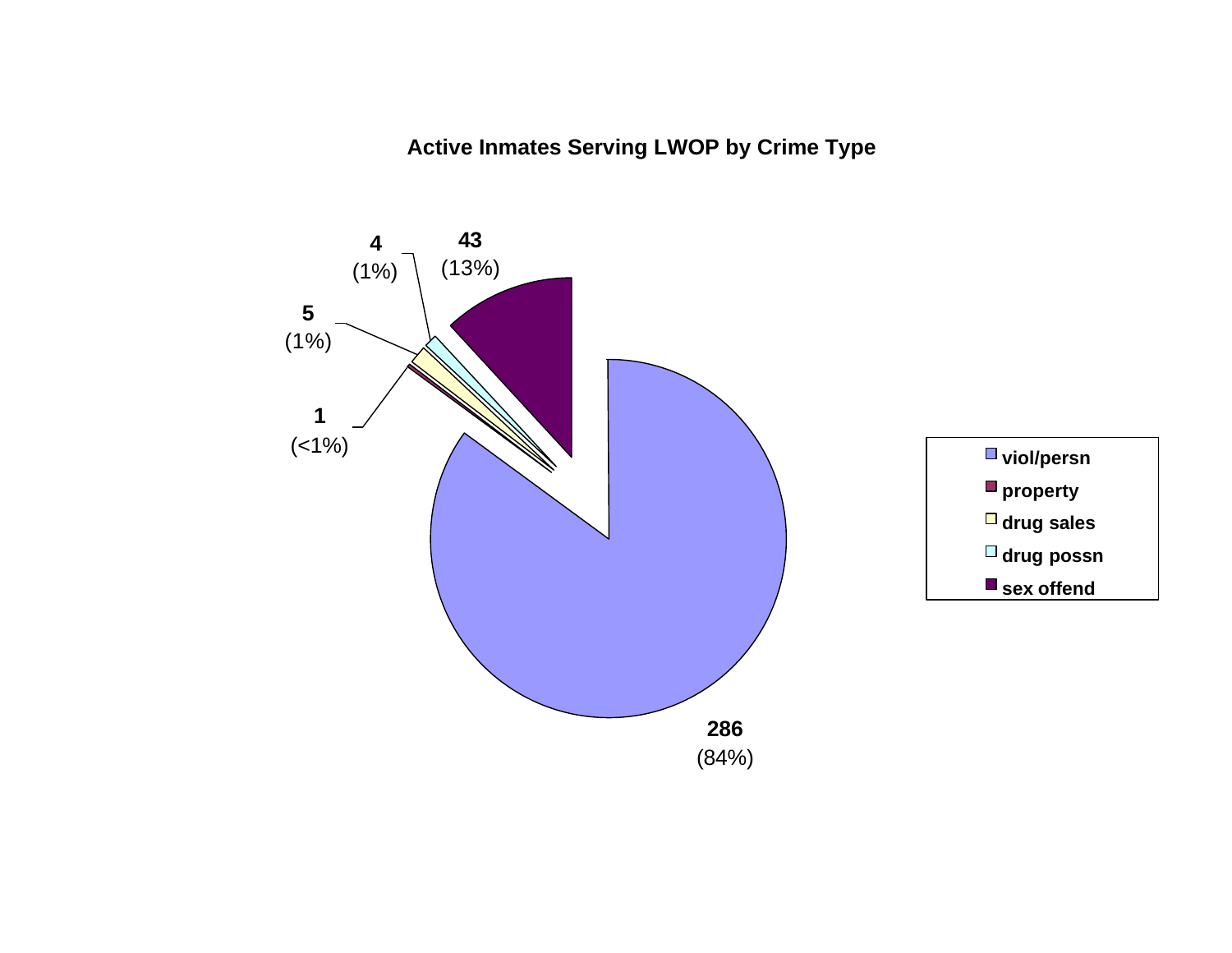Georgia Department of Corrections Page 1 Run 10/21/03 9:43 am Office of Planning and Analysis

#### Inmate statistical profile

TABLE OF CONTENTS FOR ACTIVE PRISONERS EXCLUDING JAIL

Title PAGE ----- ---- RACE AND SEX............................ 2 Culture Fair IQ Scores.................. 3 Self-Rpt Socioeconomic Class............ 4 Self-Rpt Environment To Age 16.......... 5 Self-Rpt Education Level................ 6 Functional Reading Level (WRAT Scores).. 7 Functional Math Level (WRAT Scores)..... 8 Functional Spelling Level (WRAT Scores). 9 Self-Rpt Guardian Status To Age 16......10 Self-Rpt Employment Status Before Prison11 Self-Rpt Marital Status At Admission....12 Self-Rpt Number Of Children At Admission13 Self-Rpt Religious Affiliation..........14 Self-Rpt Family Behavior Patterns \*.....15 Inmate Diagnostic Behavior Problem \*....16 Physical Profile (General Condition)....17 Security Status............................18 Number Of Sentences.....................19 Number Of Disciplinaries................20 Number Of Escapes.........................21 Number Of Prior Georgia Incarcerations \*22 Number Of Transfers.....................23 County Of Conviction....................24 Circ Of Conviction........................27 Home County.............................29 Prison Sentence In Years................32 Probation To Follow Prison...............33 Admission Type.............................34 Release Type................................35 Inst By Group..............................36 Institution.............................37 Misdemeanors And Felonies...............38 Crimes By Group.............................39 Most Serious Offense....................40 Most Serious Crime Type.................41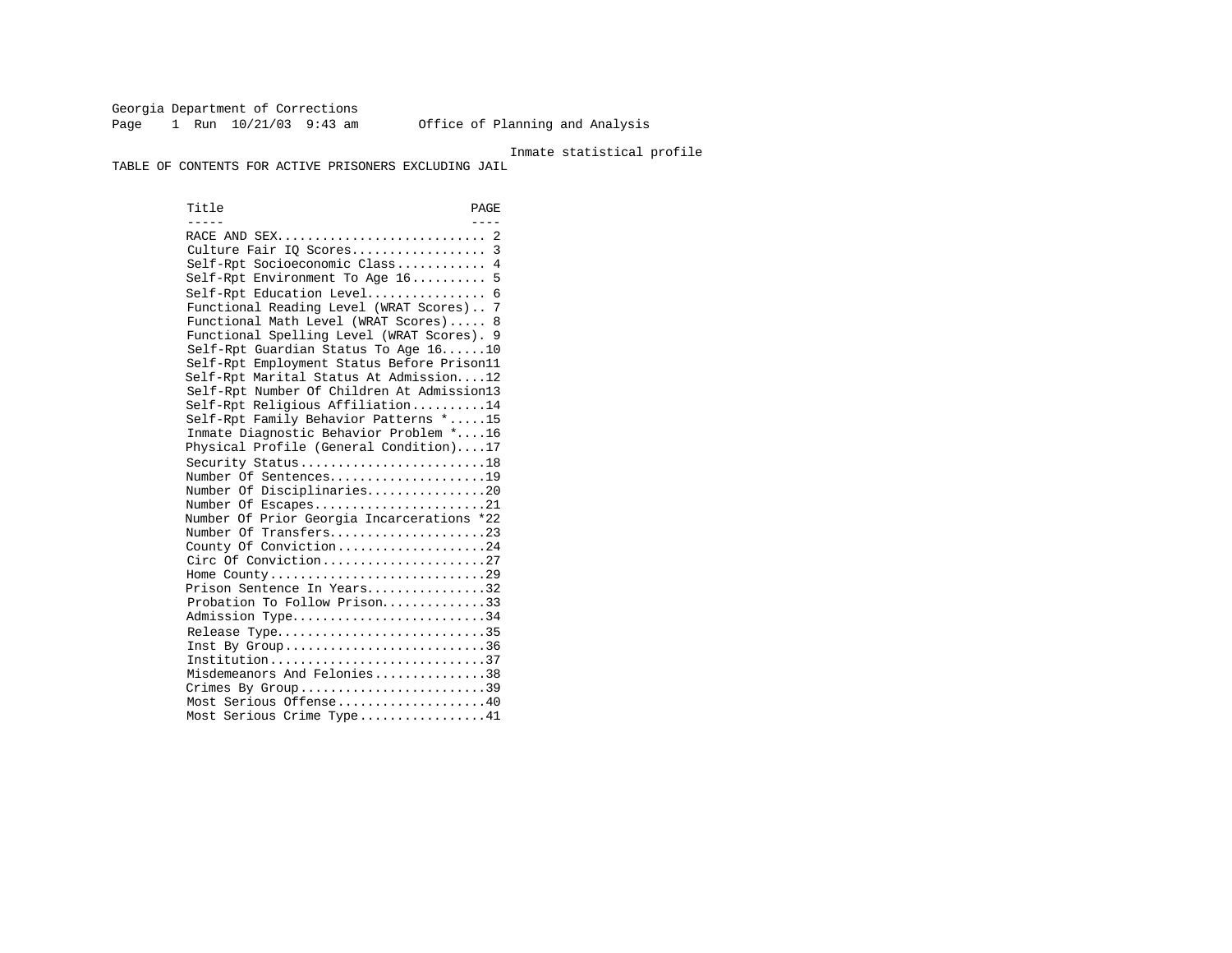Page 2 Run  $10/21/03$  9:43 am

# Inmate statistical profile

Sample: ACTIVE PRISONERS EXCLUDING JAIL Requestor: Statistics Active inmates 10/21/2003

RACE AND SEX by current age & sex

|                                                                  |                                             |                                                     | M E N                                           |                                                                           |                                                                    |                                                                               |                                                                           | <b>WOMEN</b>                                          |                                                                       |                                                                        |                                 |
|------------------------------------------------------------------|---------------------------------------------|-----------------------------------------------------|-------------------------------------------------|---------------------------------------------------------------------------|--------------------------------------------------------------------|-------------------------------------------------------------------------------|---------------------------------------------------------------------------|-------------------------------------------------------|-----------------------------------------------------------------------|------------------------------------------------------------------------|---------------------------------|
| RACE AND SEX                                                     | Age<br>$ 00 - 21 $                          | Age<br>$ 22-39 $                                    | Age<br>$ 40-54 $                                | Age<br>$ 55-99 $                                                          | Men<br>န္<br>$\frac{1}{2}$ Total                                   | Age<br>$ 00 - 21 $                                                            | Age<br>$ 22-39 $                                                          | Age<br>$ 40-54 $                                      | Age<br>$8 55-99$                                                      | Women<br>% Total<br>$\approx$                                          | Grand<br>Total<br>°≈            |
| WHITE MALE<br>NON WHITE MALE<br>WHITE FEMALE<br>NON WHITE FEMALE | 17<br>83<br>5<br>$\mathbf 0$<br>0<br>0<br>0 | 45<br>24<br>76<br>141<br>0<br>0<br>$\mathbf 0$<br>0 | 33<br>28<br>72<br>86<br>$\Omega$<br>0<br>0<br>0 | 15<br>58<br>11<br>42<br>$\mathbf 0$<br>$\overline{0}$<br>$\mathbf 0$<br>0 | 94<br>28<br>243<br>72<br>$\Omega$<br>$\Omega$<br>$\mathsf{O}$<br>0 | 0<br>0<br>$\mathbf 0$<br>$\mathbf 0$<br>$\mathsf{O}$<br>0<br>$\mathbf 0$<br>0 | 0<br>0<br>$\Omega$<br>$\mathbf 0$<br>2 100<br>$\mathbf 0$<br>$\mathbf{0}$ | 0<br>0<br>$\mathbf 0$<br>$\Omega$<br>0<br>$\mathbf 0$ | 0<br>$\mathbf 0$<br>$\overline{0}$<br>$\mathbf 0$<br>$\mathbf 0$<br>0 | 0<br>$\Omega$<br>$\Omega$<br>2<br>100<br>$\mathbf 0$<br>$\overline{0}$ | 94<br>28<br>243<br>72<br>2<br>0 |
| Total reported                                                   | 6 100                                       | 186 100                                             | 119 100                                         | 26 100                                                                    | 337 100                                                            | $\mathbf 0$<br>0                                                              | 2 100                                                                     | 0<br>$\Omega$                                         | 0<br>$\overline{0}$                                                   | 2 100                                                                  | 339 100                         |
| Percent reported                                                 | 100.0                                       | 100.0                                               | 100.0                                           | 100.0                                                                     | 100.0                                                              | $\cdot$ 0                                                                     | 100.0                                                                     | $\cdot$ 0                                             | $\cdot$ 0                                                             | 100.0                                                                  | 100.0                           |
| NOT REPORTED                                                     | 0                                           | $\mathbf 0$                                         | 0                                               | $\mathbf 0$                                                               | 0                                                                  | 0                                                                             | $\mathbf 0$                                                               | $\mathbf 0$                                           | $\mathbf 0$                                                           | $\mathbf 0$                                                            | $\mathbf 0$                     |
| Total                                                            | 6                                           | 119<br>186                                          |                                                 | 26                                                                        | 337                                                                | 0                                                                             | 2                                                                         | $\Omega$                                              | 0                                                                     | 2                                                                      | 339                             |
| AVERAGE AGE                                                      | 20.17                                       | 31.34                                               | 45.95                                           | 60.31                                                                     | 38.53                                                              | .00                                                                           | 33.00                                                                     | .00                                                   | .00                                                                   | 33.00                                                                  | 38.50                           |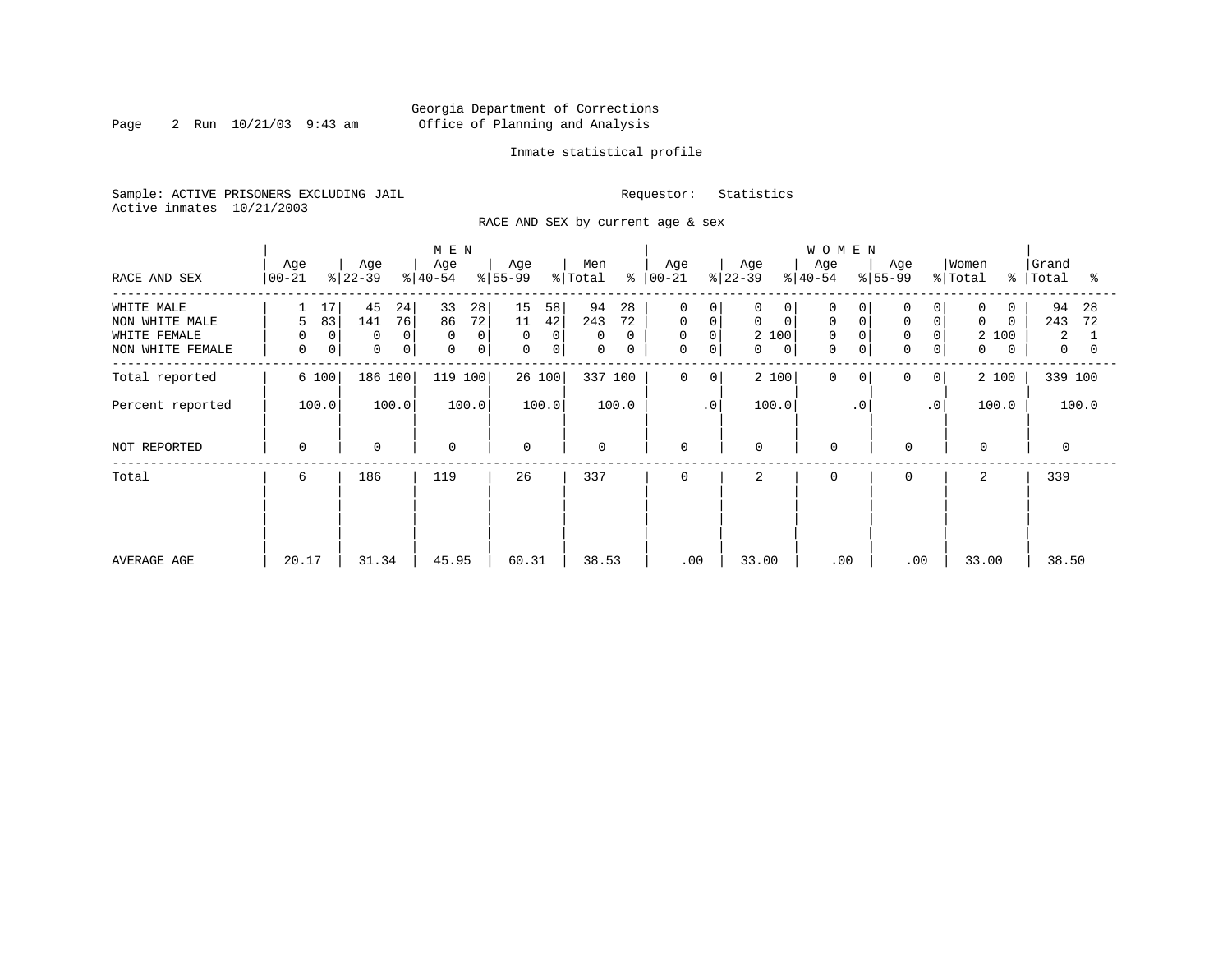Page 3 Run  $10/21/03$  9:43 am

# Inmate statistical profile

Sample: ACTIVE PRISONERS EXCLUDING JAIL Requestor: Statistics Active inmates 10/21/2003

Culture Fair IQ Scores by current age & sex

|                           |                            |                                  | M E N                |                                          |                      |                                                                |                                      | <b>WOMEN</b>                |                                      |                   |                         |
|---------------------------|----------------------------|----------------------------------|----------------------|------------------------------------------|----------------------|----------------------------------------------------------------|--------------------------------------|-----------------------------|--------------------------------------|-------------------|-------------------------|
| IQ Score                  | Age<br>$ 00-21 $           | Age<br>$ 22-39 $                 | Age<br>$ 40-54 $     | Age<br>$ 55-99$                          | Men<br>% Total       | Age<br>$8   00 - 21$                                           | Age<br>$ 22-39 $                     | Age<br>$8 40-54$            | Age<br>$ 55-99 $                     | Women<br>% Total  | Grand<br>%   Total<br>ႜ |
| LESS THAN 70<br>70 AND UP | 0<br>$\mathbf{0}$<br>6 100 | $\overline{2}$<br>4<br>163<br>98 | 10<br>10<br>92<br>90 | $\mathbf{0}$<br>0 <sup>1</sup><br>23 100 | 14<br>5<br>95<br>284 | $\mathbf 0$<br>0 <sup>1</sup><br>$\overline{0}$<br>$\mathbf 0$ | $\mathbf 0$<br>$\mathbf{0}$<br>2 100 | 0<br>0<br>$\mathsf{O}$<br>0 | $\Omega$<br>0<br>0<br>0 <sup>1</sup> | $\Omega$<br>2 100 | 14<br>5<br>286<br>95    |
| Total reported            | 6 100                      | 167<br>100                       | 102 100              | 23 100                                   | 298 100              | $\mathbf 0$<br>$\mathbf 0$                                     | 2 100                                | $\mathbf 0$<br>0            | 0<br>0                               | 2 100             | 300 100                 |
| Percent reported          | 100.0                      | 89.8                             | 85.7                 | 88.5                                     | 88.4                 | $\cdot$ 0                                                      | 100.0                                | $\cdot$ 0                   | $\cdot$ 0                            | 100.0             | 88.5                    |
| NOT REPORTED              | 0                          | 19                               | 17                   | 3                                        | 39                   | 0                                                              | $\mathbf 0$                          | $\mathbf 0$                 | $\mathbf 0$                          | $\mathbf 0$       | 39                      |
| Total                     | 6                          | 186                              | 119                  | 26                                       | 337                  | 0                                                              | 2                                    | $\mathbf 0$                 | $\mathbf 0$                          | 2                 | 339                     |
|                           |                            |                                  |                      |                                          |                      |                                                                |                                      |                             |                                      |                   |                         |
|                           |                            |                                  |                      |                                          |                      |                                                                |                                      |                             |                                      |                   |                         |
| AVERAGE IQ                | 97.67                      | 101.24                           | 95.15                | 99.13                                    | 98.92                | .00                                                            | 107.00                               | .00                         | .00                                  | 107.00            | 98.97                   |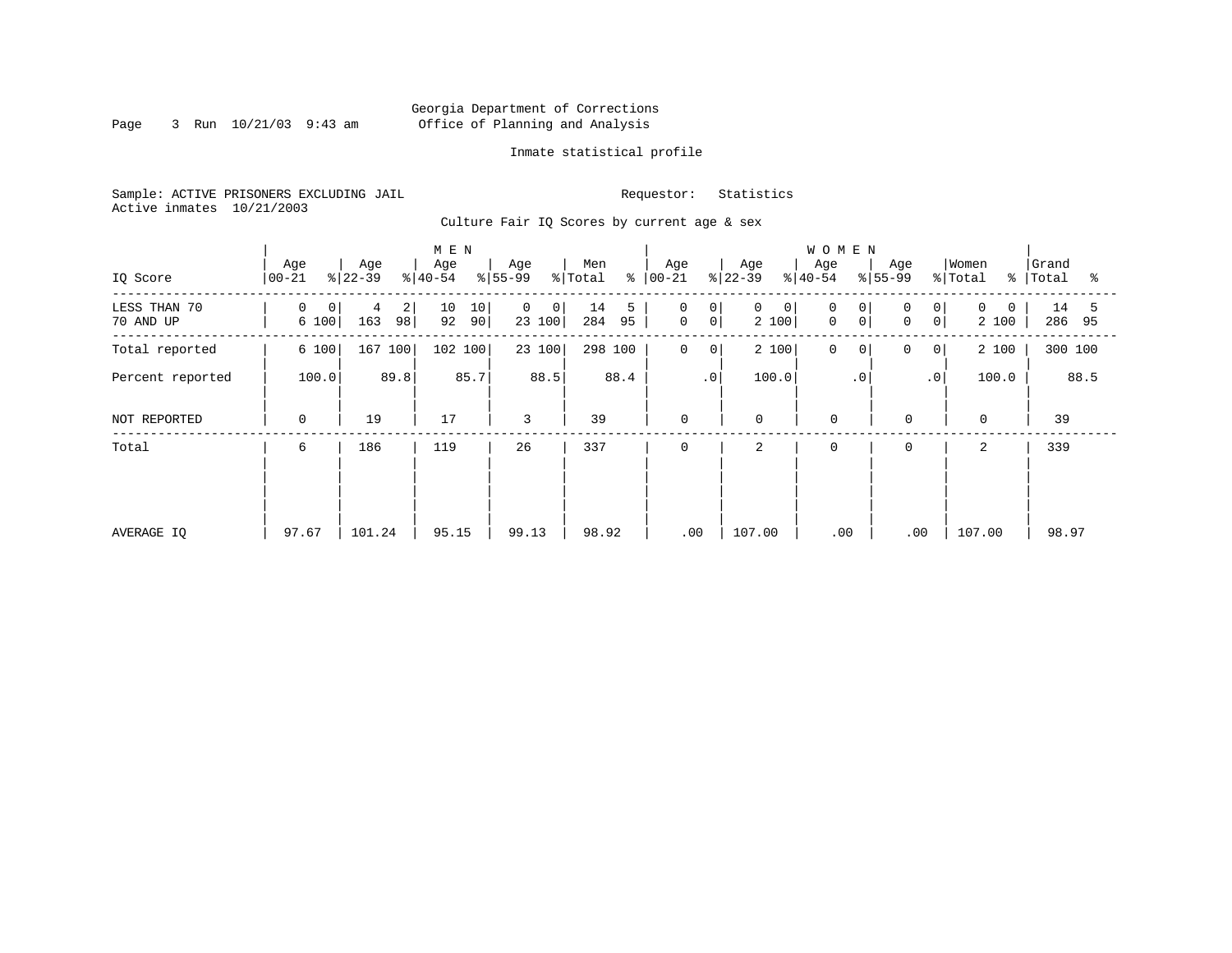Page  $4$  Run  $10/21/03$  9:43 am

# Inmate statistical profile

Sample: ACTIVE PRISONERS EXCLUDING JAIL Requestor: Statistics Active inmates 10/21/2003

Self-Rpt Socioeconomic Class by current age & sex

|                     | M E N            |                |                  |      |                  |                |                  |             |                |      |                   |                 |                 |       | <b>WOMEN</b>     |           |                    |                 |                  |          |                |      |
|---------------------|------------------|----------------|------------------|------|------------------|----------------|------------------|-------------|----------------|------|-------------------|-----------------|-----------------|-------|------------------|-----------|--------------------|-----------------|------------------|----------|----------------|------|
| Socioeconomic Class | Age<br>$00 - 21$ |                | Age<br>$ 22-39 $ |      | Age<br>$ 40-54 $ |                | Age<br>$8 55-99$ |             | Men<br>% Total | ి    | Age<br>$ 00 - 21$ |                 | Age<br>$ 22-39$ |       | Age<br>$8 40-54$ |           | Age<br>$8155 - 99$ |                 | Women<br>% Total | %        | Grand<br>Total | °    |
| WELFARE             |                  | 20             | 9                | 5.   | 4                | 3 <sup>1</sup> |                  | 4           | 15             |      | 0                 | 0               | 0               | 0     |                  |           | 0                  | $\overline{0}$  | 0                |          | 15             |      |
| OCC EMPLOY          | 0                | $\mathbf 0$    | 10               | 5    | 5                | 4              | $\mathbf 0$      | $\mathbf 0$ | 15             |      | $\Omega$          | $\mathbf 0$     | 0               |       | $\Omega$         |           | $\mathbf 0$        | 0               | $\mathbf 0$      | $\Omega$ | 15             |      |
| MINIMUM STD         | 3                | 60             | 100              | 55   | 59               | 50             | 12               | 48          | 174            | 53   | $\Omega$          | $\Omega$        | 0               |       |                  |           | $\mathbf 0$        | 0               | $\Omega$         | $\Omega$ | 174            | 52   |
| MIDDLE              |                  | 20             | 62               | 34   | 44               | 38             | 12               | 48          | 119            | 36   | 0                 | 0               |                 | 50    | $\mathbf 0$      |           | 0                  | 0 <sup>1</sup>  |                  | 50       | 120            | 36   |
| OTHER               | 0                | 0 <sup>1</sup> | 2                | 1    | 5                | 4              | 0                | 0           |                | 2    | 0                 | $\mathbf 0$     |                 | 50    | $\Omega$         | 0         | 0                  | $\overline{0}$  |                  | 50       | 8              |      |
| Total reported      |                  | 5 100          | 183 100          |      | 117              | 100            |                  | 25 100      | 330 100        |      | $\mathbf 0$       | 0 <sup>1</sup>  |                 | 2 100 | $\mathbf 0$      | 0         | 0                  | 0 <sup>1</sup>  |                  | 2 100    | 332 100        |      |
| Percent reported    |                  | 83.3           |                  | 98.4 |                  | 98.3           |                  | 96.2        |                | 97.9 |                   | .0 <sup>′</sup> |                 | 100.0 |                  | $\cdot$ 0 |                    | .0 <sup>1</sup> |                  | 100.0    |                | 97.9 |
| NOT RPTD            |                  |                | 3                |      | 2                |                |                  |             | $\mathcal{L}$  |      | $\mathbf 0$       |                 | $\mathbf 0$     |       | $\mathbf 0$      |           | $\mathbf 0$        |                 | 0                |          |                |      |
| Total               | 6                |                | 186              |      | 119              |                | 26               |             | 337            |      | 0                 |                 | 2               |       | 0                |           | 0                  |                 | 2                |          | 339            |      |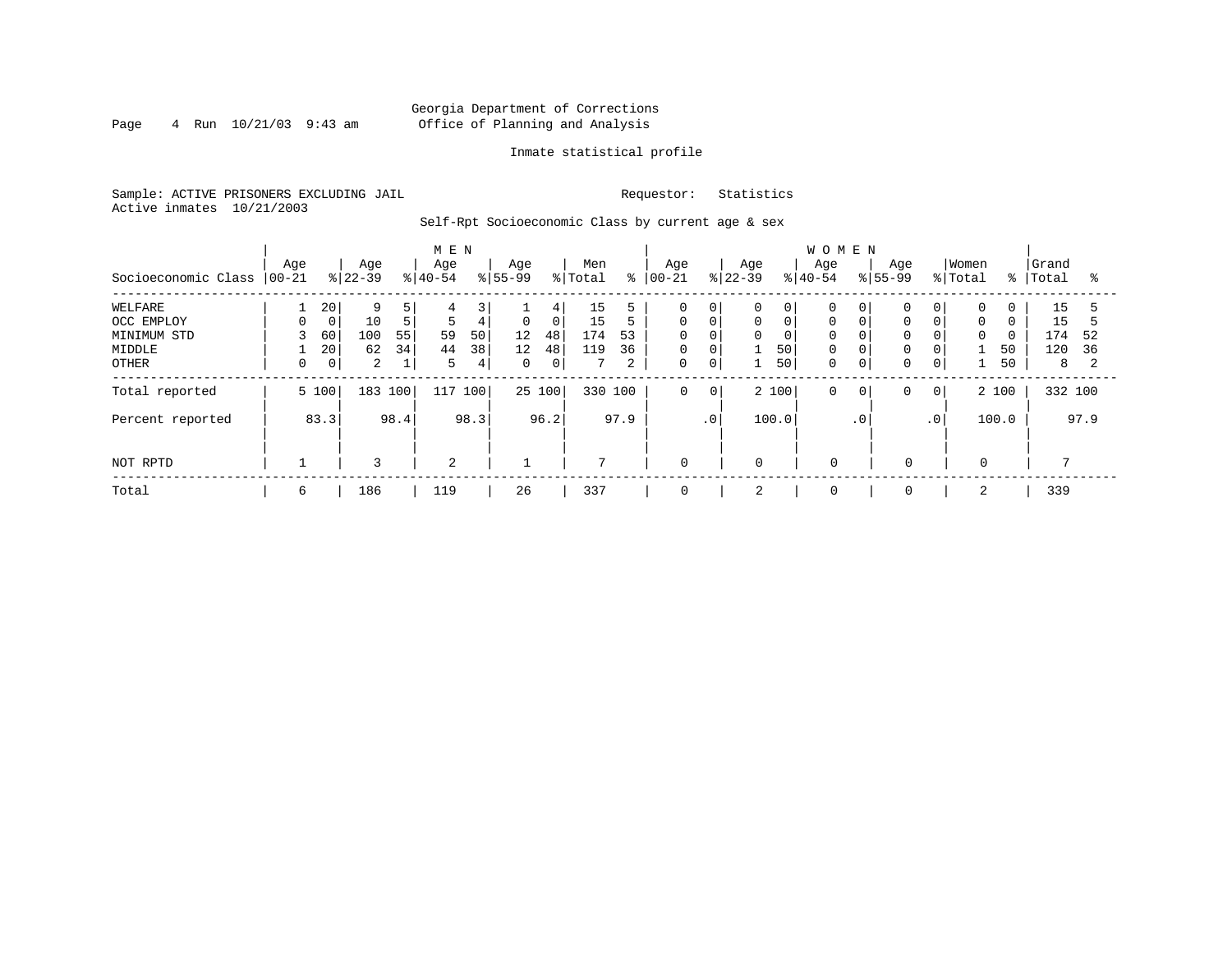Page 5 Run  $10/21/03$  9:43 am

# Inmate statistical profile

Sample: ACTIVE PRISONERS EXCLUDING JAIL Requestor: Statistics Active inmates 10/21/2003

Self-Rpt Environment To Age 16 by current age & sex

|                  |                   |                |                  |      | M E N            |      |                  |             |                |      |                  |                |                  |             | <b>WOMEN</b>     |             |                    |                 |             |             |         |      |
|------------------|-------------------|----------------|------------------|------|------------------|------|------------------|-------------|----------------|------|------------------|----------------|------------------|-------------|------------------|-------------|--------------------|-----------------|-------------|-------------|---------|------|
| Environment      | Age<br>$ 00 - 21$ |                | Age<br>$ 22-39 $ |      | Age<br>$ 40-54 $ |      | Age<br>$8 55-99$ |             | Men<br>% Total | နွ   | Age<br>$00 - 21$ |                | Age<br>$ 22-39 $ |             | Age<br>$8 40-54$ |             | Age<br>$8155 - 99$ |                 | Women       | $\approx$ 1 | Grand   |      |
|                  |                   |                |                  |      |                  |      |                  |             |                |      |                  |                |                  |             |                  |             |                    |                 | % Total     |             | Total   | ႜ    |
| RURAL/FARM       | 0                 | 0              |                  |      | 4                | 3    | 4                | 15          | 9              |      | 0                | 0              | $\Omega$         | 0           | $\Omega$         |             | $\mathbf 0$        | $\overline{0}$  | $\Omega$    | 0           | 9       |      |
| RURAL/NFARM      | 0                 | 0              | 8                | 4    | 8                | 7    | 3                | 12          | 19             | 6    | $\Omega$         | $\mathbf{0}$   |                  | 50          | $\Omega$         |             | 0                  | $\overline{0}$  |             | 50          | 20      | b    |
| S.M.S.A          | 2                 | 33             | 81               | 45   | 41               | 35   | 7                | 27          | 131            | 40   | 0                | $\mathbf 0$    | 0                | 0           |                  |             | $\mathbf 0$        | 0               | $\Omega$    | $\Omega$    | 131     | 39   |
| URBAN            |                   | 17             | 37               | 20   | 21               | 18   | $\overline{2}$   | 8           | 61             | 18   | 0                | 0              | 0                | 0           |                  |             | $\mathbf 0$        | $\overline{0}$  | $\mathbf 0$ | 0           | 61      | 18   |
| SMALL TOWN       | 3                 | 50             | 53               | 29   | 42               | 36   | 10               | 38          | 108            | 33   | 0                | 0              |                  | 50          |                  |             | 0                  | 0               |             | 50          | 109     | 33   |
| OTHER            | 0                 | $\overline{0}$ |                  | ⊥    |                  |      | $\Omega$         | $\mathbf 0$ | 2              |      | $\Omega$         | $\mathbf 0$    | $\Omega$         | $\mathbf 0$ |                  |             | $\mathbf 0$        | 0 <sub>1</sub>  | $\mathbf 0$ | 0           | 2       |      |
| Total reported   | 6 100             |                | 181              | 100  | 117              | 100  |                  | 26 100      | 330            | 100  | $\mathbf 0$      | $\overline{0}$ |                  | 2 100       | $\Omega$         | $\mathbf 0$ | 0                  | $\circ$         |             | 2 100       | 332 100 |      |
| Percent reported |                   | 100.0          |                  | 97.3 |                  | 98.3 |                  | 100.0       |                | 97.9 |                  | $\cdot$ 0      |                  | 100.0       |                  | $\cdot$ 0   |                    | .0 <sup>1</sup> |             | 100.0       |         | 97.9 |
| NOT RPTD         | $\mathbf 0$       |                | 5                |      | 2                |      | $\Omega$         |             | $\mathcal{L}$  |      | $\mathbf 0$      |                | $\Omega$         |             | $\Omega$         |             | 0                  |                 | $\Omega$    |             |         |      |
| Total            | 6                 |                | 186              |      | 119              |      | 26               |             | 337            |      | 0                |                | 2                |             | 0                |             | 0                  |                 |             |             | 339     |      |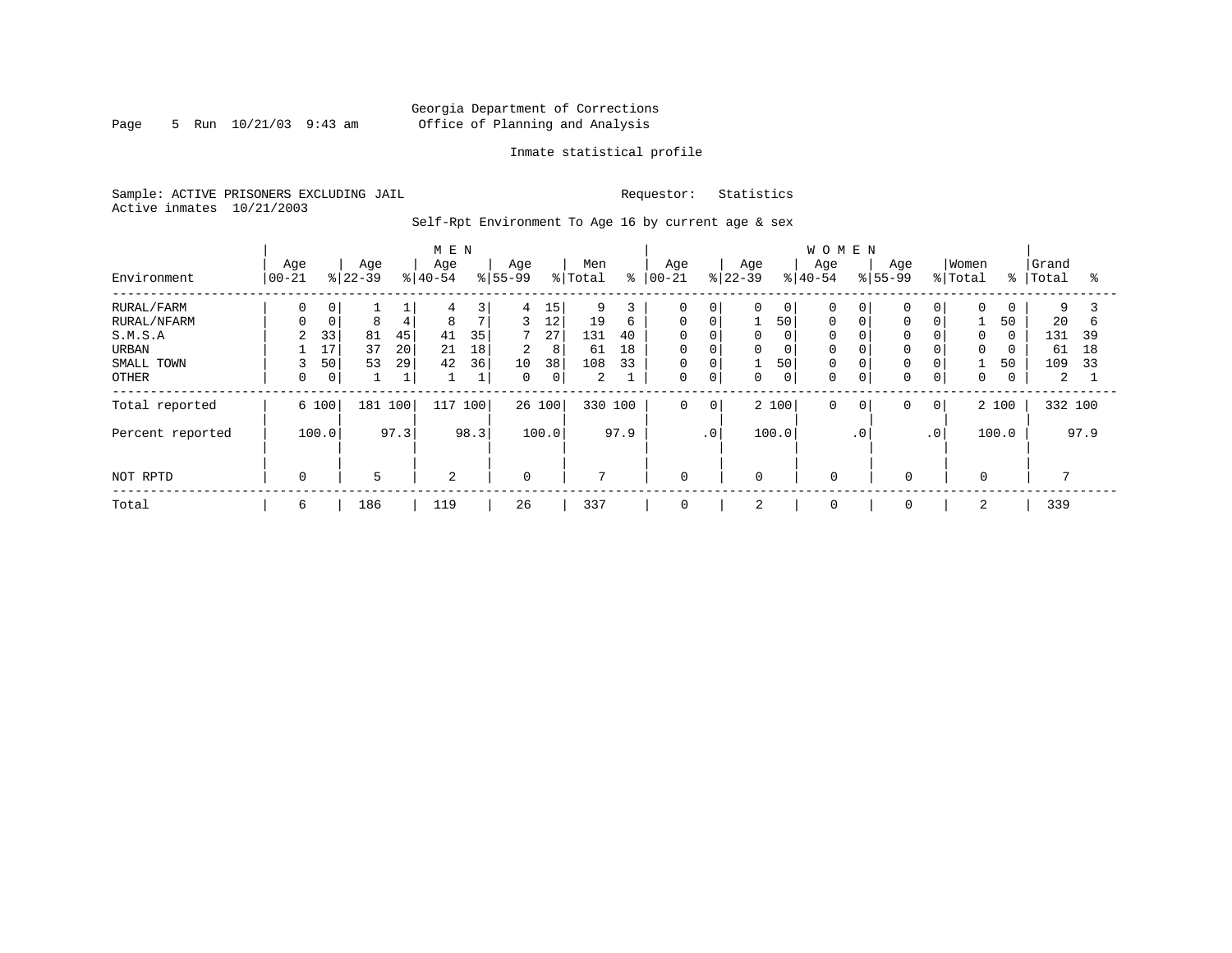Page 6 Run  $10/21/03$  9:43 am

# Inmate statistical profile

Sample: ACTIVE PRISONERS EXCLUDING JAIL Requestor: Statistics Active inmates 10/21/2003

Self-Rpt Education Level by current age & sex

|                     | M E N            |              |                  |      |                  |      |                  |        |                            |         |                |           |                  |             | <b>WOMEN</b> |           |             |                |                  |          |                    |      |
|---------------------|------------------|--------------|------------------|------|------------------|------|------------------|--------|----------------------------|---------|----------------|-----------|------------------|-------------|--------------|-----------|-------------|----------------|------------------|----------|--------------------|------|
| Education Level     | Age<br>$ 00-21 $ |              | Age<br>$ 22-39 $ |      | Age<br>$ 40-54 $ |      | Age<br>$ 55-99 $ |        | Men<br>$\frac{1}{2}$ Total | ႜ       | Age<br>  00-21 |           | Age<br>$ 22-39 $ | $ 40-54 $   | Age          | $ 55-99 $ | Age         |                | Women<br>% Total |          | Grand<br>%   Total | ႜ    |
| LESS THAN GRADE 7   | 0                | $\mathbf{0}$ | б                | 3    | 5                | 4    | 3                | 12     | 14                         |         | $\Omega$       | $\Omega$  | O                | 0           | <sup>0</sup> |           | 0           |                | $\Omega$         | O        | 14                 | 4    |
| GRADE 7             |                  | 17           | 5                | 3    | 6                | 5    | 2                | 8      | 14                         | 4       | 0              | 0         | 0                | 0           | 0            |           | 0           | 0              | 0                | 0        | 14                 | 4    |
| GRADE 8             | 2                | 33           | 20               | 11   |                  | 6    | 4                | 15     | 33                         | 10      |                |           | $\Omega$         |             |              |           | $\Omega$    |                | $\Omega$         |          | 33                 | 10   |
| GRADE 9             | 0                | $\mathbf 0$  | 29               | 16   | 14               | 12   | 3                | 12     | 46                         | 14      |                |           | 0                |             |              |           | 0           |                | $\Omega$         |          | 46                 | 14   |
| GRADE 10            | 2                | 33           | 41               | 22   | 25               | 21   |                  | 4      | 69                         | 21      | 0              | $\Omega$  | 0                |             | $\Omega$     |           | $\mathbf 0$ | 0              | $\Omega$         |          | 69                 | 21   |
| GRADE 11            | $\Omega$         | $\mathbf 0$  | 32               | 17   | 10               | 9    | 4                | 15     | 46                         | 14      | 0              | $\Omega$  | 2 100            |             | $\Omega$     |           | $\mathbf 0$ |                |                  | 2 100    | 48                 | 14   |
| GRADE 12            |                  | 17           | 32               | 17   | 18               | 15   | 3                | 12     | 54                         | 16      | 0              |           | 0                | 0           |              |           | 0           |                | $\Omega$         | 0        | 54                 | 16   |
| MORE THAN GRADE 12  | 0                | $\mathbf 0$  | 20               | 11   | 32               | 27   | 6                | 23     | 58                         | 17      | 0              | 0         | 0                | $\mathbf 0$ | $\Omega$     | 0         | $\mathbf 0$ | 0              | 0                | $\Omega$ | 58                 | 17   |
| Total reported      |                  | 6 100        | 185 100          |      | 117 100          |      |                  | 26 100 |                            | 334 100 | $\Omega$       | 0         | 2 100            |             | $\Omega$     | 0         | 0           | 0 <sup>1</sup> |                  | 2 100    | 336 100            |      |
| Percent reported    |                  | 100.0        |                  | 99.5 |                  | 98.3 |                  | 100.0  |                            | 99.1    |                | $\cdot$ 0 | 100.0            |             |              | $\cdot$ 0 |             | $\cdot$ 0      |                  | 100.0    |                    | 99.1 |
| NOT REPORTED        | 0                |              |                  |      | 2                |      | $\Omega$         |        | 3                          |         | $\mathbf 0$    |           | $\Omega$         |             | 0            |           | 0           |                |                  |          | 3                  |      |
| Total               | 6                |              | 186              |      | 119              |      | 26               |        | 337                        |         | $\Omega$       |           | 2                |             | $\Omega$     |           | $\Omega$    |                | 2                |          | 339                |      |
|                     |                  |              |                  |      |                  |      |                  |        |                            |         |                |           |                  |             |              |           |             |                |                  |          |                    |      |
| AVG EDUCATION LEVEL | 9.17             |              | 11.14            |      | 12.07            |      | 11.12            |        | 11.43                      |         | .00            |           | 11.00            |             | .00          |           | .00         |                | 11.00            |          | 11.42              |      |

\* NOTE: THE FIELD LABLED "LESS THAN GRADE 7" WAS CORRECTED IN MARCH 1989: MISSING DATA FOR INMATES STILL IN DIAGNOSTICS NOW HAS BEEN REMOVED FROM THIS FIELD AND IDENTIFIED AS "NOT REPORTED" INFORMATION.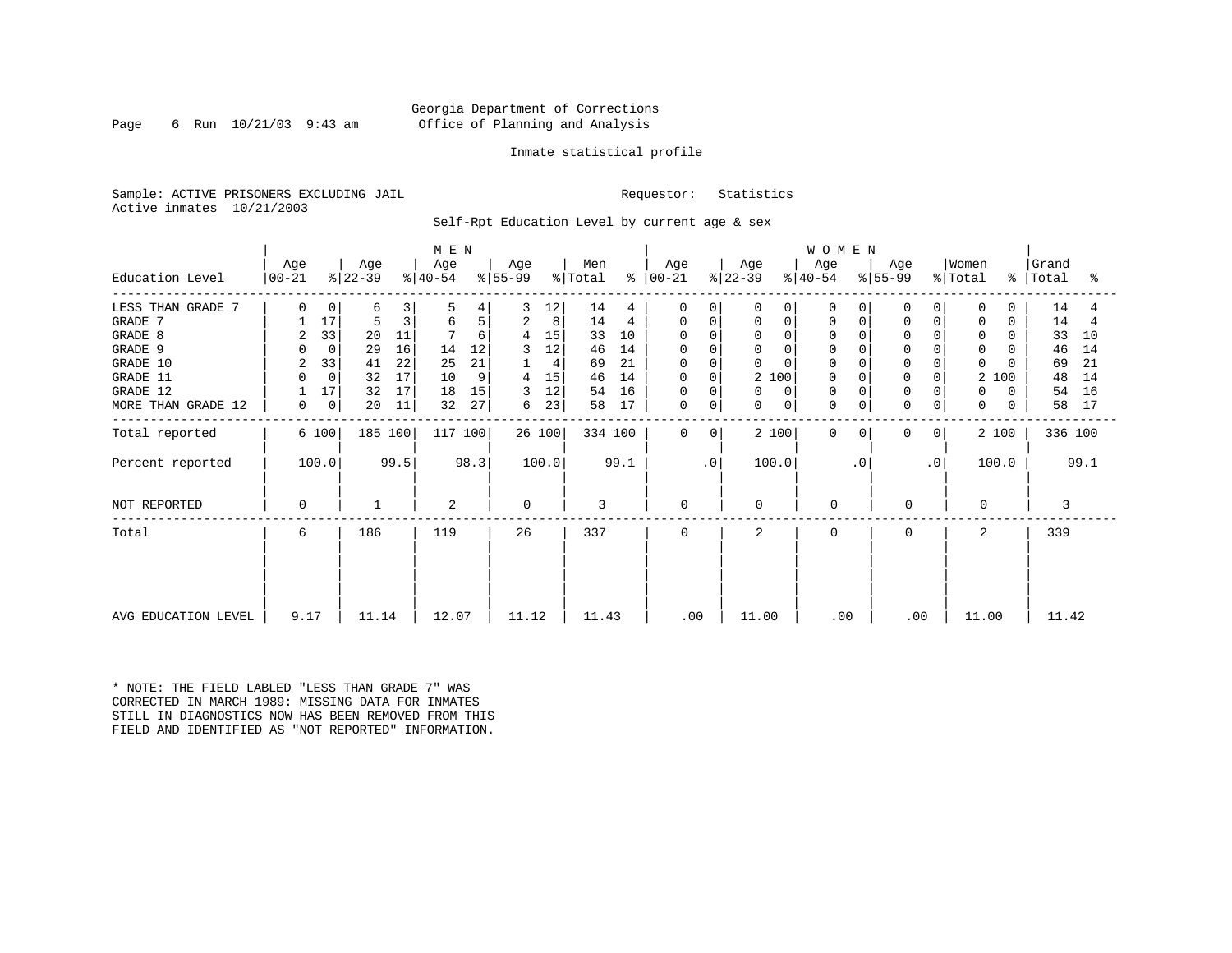Page 7 Run  $10/21/03$  9:43 am

# Inmate statistical profile

Sample: ACTIVE PRISONERS EXCLUDING JAIL Requestor: Statistics Active inmates 10/21/2003

Functional Reading Level (WRAT Scores) by current age & sex

|                    |                    |           |          | M E N            |      |                  |                |                |               |                    |                |                  |             | <b>WOMEN</b>     |           |                  |                |                  |       |                    |      |
|--------------------|--------------------|-----------|----------|------------------|------|------------------|----------------|----------------|---------------|--------------------|----------------|------------------|-------------|------------------|-----------|------------------|----------------|------------------|-------|--------------------|------|
| WRAT Reading Score | Age<br>$ 00 - 21 $ | $ 22-39 $ | Age      | Age<br>$ 40-54 $ |      | Age<br>$ 55-99 $ |                | Men<br>% Total | $\frac{8}{6}$ | Age<br>$ 00 - 21 $ |                | Age<br>$ 22-39 $ |             | Age<br>$ 40-54 $ |           | Age<br>$ 55-99 $ |                | Women<br>% Total |       | Grand<br>%   Total | ႜ    |
| LESS THAN GRADE 6  | $\overline{a}$     | 33        | 52<br>31 | 38               | 37   | 8                | 35             | 100            | 33            | $\Omega$           | $\Omega$       |                  | 50          | $\Omega$         | 0         | $\Omega$         | 0              |                  | 50    | 101                | 33   |
| 6TH THRU 8TH GRADE | 4                  | 67        | 35<br>21 | 19               | 18   | 6                | 26             | 64             | 21            | 0                  | 0              | 0                | $\mathbf 0$ | $\Omega$         |           | $\mathbf 0$      | 0              | $\Omega$         | 0     | 64                 | 21   |
| GRADE 9            | 0                  | $\Omega$  | 10<br>16 | 15               | 14   | 2                | 9              | 33             | 11            |                    |                | $\Omega$         |             |                  |           | 0                |                | 0                |       | 33                 | 11   |
| GRADE 10           | 0                  | $\Omega$  | 5<br>3   | 4                | 4    |                  | 4              | 10             | 3             | 0                  | 0              | 0                | 0           | $\mathbf 0$      |           | $\mathbf 0$      |                | $\mathbf{0}$     | 0     | 10                 |      |
| GRADE 11           | $\mathbf 0$        |           | 4        | 6                | 6    |                  | $\overline{4}$ | 14             |               | <sup>0</sup>       |                | $\Omega$         |             |                  |           | $\Omega$         |                | $\mathbf 0$      |       | 14                 |      |
| GRADE 12           | $\mathbf 0$        |           | 32<br>19 | 12               | 12   | 4                | 17             | 48             | 16            | 0                  |                | 0                |             |                  |           | $\mathbf 0$      |                | 0                | 0     | 48                 | 16   |
| MORE THAN GRADE 12 | 0                  | 0         | 21<br>13 | 10               | 10   |                  | 4              | 32             | 11            | 0                  | $\mathbf 0$    |                  | 50          | $\Omega$         | 0         | 0                | 0              |                  | 50    | 33                 | 11   |
| Total reported     | 6 100              |           | 168 100  | 104 100          |      |                  | 23 100         |                | 301 100       | $\mathbf 0$        | 0 <sup>1</sup> |                  | 2 100       | $\Omega$         | 0         | $\mathbf 0$      | 0 <sup>1</sup> |                  | 2 100 | 303 100            |      |
| Percent reported   | 100.0              |           | 90.3     |                  | 87.4 |                  | 88.5           |                | 89.3          |                    | $\cdot$ 0      |                  | 100.0       |                  | $\cdot$ 0 |                  | $\cdot$ 0      |                  | 100.0 |                    | 89.4 |
| NOT REPORTED       | 0                  |           | 18       | 15               |      | 3                |                | 36             |               | $\mathbf 0$        |                | $\mathbf 0$      |             | $\mathbf 0$      |           | 0                |                | $\Omega$         |       | 36                 |      |
| Total              | 6                  |           | 186      | 119              |      | 26               |                | 337            |               | $\Omega$           |                | 2                |             | $\Omega$         |           | 0                |                | 2                |       | 339                |      |
|                    |                    |           |          |                  |      |                  |                |                |               |                    |                |                  |             |                  |           |                  |                |                  |       |                    |      |
|                    |                    |           |          |                  |      |                  |                |                |               |                    |                |                  |             |                  |           |                  |                |                  |       |                    |      |
| AVG READING SCORE  | 7.05               |           | 8.52     | 7.61             |      | 7.74             |                | 8.12           |               | .00                |                | 9.10             |             | .00              |           | .00              |                | 9.10             |       | 8.12               |      |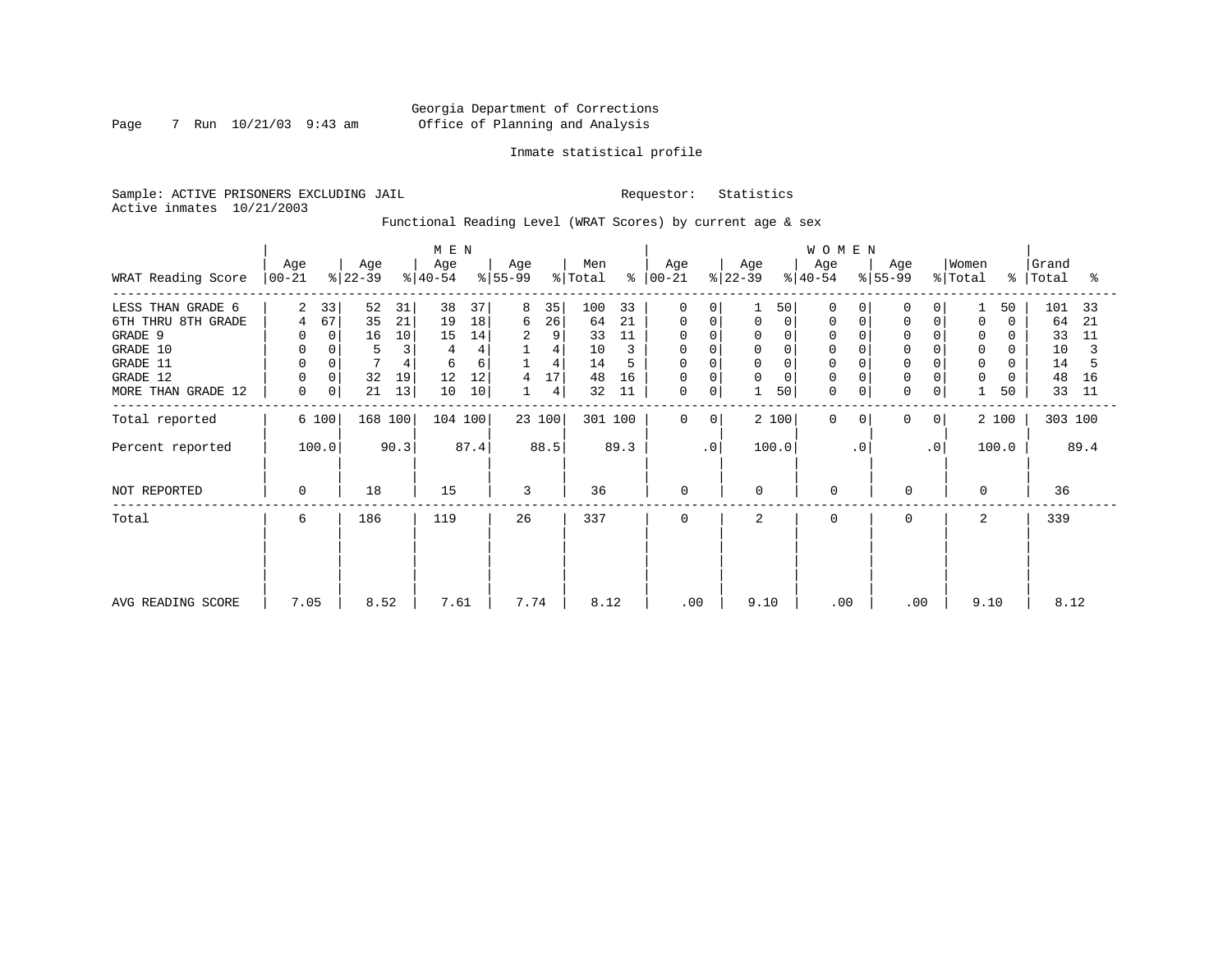Page 8 Run  $10/21/03$  9:43 am

# Inmate statistical profile

Sample: ACTIVE PRISONERS EXCLUDING JAIL Requestor: Statistics Active inmates 10/21/2003

Functional Math Level (WRAT Scores) by current age & sex

|                    |                  |                  |         | M E N            |          |                  |        |                |               |              |              |                    |             | <b>WOMEN</b>     |           |                |           |                  |          |                    |      |
|--------------------|------------------|------------------|---------|------------------|----------|------------------|--------|----------------|---------------|--------------|--------------|--------------------|-------------|------------------|-----------|----------------|-----------|------------------|----------|--------------------|------|
| WRAT Math Score    | Age<br>$00 - 21$ | Age<br>$ 22-39 $ |         | Age<br>$ 40-54 $ |          | Age<br>$ 55-99 $ |        | Men<br>% Total | $\frac{8}{6}$ | Age<br>00-21 |              | Age<br>$ 22 - 39 $ |             | Age<br>$ 40-54 $ |           | Age<br>% 55-99 |           | Women<br>% Total |          | Grand<br>%   Total | ႜ    |
| LESS THAN GRADE 6  | 2                | 33<br>49         | 29      | 43               | 41       | 12               | 52     | 106            | 35            | $\Omega$     | $\Omega$     | 0                  | $\Omega$    | O                |           |                |           | $\Omega$         | $\Omega$ | 106                | 35   |
| 6TH THRU 8TH GRADE | 3                | 50<br>76         | 45      | 41               | 39       | 5                | 22     | 125            | 42            | 0            | 0            | 0                  | $\mathbf 0$ | 0                |           |                |           | 0                | $\Omega$ | 125                | 41   |
| GRADE 9            |                  | 17<br>20         | 12      | 10               | 10       |                  | 4      | 32             | 11            | 0            |              |                    | 50          | 0                |           |                |           |                  | 50       | 33                 | 11   |
| GRADE 10           |                  | 14<br>0          | 8       |                  |          | 2                | 9      | 20             |               | 0            |              |                    | 0           | 0                |           |                |           | 0                | 0        | 20                 |      |
| GRADE 11           |                  | 6                |         | $\Omega$         | $\Omega$ |                  | 4      |                |               | 0            |              |                    | $\Omega$    |                  |           |                |           | $\Omega$         |          | 7                  |      |
| GRADE 12           |                  | $\sqrt{2}$       |         | 4                |          |                  | 4      | 7              |               | 0            | $\Omega$     | 0                  | $\Omega$    | $\Omega$         |           |                |           | $\mathbf 0$      |          |                    |      |
| MORE THAN GRADE 12 | 0                | 0                |         | $\overline{a}$   | 2        |                  | 4      | 4              |               | 0            | 0            |                    | 50          | $\mathbf 0$      | 0         | $\mathbf 0$    | 0         |                  | 50       | 5                  |      |
| Total reported     | 6 100            |                  | 168 100 | 104 100          |          |                  | 23 100 | 301 100        |               | $\mathbf 0$  | $\mathbf{0}$ |                    | 2 100       | $\Omega$         | $\Omega$  | 0              | 0         |                  | 2 100    | 303 100            |      |
| Percent reported   | 100.0            |                  | 90.3    |                  | 87.4     |                  | 88.5   |                | 89.3          |              | $\cdot$ 0    |                    | 100.0       |                  | $\cdot$ 0 |                | $\cdot$ 0 |                  | 100.0    |                    | 89.4 |
| NOT REPORTED       | 0                | 18               |         | 15               |          | 3                |        | 36             |               | 0            |              | $\Omega$           |             | $\mathbf 0$      |           | 0              |           | $\Omega$         |          | 36                 |      |
| Total              | 6                | 186              |         | 119              |          | 26               |        | 337            |               | 0            |              | 2                  |             | $\Omega$         |           | $\Omega$       |           | 2                |          | 339                |      |
|                    |                  |                  |         |                  |          |                  |        |                |               |              |              |                    |             |                  |           |                |           |                  |          |                    |      |
|                    |                  |                  |         |                  |          |                  |        |                |               |              |              |                    |             |                  |           |                |           |                  |          |                    |      |
| AVG MATH SCORE     | 6.35             | 7.25             |         | 6.55             |          | 6.60             |        | 6.94           |               | .00          |              | 11.40              |             | .00              |           | .00            |           | 11.40            |          | 6.97               |      |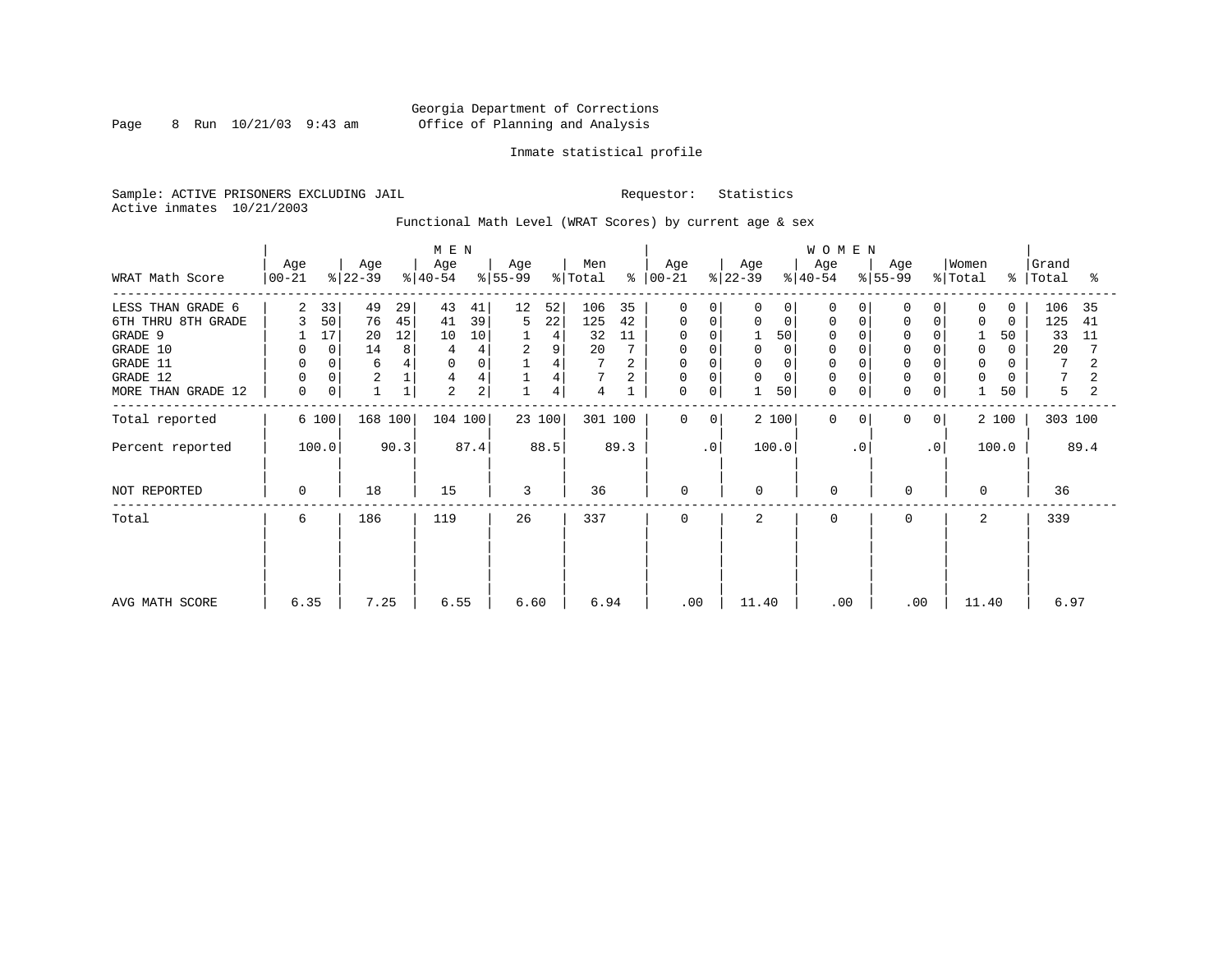Page 9 Run  $10/21/03$  9:43 am

# Inmate statistical profile

Sample: ACTIVE PRISONERS EXCLUDING JAIL Requestor: Statistics Active inmates 10/21/2003

Functional Spelling Level (WRAT Scores) by current age & sex

|                             |             |       |                  | M E N |                  |      |                  |                |                |      |                      | WOMEN          |                  |             |                  |           |                  |                |                              |       |                    |      |
|-----------------------------|-------------|-------|------------------|-------|------------------|------|------------------|----------------|----------------|------|----------------------|----------------|------------------|-------------|------------------|-----------|------------------|----------------|------------------------------|-------|--------------------|------|
| WRAT Spelling Score   00-21 | Age         |       | Age<br>$ 22-39 $ |       | Age<br>$8 40-54$ |      | Age<br>$8 55-99$ |                | Men<br>% Total |      | Age<br>$8   00 - 21$ |                | Age<br>$ 22-39 $ |             | Age<br>$ 40-54 $ |           | Age<br>$ 55-99 $ |                | Women<br>$\frac{1}{2}$ Total |       | Grand<br>%   Total | ႜ    |
| LESS THAN GRADE 6           |             | 17    | 53               | 32    | 47               | 45   | 12               | 52             | 113            | 38   | $\mathbf 0$          | 0              | $\Omega$         | $\mathbf 0$ | $\Omega$         | $\Omega$  | 0                | 0              | $\Omega$                     | 0     | 113                | 37   |
| 6TH THRU 8TH GRADE          |             | 67    | 49               | 29    | 28               | 27   |                  | 30             | 88             | 29   | 0                    | 0              |                  | 50          | 0                | 0         | 0                | 0              |                              | 50    | 89                 | 29   |
| GRADE 9                     |             | 17    | 18               | 11    | 5                | 5    |                  | 4              | 25             |      | 0                    |                | 0                | 0           |                  |           | $\Omega$         |                | $\Omega$                     |       | 25                 | 8    |
| GRADE 10                    | 0           | 0     | 15               | 9     |                  | 5    | $\mathbf 0$      | $\mathbf 0$    | 20             |      | 0                    | 0              | 0                |             | $\Omega$         |           | 0                | 0              | 0                            | 0     | 20                 |      |
| GRADE 11                    | 0           | 0     | 8                | 5     |                  | 5    |                  | 4              | 14             |      |                      |                | $\Omega$         |             |                  |           |                  |                | $\Omega$                     |       | 14                 |      |
| GRADE 12                    | $\mathbf 0$ | 0     | 14               | 8     |                  | 7    |                  | $\overline{4}$ | 22             |      | 0                    | $\Omega$       | 0                | 0           | $\Omega$         |           | 0                | 0              | 0                            | 0     | 22                 |      |
| MORE THAN GRADE 12          | 0           | 0     | 11               | 7     | 7                | 7    |                  | 4              | 19             | 6    | 0                    | $\mathbf 0$    |                  | 50          | $\mathbf 0$      | 0         | 0                | 0              |                              | 50    | 20                 |      |
| Total reported              |             | 6 100 | 168 100          |       | 104 100          |      |                  | 23 100         | 301 100        |      | $\mathbf 0$          | 0 <sup>1</sup> |                  | 2 100       | $\Omega$         | $\Omega$  | $\mathbf 0$      | 0 <sup>1</sup> |                              | 2 100 | 303 100            |      |
| Percent reported            |             | 100.0 |                  | 90.3  |                  | 87.4 |                  | 88.5           |                | 89.3 |                      | $\cdot$ 0      |                  | 100.0       |                  | $\cdot$ 0 |                  | $\cdot$ 0      |                              | 100.0 |                    | 89.4 |
| NOT REPORTED                | 0           |       | 18               |       | 15               |      | 3                |                | 36             |      | $\mathbf 0$          |                | $\mathbf 0$      |             | $\Omega$         |           | 0                |                | $\Omega$                     |       | 36                 |      |
| Total                       | 6           |       | 186              |       | 119              |      | 26               |                | 337            |      | $\mathbf 0$          |                | 2                |             | $\Omega$         |           | 0                |                | 2                            |       | 339                |      |
|                             |             |       |                  |       |                  |      |                  |                |                |      |                      |                |                  |             |                  |           |                  |                |                              |       |                    |      |
| AVG SPELLING SCORE          | 7.30        |       | 7.83             |       | 6.63             |      | 6.34             |                | 7.29           |      | .00                  |                | 9.70             |             | .00              |           | .00              |                | 9.70                         |       | 7.31               |      |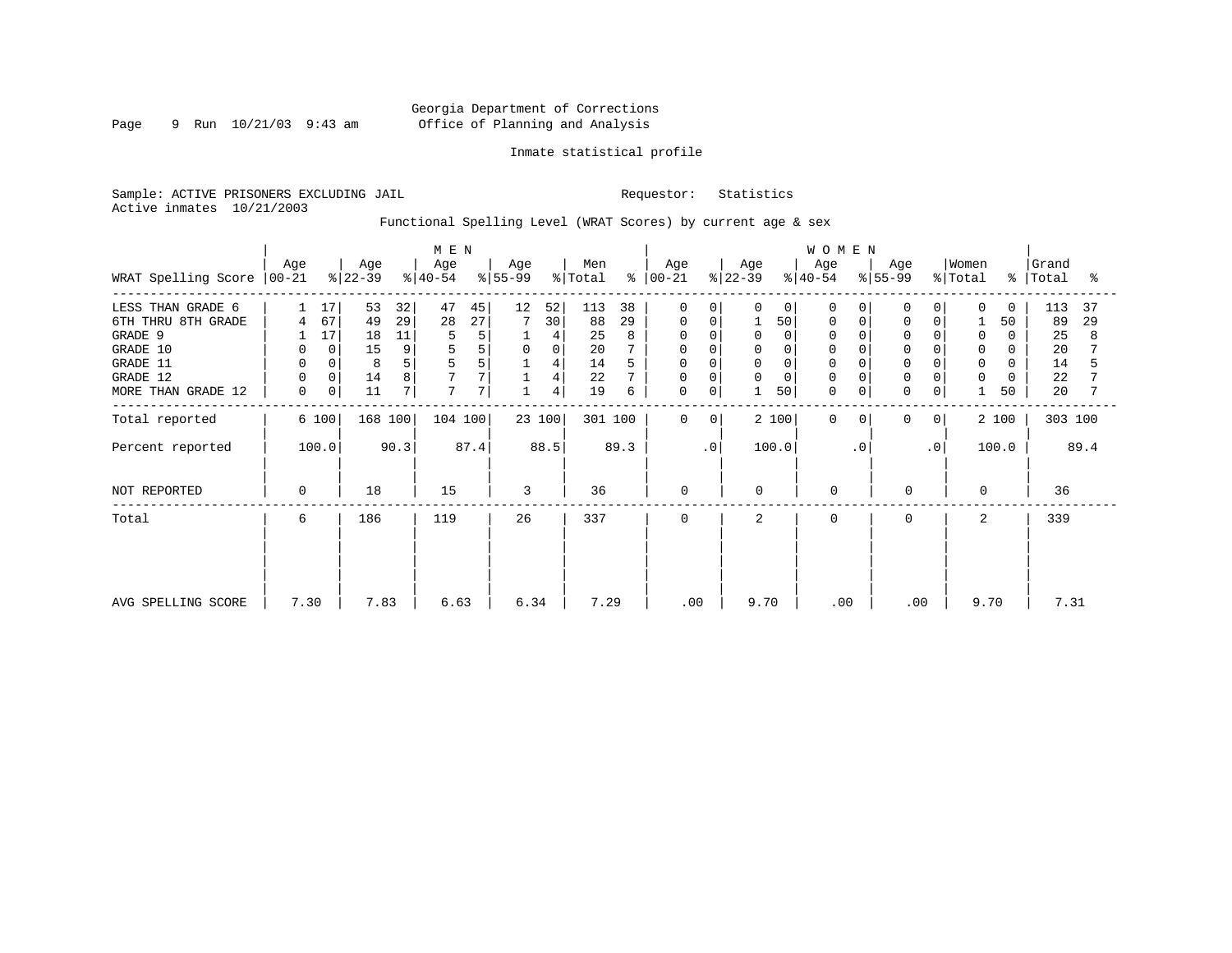Page 10 Run  $10/21/03$  9:43 am

# Inmate statistical profile

Sample: ACTIVE PRISONERS EXCLUDING JAIL Requestor: Statistics Active inmates 10/21/2003

Self-Rpt Guardian Status To Age 16 by current age & sex

|                                      |                 |         |                           |         | $M$ $\,$ E $\,$ N |         |                 |              |                |         |                          |     |                  |                      | <b>WOMEN</b>     |          |                          |           |                      |          |                    |      |
|--------------------------------------|-----------------|---------|---------------------------|---------|-------------------|---------|-----------------|--------------|----------------|---------|--------------------------|-----|------------------|----------------------|------------------|----------|--------------------------|-----------|----------------------|----------|--------------------|------|
| Guardian Status                      | Age<br>$ 00-21$ |         | Age<br>$ 22-39 $          |         | Age<br>$ 40-54 $  |         | Age<br>$ 55-99$ |              | Men<br>% Total | ៖       | Age<br>$ 00 - 21 $       |     | Age<br>$ 22-39 $ |                      | Age<br>$ 40-54 $ |          | Age<br>$8 55-99$         |           | Women<br>% Total     |          | Grand<br>%   Total | °    |
| ORPHANAGE<br>FATHER ONLY             |                 |         | $\Omega$                  | 4       |                   | 0<br>2  | $\Omega$<br>0   | 0<br>0       | $\Omega$<br>9  |         | $\Omega$<br>$\Omega$     |     | O.               | $\Omega$<br>$\Omega$ | O                |          |                          |           | $\Omega$             |          | $\Omega$<br>9      |      |
| FTR MTR HD<br>MOTHER ONLY            |                 | 17      | 15<br>72                  | 8<br>39 | 45                | 5<br>38 | 2<br>5          | 8<br>19      | 23<br>123      | 37      | <sup>0</sup><br>$\Omega$ |     | U                |                      |                  |          |                          |           | $\Omega$<br>U        | $\Omega$ | 23<br>123          | 37   |
| MTR FTR HD<br>OTH FEMALE<br>OTH MALE | κ               | 50      | 52<br>6<br>$\overline{c}$ | 28<br>3 | 48                | 41<br>3 | 12<br>2<br>0    | 46<br>8<br>0 | 115<br>12<br>2 | 34<br>4 | $\Omega$                 |     | N                | 2 100<br>O           |                  |          |                          |           | 2<br><sup>0</sup>    | 100      | 117<br>12<br>2     | 35   |
| STEP-PARNTS<br>FOSTER HOME           |                 | 17<br>0 | 6                         | 3<br>3  |                   |         | 2               | 8<br>4       | 9              |         | 0<br>0                   |     | 0<br>Ω           |                      | 0<br>0           |          |                          |           |                      |          | 9                  |      |
| GRAND PRNTS<br><b>OTHER</b>          |                 | 17<br>0 | 11<br>8                   | 6<br>4  | 8<br>4            | 3       |                 | 4<br>4       | 21<br>13       | 6<br>4  | 0<br>0                   | 0   | 0<br>0           | $\Omega$<br>0        | 0<br>0           | $\Omega$ | $\Omega$<br><sup>0</sup> |           | $\Omega$<br>$\Omega$ |          | 21<br>13           |      |
| Total reported                       |                 | 6 100   | 184 100                   |         | 118 100           |         |                 | 26 100       | 334 100        |         | $\Omega$                 | 0   |                  | 2 100                | $\mathbf 0$      | $\Omega$ | $\Omega$                 | $\Omega$  |                      | 2 100    | 336 100            |      |
| Percent reported                     |                 | 100.0   |                           | 98.9    |                   | 99.2    |                 | 100.0        |                | 99.1    |                          | .0' |                  | 100.0                |                  | . 0      |                          | $\cdot$ 0 |                      | 100.0    |                    | 99.1 |
| NOT RPTD                             |                 |         | 2                         |         |                   |         | $\Omega$        |              | 3              |         | $\Omega$                 |     | $\Omega$         |                      | $\Omega$         |          | $\Omega$                 |           | $\Omega$             |          | 3                  |      |
| Total                                | 6               |         | 186                       |         | 119               |         | 26              |              | 337            |         | $\Omega$                 |     | 2                |                      | $\Omega$         |          | $\Omega$                 |           | 2                    |          | 339                |      |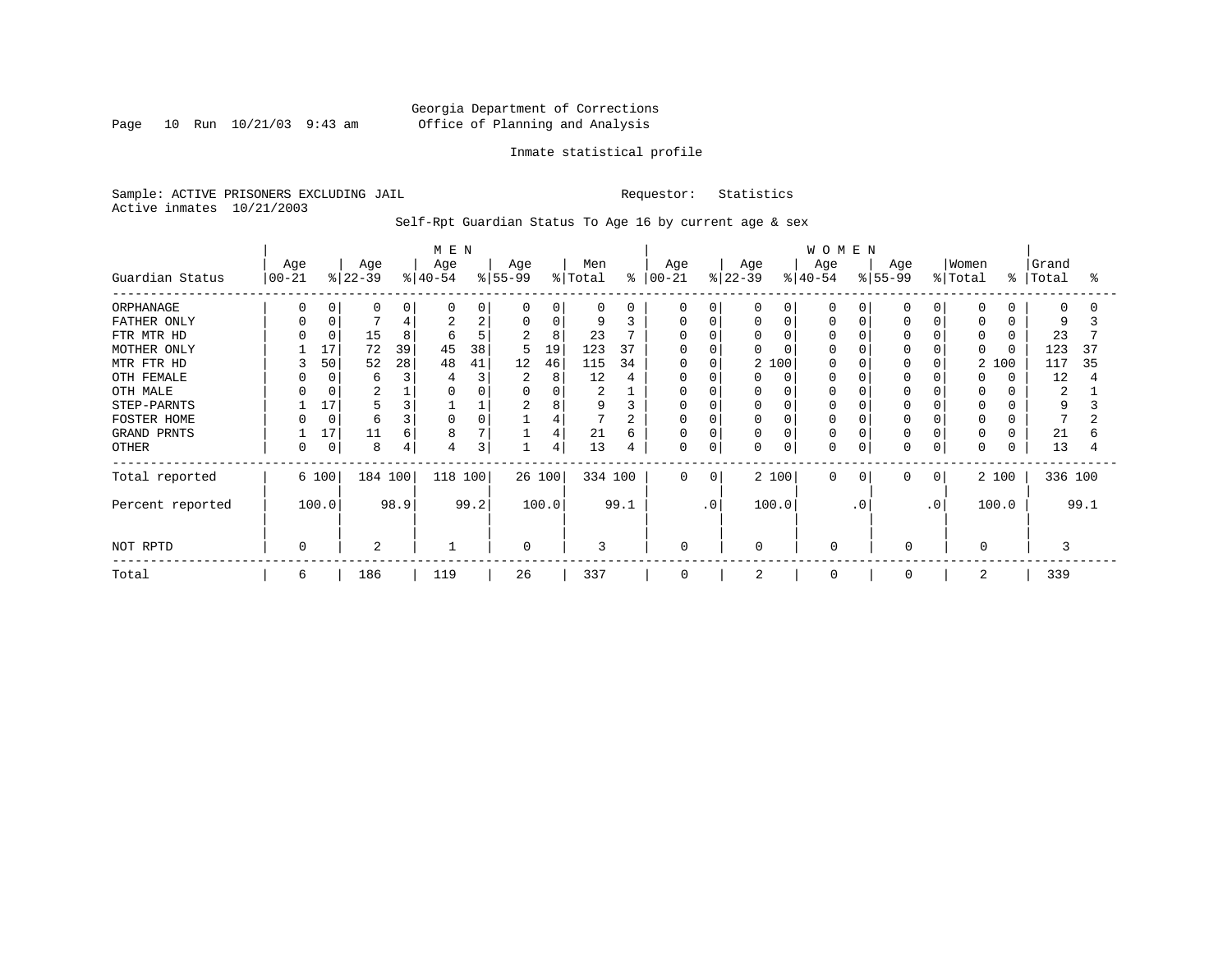# Georgia Department of Corrections Page 11 Run 10/21/03 9:43 am Office of Planning and Analysis

# Inmate statistical profile

Sample: ACTIVE PRISONERS EXCLUDING JAIL Requestor: Statistics Active inmates 10/21/2003

# Self-Rpt Employment Status Before Prison by current age & sex

|                  |                   | M E N       |                 |      |                  |      |                  |        | <b>WOMEN</b>   |      |                      |                 |                  |             |                 |           |                  |           |                  |          |                |      |
|------------------|-------------------|-------------|-----------------|------|------------------|------|------------------|--------|----------------|------|----------------------|-----------------|------------------|-------------|-----------------|-----------|------------------|-----------|------------------|----------|----------------|------|
| Employment       | Age<br>$ 00 - 21$ |             | Age<br>$ 22-39$ |      | Age<br>$ 40-54 $ |      | Age<br>$8 55-99$ |        | Men<br>% Total |      | Age<br>$8   00 - 21$ |                 | Age<br>$ 22-39 $ |             | Age<br>$ 40-54$ |           | Age<br>$8 55-99$ |           | Women<br>% Total | ိ        | Grand<br>Total | °    |
| FULL TIME        |                   | 20          | 84              | 48   | 69               | 66   | 17               | 68     | 171            | 55   | $\mathbf 0$          | 0 <sup>1</sup>  |                  | 2 100       | $\mathbf 0$     |           | $\Omega$         | $\Omega$  |                  | 2 100    | 173            | 55   |
| PART TIME        | 0                 | 0           | 12              |      | 3                | 3    | $\mathbf 0$      | 0      | 15             | 5    | 0                    | 0               | 0                | 0           | 0               |           | $\Omega$         | $\Omega$  | $\Omega$         | $\Omega$ | 15             | 5    |
| UNEMPL < 6M      |                   | 20          | 22              | 13   | 10               | 10   |                  | 4      | 34             | 11   | $\mathbf 0$          |                 | 0                | $\Omega$    | 0               |           |                  |           |                  |          | 34             | 11   |
| UNEMPL > 6M      | 0                 | $\mathbf 0$ | 32              | 18   | 17               | 16   |                  | 4      | 50             | 16   | $\mathbf 0$          |                 | 0                | $\Omega$    | 0               |           |                  |           |                  |          | 50             | 16   |
| NEVER WORKD      | 3                 | 60          | 20              | 11   |                  |      |                  | 4      | 25             | 8    | $\mathbf 0$          |                 | 0                |             | 0               |           |                  |           | $\Omega$         |          | 25             | 8    |
| <b>STUDENT</b>   | 0                 | 0           |                 |      | 0                | 0    |                  | 0      | 1              | 0    | 0                    |                 | 0                | 0           | 0               |           |                  |           | 0                |          |                |      |
| INCAPABLE        |                   |             |                 | 2    | 5                | 5    | 5                | 20     | 14             | 5    | $\mathbf 0$          |                 | 0                | $\mathbf 0$ | 0               |           | $\Omega$         |           | $\Omega$         |          | 14             |      |
| OTHER            | 0                 | 0           | $\Omega$        |      | $\mathbf 0$      | 0    | 0                | 0      | 0              |      | 0                    | 0               | 0                | $\mathbf 0$ | 0               |           | $\Omega$         | 0         | 0                |          | 0              | 0    |
| Total reported   |                   | 5 100       | 175             | 100  | 105 100          |      |                  | 25 100 | 310 100        |      | 0                    | 0               |                  | 2 100       | $\mathbf 0$     | 0         | 0                | 0         |                  | 2 100    | 312 100        |      |
| Percent reported |                   | 83.3        |                 | 94.1 |                  | 88.2 |                  | 96.2   |                | 92.0 |                      | .0 <sup>1</sup> |                  | 100.0       |                 | $\cdot$ 0 |                  | $\cdot$ 0 |                  | 100.0    |                | 92.0 |
| NOT RPTD         |                   |             | 11              |      | 14               |      | $\mathbf{1}$     |        | 27             |      | $\mathbf 0$          |                 | $\Omega$         |             | $\Omega$        |           | $\mathbf 0$      |           | $\Omega$         |          | 27             |      |
| Total            | 6                 |             | 186             |      | 119              |      | 26               |        | 337            |      | 0                    |                 | 2                |             | 0               |           | 0                |           | 2                |          | 339            |      |

\* NOTE: THE FIELD LABELD "OTHER" WAS CORRECTED IN APRIL 1989; INMATES CODED "PRE-OTIS NOT REPORTED" NOW HAVE BEEN REMOVED FROM THIS FIELD AND IDENTIFIED AS "NOT REPORTED".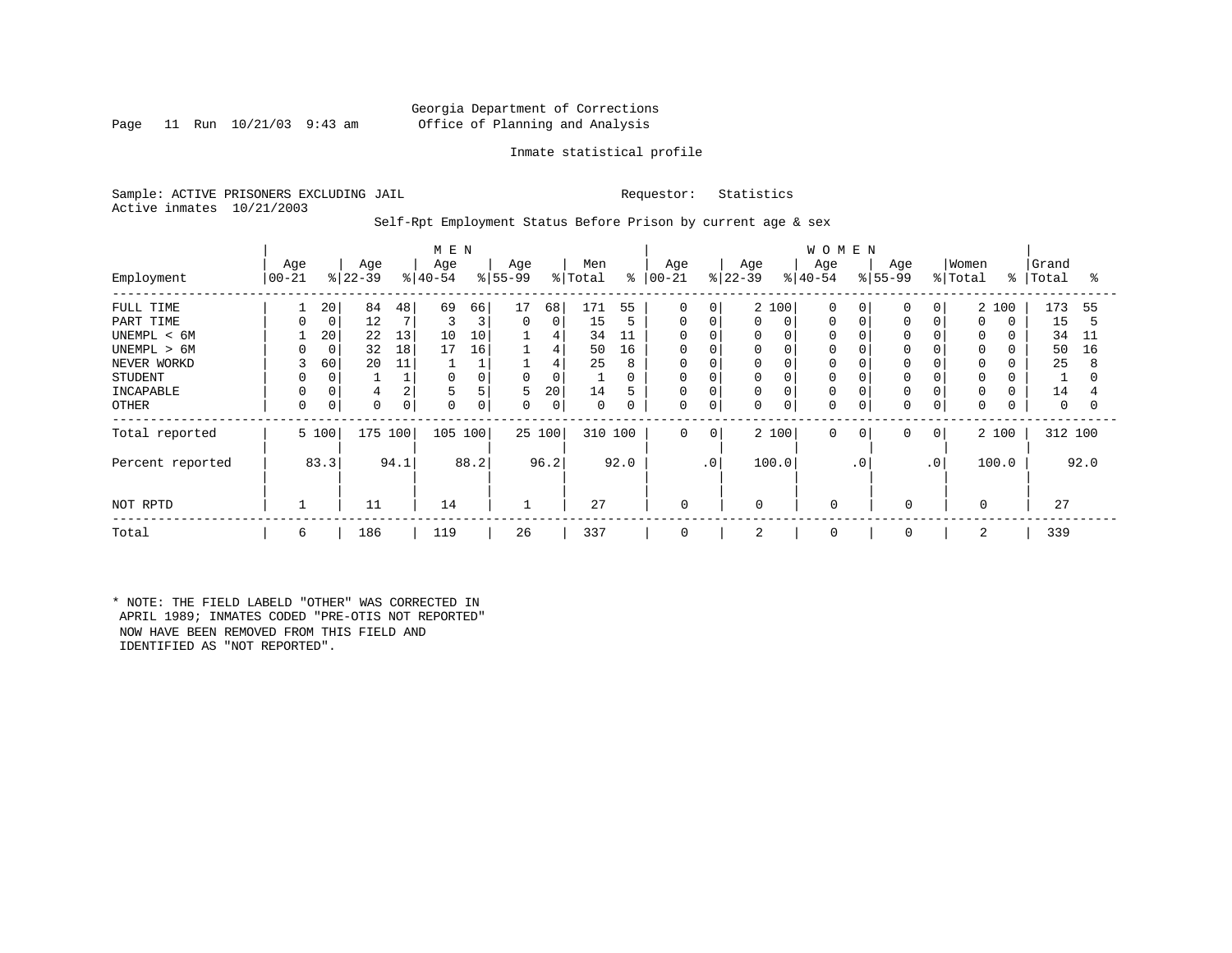Page 12 Run  $10/21/03$  9:43 am

# Inmate statistical profile

Sample: ACTIVE PRISONERS EXCLUDING JAIL Requestor: Statistics Active inmates 10/21/2003

Self-Rpt Marital Status At Admission by current age & sex

|                  |                  |       |                  |      | M E N            |      |                  |        |                |      |                   |             |                  |             | <b>WOMEN</b>    |           |                  |                |                  |               |                |      |
|------------------|------------------|-------|------------------|------|------------------|------|------------------|--------|----------------|------|-------------------|-------------|------------------|-------------|-----------------|-----------|------------------|----------------|------------------|---------------|----------------|------|
| Marital Status   | Age<br>$ 00-21 $ |       | Age<br>$ 22-39 $ |      | Age<br>$ 40-54 $ |      | Age<br>$8 55-99$ |        | Men<br>% Total | ៖    | Age<br>$ 00 - 21$ |             | Age<br>$ 22-39 $ |             | Age<br>$ 40-54$ |           | Age<br>$8 55-99$ |                | Women<br>% Total | $\frac{8}{6}$ | Grand<br>Total | °≈   |
|                  |                  |       |                  |      |                  |      |                  |        |                |      |                   |             |                  |             |                 |           |                  |                |                  |               |                |      |
| <b>SINGLE</b>    |                  | 6 100 | 133              | 72   | 50               | 42   | 3                | 12     | 192            | 57   | $\mathbf 0$       | 0           |                  | 50          | $\Omega$        |           |                  | 0              |                  | 50            | 193            | 57   |
| MARRIED          | $\Omega$         | 0     | 18               | 10   | 14               | 12   | 13               | 50     | 45             | 13   | 0                 | 0           | 0                | 0           | 0               |           |                  |                | 0                |               | 45             | 13   |
| SEPARATED        | $\Omega$         |       | 3                | ∠    | 9                | 8    | 0                | 0      | 12             | 4    | 0                 | 0           | 0                | 0           | 0               |           |                  |                | 0                |               | 12             | 4    |
| DIVORCED         | $\Omega$         |       | 8                |      | 26               | 22   | 5                | 19     | 39             | 12   | 0                 | 0           | 0                | 0           | 0               |           |                  |                | 0                |               | 39             | 12   |
| WIDOWED          |                  |       | $\overline{2}$   |      |                  | 6    |                  | 4      | 10             | 3    | 0                 |             |                  | 50          | 0               |           |                  |                |                  | 50            | 11             |      |
| COMMON LAW       |                  | 0     | 21               | 11   | 12               | 10   | 4                | 15     | 37             | 11   | $\mathbf 0$       |             |                  | 0           | 0               |           |                  |                | 0                |               | 37             | 11   |
| <b>OTHER</b>     | 0                | 0     | $\Omega$         | 0    | $\mathbf 0$      | 0    | 0                | 0      | $\mathbf 0$    | 0    | 0                 | 0           | 0                | $\mathbf 0$ | 0               |           |                  | 0              | $\mathbf 0$      |               | $\mathbf{0}$   |      |
| Total reported   |                  | 6 100 | 185 100          |      | 118 100          |      |                  | 26 100 | 335 100        |      | $\mathbf 0$       | $\mathbf 0$ |                  | 2 100       | $\mathbf 0$     | 0         | 0                | $\overline{0}$ |                  | 2 100         | 337 100        |      |
| Percent reported |                  | 100.0 |                  | 99.5 |                  | 99.2 |                  | 100.0  |                | 99.4 |                   | $\cdot$ 0   |                  | 100.0       |                 | $\cdot$ 0 |                  | $\cdot$ 0      |                  | 100.0         |                | 99.4 |
|                  |                  |       |                  |      |                  |      |                  |        |                |      |                   |             |                  |             |                 |           |                  |                |                  |               |                |      |
| NOT RPTD         | 0                |       |                  |      |                  |      | $\mathbf 0$      |        | $\overline{2}$ |      | 0                 |             | $\Omega$         |             | $\mathbf 0$     |           | $\mathbf 0$      |                | $\mathbf 0$      |               | $\overline{2}$ |      |
| Total            | 6                |       | 186              |      | 119              |      | 26               |        | 337            |      | 0                 |             | 2                |             | 0               |           | 0                |                | 2                |               | 339            |      |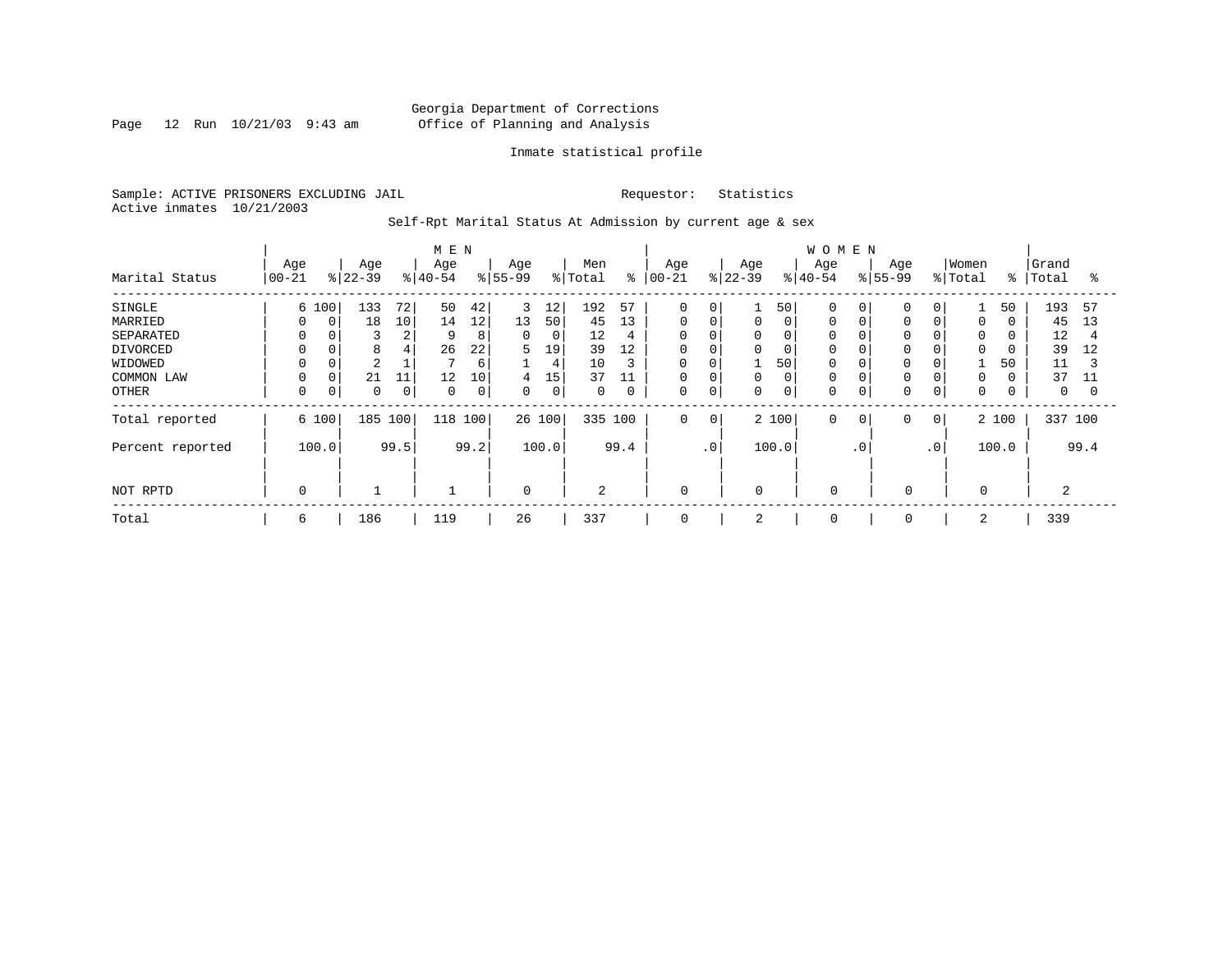# Georgia Department of Corrections Page 13 Run 10/21/03 9:43 am Office of Planning and Analysis

# Inmate statistical profile

Sample: ACTIVE PRISONERS EXCLUDING JAIL Requestor: Statistics Active inmates 10/21/2003

# Self-Rpt Number Of Children At Admission by current age & sex

|                      |                  |                |                  |              | M E N            |        |                  |        |                 |               |                  |             |                  |                | <b>WOMEN</b>     |           |                  |             |                  |               |                |      |
|----------------------|------------------|----------------|------------------|--------------|------------------|--------|------------------|--------|-----------------|---------------|------------------|-------------|------------------|----------------|------------------|-----------|------------------|-------------|------------------|---------------|----------------|------|
| Number Of Children   | Age<br>$ 00-21 $ |                | Age<br>$ 22-39 $ |              | Age<br>$ 40-54 $ |        | Age<br>$ 55-99 $ |        | Men<br>% Total  | $\frac{8}{6}$ | Age<br>$ 00-21 $ |             | Age<br>$ 22-39 $ |                | Age<br>$ 40-54 $ |           | Age<br>$ 55-99 $ |             | Women<br>% Total | $\frac{8}{3}$ | Grand<br>Total | °≈   |
|                      |                  |                |                  |              |                  |        |                  |        |                 |               |                  |             |                  |                |                  |           |                  |             |                  |               |                |      |
| NO CHILDREN          | 0                | 0              |                  | 1            | 0                | 0      | $\Omega$         | 0      |                 | 0             | $\Omega$         | $\Omega$    | 0                | $\overline{0}$ | $\Omega$         |           | $\Omega$         | 0           | $\mathbf 0$      | 0             |                |      |
| ONE CHILD            | 2                | 50             | 48               | 45           | 28               | 34     | 8                | 33     | 86              | 40            | 0                | 0           | 0                | 0              | 0                |           | $\Omega$         | 0           | $\Omega$         | $\Omega$      | 86             | 40   |
| TWO CHILDREN         | 2                | 50             | 29               | 27           | 24               | 29     | 6                | 25     | 61              | 28            |                  | $\Omega$    |                  | 1 100          | 0                |           |                  |             |                  | 100           | 62             | 29   |
| THREE CHILDREN       | 0                | $\overline{0}$ | 15               | 14           | 19               | 23     | 4                | 17     | 38              | 18            | 0                | 0           | $\Omega$         | $\Omega$       | $\mathbf 0$      |           | $\Omega$         |             | 0                | $\Omega$      | 38             | 18   |
| FOUR CHILDREN        | 0                |                | 8                | 8            | 3                | 4      | 2                | 8      | 13              | 6             | 0                |             | 0                |                | $\Omega$         |           |                  |             | 0                | $\Omega$      | 13             | 6    |
| FIVE CHILDREN        | 0                |                | 4                | 4            |                  | 5      | 2                | 8      | 10              |               | 0                | $\Omega$    | 0                | 0              | $\mathbf 0$      |           |                  | 0           | 0                |               | 10             |      |
| MORE THAN 5 CHILDREN | $\mathsf{O}$     | 0              |                  | $\mathbf{1}$ | 4                | 5      | 2                | 8      | $7\phantom{.0}$ | 3             | 0                | $\mathbf 0$ | 0                | 0              | $\Omega$         | 0         | $\mathbf 0$      | $\mathbf 0$ | $\mathbf 0$      | 0             | 7              |      |
| Total reported       |                  | 4 100          | 106 100          |              |                  | 82 100 |                  | 24 100 | 216 100         |               | $\mathbf 0$      | 0           |                  | 1 100          | $\Omega$         | $\Omega$  | 0                | 0           |                  | 1 100         | 217 100        |      |
| Percent reported     |                  | 66.7           |                  | 57.0         |                  | 68.9   |                  | 92.3   |                 | 64.1          |                  | $\cdot$ 0   |                  | 50.0           |                  | $\cdot$ 0 |                  | $\cdot$ 0   |                  | 50.0          |                | 64.0 |
| NOT REPORTED         | 2                |                | 80               |              | 37               |        | 2                |        | 121             |               | $\mathbf 0$      |             |                  |                | $\mathbf 0$      |           | 0                |             | 1                |               | 122            |      |
| Total                | 6                |                | 186              |              | 119              |        | 26               |        | 337             |               | $\mathbf 0$      |             | 2                |                | $\Omega$         |           | $\mathbf 0$      |             | 2                |               | 339            |      |
|                      |                  |                |                  |              |                  |        |                  |        |                 |               |                  |             |                  |                |                  |           |                  |             |                  |               |                |      |
|                      |                  |                |                  |              |                  |        |                  |        |                 |               |                  |             |                  |                |                  |           |                  |             |                  |               |                |      |
| AVG NUM CHILDREN     | 1.50             |                | 1.97             |              | 2.45             |        | 2.92             |        | 2.25            |               | .00              |             | 2.00             |                | .00              |           | .00              |             | 2.00             |               | 2.25           |      |

\* NOTE: THE FIELD LABLED "NO CHILDREN" WAS CORRECTED IN MARCH 1989: MISSING DATA FOR INMATES STILL IN DIAGNOSTICS NOW HAS BEEN REMOVED FROM THIS FIELD AND IDENTIFIED AS "NOT REPORTED" INFORMATION.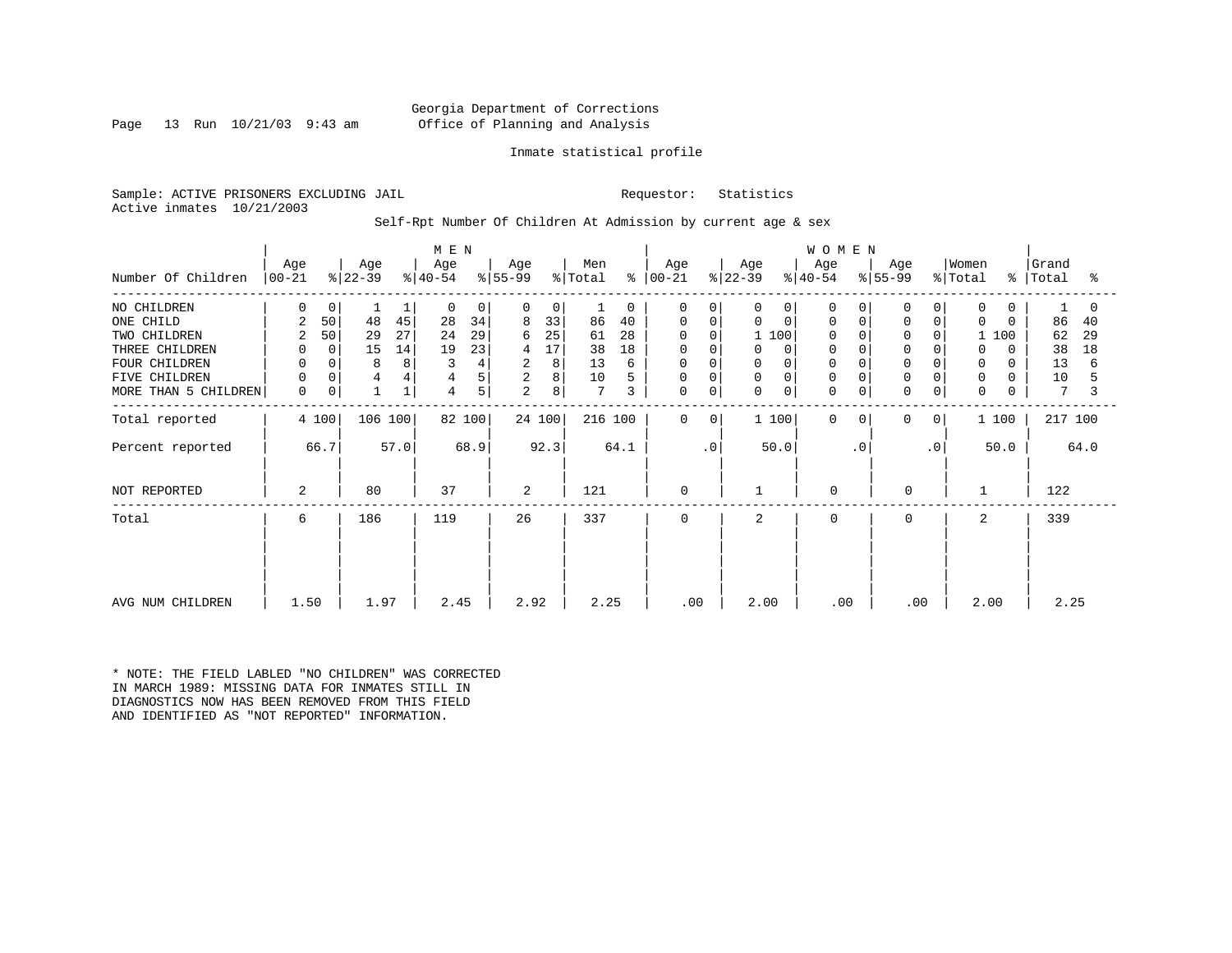Page 14 Run  $10/21/03$  9:43 am

# Inmate statistical profile

Sample: ACTIVE PRISONERS EXCLUDING JAIL Requestor: Statistics Active inmates 10/21/2003

# Self-Rpt Religious Affiliation by current age & sex

|                  |           |          |                |                | M E N    |          |                |          |              |                |             |             |          |             | WOMEN       |             |          |           |                |          |         |      |
|------------------|-----------|----------|----------------|----------------|----------|----------|----------------|----------|--------------|----------------|-------------|-------------|----------|-------------|-------------|-------------|----------|-----------|----------------|----------|---------|------|
|                  | Age       |          | Age            |                | Age      |          | Age            |          | Men          |                | Age         |             | Age      |             | Age         |             | Age      |           | Women          |          | Grand   |      |
| Religion         | $00 - 21$ |          | $ 22-39$       |                | $ 40-54$ |          | $ 55-99$       |          | % Total      | $\frac{8}{6}$  | $00 - 21$   |             | $ 22-39$ |             | $ 40-54 $   |             | $ 55-99$ |           | % Total        | ి        | Total   | ႜ    |
| <b>ISLAM</b>     | O         | 0        | 17             | 9              |          | 6        | 2              | 8        | 26           | 8              | 0           | 0           | 0        | 0           | 0           | 0           | 0        | 0         | 0              | 0        | 26      | 8    |
| CATHOLIC         |           | 17       | 3              | $\overline{2}$ |          | 1        | $\mathbf 0$    | 0        | 5            | $\overline{2}$ | $\Omega$    | $\mathbf 0$ | 0        | $\mathbf 0$ | 0           | $\mathbf 0$ | 0        | $\Omega$  | $\mathbf 0$    | 0        | 5       | 2    |
| <b>BAPTIST</b>   |           | 17       | 59             | 33             | 66       | 56       | 11             | 42       | 137          | 42             | $\Omega$    | 0           |          | 50          | 0           | 0           | O        | $\Omega$  | 1              | 50       | 138     | 42   |
| METHODIST        |           | $\Omega$ | 3              | $\overline{2}$ | C        | $\Omega$ | $\overline{2}$ | 8        | 5            | $\overline{2}$ |             | $\Omega$    | $\Omega$ | $\Omega$    | 0           | 0           |          | n         | $\mathbf 0$    | $\Omega$ | 5       | 2    |
| EPISCOPLN        |           | O        | $\Omega$       | $\Omega$       |          | 0        | $\Omega$       | 0        | 0            | 0              |             | $\mathbf 0$ | 0        | $\Omega$    | Ω           | $\mathbf 0$ | O        | $\Omega$  | $\Omega$       | O        |         |      |
| PRESBYTRN        |           |          | 0              | $\Omega$       |          | O        | 0              | 0        | O            | 0              |             | $\Omega$    | 0        | $\Omega$    | 0           | 0           |          | $\Omega$  | $\Omega$       |          |         |      |
| CHC OF GOD       |           | U        |                |                |          |          | $\Omega$       | 0        | 2            | 1              |             | $\Omega$    | 0        | $\Omega$    | 0           | $\Omega$    |          | $\Omega$  | $\Omega$       | U        | 2       |      |
| HOLINESS         |           |          | 3              | 2              | 2        | 2        | 3              | 12       | 8            | 2              | U           | $\Omega$    |          | 50          | O           | $\Omega$    |          | n         | $\mathbf{1}$   | 50       | q       |      |
| <b>JEWISH</b>    |           |          |                |                | O        | O        | $\Omega$       | $\Omega$ | $\mathbf{1}$ | 0              | U           | $\Omega$    | $\Omega$ | $\mathbf 0$ | O           | 0           | O        | O         | $\mathbf 0$    | O        |         |      |
| ANGLICAN         |           | $\Omega$ | 0              | O              |          | U        | $\Omega$       | 0        | 0            | 0              | O           | $\Omega$    | 0        | $\mathbf 0$ | O           | $\Omega$    | $\Omega$ | O         | $\Omega$       |          | n       |      |
| GRK ORTHDX       |           | 0        | $\Omega$       | 0              | O        | 0        | 0              | 0        | 0            | 0              | U           | 0           | 0        | $\Omega$    | 0           | 0           |          | O         | 0              |          |         |      |
| <b>HINDU</b>     |           |          | $\Omega$       |                |          | 0        | 0              | 0        | 0            | 0              |             | $\Omega$    | 0        | $\Omega$    | Ω           | 0           |          | O         | 0              |          |         |      |
| <b>BUDDHIST</b>  |           |          | $\Omega$       | $\Omega$       |          | O        | $\Omega$       | 0        | 0            | $\Omega$       |             | $\Omega$    | 0        | $\Omega$    | Ω           | 0           |          | $\Omega$  | $\Omega$       |          |         |      |
| TAOIST           |           |          | 0              | N              |          | 0        | 0              | 0        | 0            | 0              |             | $\Omega$    | 0        | $\cap$      | Ω           | $\Omega$    |          | O         | $\Omega$       |          |         |      |
| SHINTOIST        |           |          | $\Omega$       |                | U        | O        | U              | 0        | 0            | U              |             | $\Omega$    | U        | ∩           | O           | $\Omega$    |          | $\Omega$  | $\Omega$       | ∩        |         |      |
| SEVEN D AD       |           |          |                |                |          | 2        | $\Omega$       | 0        | 3            | 1              | U           | $\Omega$    | O        | $\cap$      | O           | $\Omega$    |          | $\Omega$  | $\Omega$       |          |         |      |
| JEHOVAH WT       |           | O        | $\overline{2}$ |                |          |          |                | 4        | 4            | 1              | U           | $\Omega$    | 0        | $\Omega$    | 0           | 0           | O        | $\Omega$  | 0              |          |         |      |
| LATR DAY S       |           |          | $\Omega$       | $\Omega$       | C        | O        | 0              | 0        | 0            | 0              |             | $\Omega$    | 0        | $\Omega$    | 0           | 0           |          | O         | 0              |          |         |      |
| QUAKER           |           | $\Omega$ | $\Omega$       | 0              | $\cap$   | $\Omega$ | O              | 0        | 0            | 0              | U           | $\Omega$    | 0        | $\Omega$    | 0           | 0           | O        | O         | 0              | 0        |         |      |
| OTHER PROD       |           | 17       | 28             | 16             | 10       | 8        | 1              | 4        | 40           | 12             | $\Omega$    | $\Omega$    | 0        | $\Omega$    | O           | 0           | O        | $\Omega$  | 0              | $\Omega$ | 40      | 12   |
| <b>NONE</b>      |           | 17       | 41             | 23             | 19       | 16       | 6              | 23       | 67           | 20             | $\Omega$    | 0           | 0        | 0           | 0           | 0           | 0        | 0         | 0              | $\Omega$ | 67      | 20   |
| <b>OTHER</b>     | 2         | 33       | 21             | 12             | 9        | 8        | $\Omega$       | 0        | 32           | 10             | $\Omega$    | 0           | $\Omega$ | 0           | 0           | 0           | 0        | $\Omega$  | $\mathbf 0$    | $\Omega$ | 32      | 10   |
| Total reported   |           | 6 100    | 180 100        |                | 118 100  |          | 26 100         |          | 330 100      |                | $\mathbf 0$ | 0           |          | 2 100       | 0           | 0           | 0        | 0         |                | 2 100    | 332 100 |      |
| Percent reported |           | 100.0    |                | 96.8           |          | 99.2     |                | 100.0    |              | 97.9           |             | $\cdot$ 0   |          | 100.0       |             | . 0         |          | $\cdot$ 0 |                | 100.0    |         | 97.9 |
| NOT RPTD         | $\Omega$  |          | 6              |                |          |          | $\mathbf 0$    |          | 7            |                | $\Omega$    |             | 0        |             | $\mathbf 0$ |             | $\cap$   |           | $\Omega$       |          | 7       |      |
| Total            | 6         |          | 186            |                | 119      |          | 26             |          | 337          |                | 0           |             | 2        |             | 0           |             | 0        |           | $\overline{2}$ |          | 339     |      |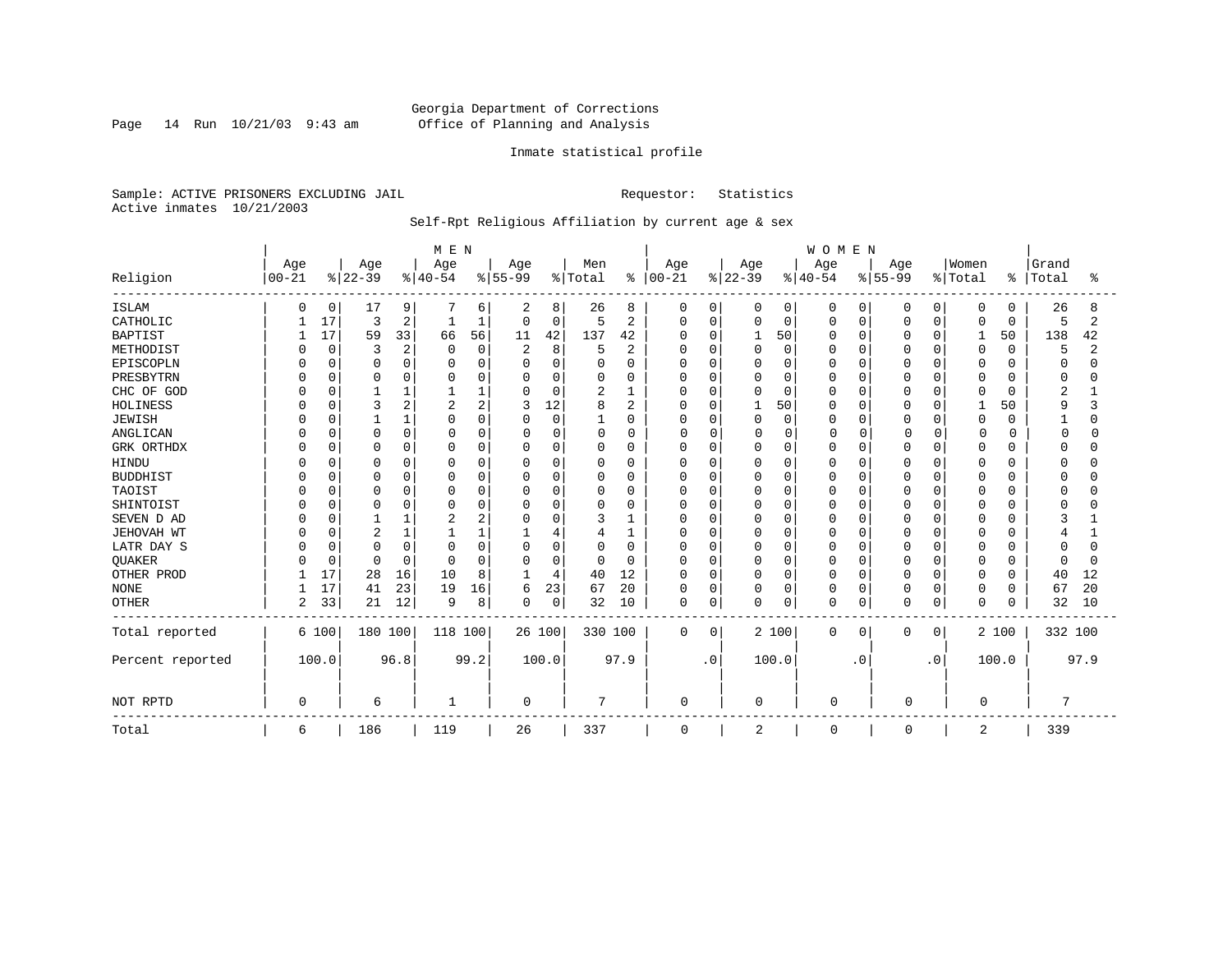# Georgia Department of Corrections Page 15 Run 10/21/03 9:43 am Office of Planning and Analysis

### Inmate statistical profile

Sample: ACTIVE PRISONERS EXCLUDING JAIL **Requestor:** Statistics Active inmates 10/21/2003

Self-Rpt Family Behavior Patterns \* by current age & sex

|                  |           | M E N |           |      |           |          |                |        |         |          |             |                |           |       | WOMEN        |             |             |                |          |               |         |      |
|------------------|-----------|-------|-----------|------|-----------|----------|----------------|--------|---------|----------|-------------|----------------|-----------|-------|--------------|-------------|-------------|----------------|----------|---------------|---------|------|
|                  | Age       |       | Age       |      | Age       |          | Age            |        | Men     |          | Age         |                | Age       |       | Age          |             | Age         |                | Women    |               | Grand   |      |
| Family Behavior  | $00 - 21$ |       | $ 22-39 $ |      | $ 40-54 $ |          | $ 55-99$       |        | % Total | ႜ        | $00 - 21$   |                | $ 22-39 $ |       | $8 40-54$    |             | $ 55-99 $   |                | % Total  | $\frac{8}{6}$ | Total   | ႜ    |
| CRIMINLTY        | 4         | 25    | 53        | 19   | 42        | 25       | 6              | 23     | 105     | 22       | $\Omega$    | $\Omega$       |           | 17    | $\cap$       | $\Omega$    | $\Omega$    | $\overline{0}$ |          | 17            | 106     | 22   |
| ALCOHOLISM       |           | 19    | 39        | 14   | 27        | 16       | 3              | 12     | 72      | 15       | $\Omega$    | 0              |           | 17    | $\Omega$     | 0           | $\Omega$    | 0              |          | 17            | 73      | 15   |
| DRUG ABUSE       | 2         | 13    | 25        | 9    | 14        | 8        |                | 4      | 42      | 9        | 0           | 0              |           | 17    |              |             |             |                |          | 17            | 43      | 9    |
| DOMINERING       |           |       |           | 0    |           |          | 0              | 0      |         | $\Omega$ | 0           |                |           | 17    |              |             |             |                |          |               | 2       | 0    |
| MIGRANT          |           |       |           |      |           | 2        | $\mathbf 0$    | 0      | 6       |          | 0           | 0              | 0         | 0     |              |             | $\Omega$    |                | $\Omega$ | 0             | 6       |      |
| INFL BTGS        |           | 6     | 12        | 4    | b         |          | $\overline{2}$ | 8      | 21      | 4        | 0           | 0              | 0         |       |              |             |             |                | $\Omega$ |               | 21      |      |
| PERMISSIVE       |           |       |           | 0    |           | $\Omega$ | $\Omega$       | 0      |         | $\Omega$ | $\Omega$    | $\mathbf C$    |           | 17    | <sup>0</sup> |             | $\Omega$    |                |          |               | 2       | O    |
| FATH ABSNT       |           | 25    | 105       | 38   | 55        | 33       | 11             | 42     | 175     | 36       | O           |                | $\Omega$  |       |              |             | $\Omega$    |                | $\Omega$ | $\Omega$      | 175     | 36   |
| MOTH ABSNT       | 2         | 13    | 33        | 12   | 15        | 9        | 3              | 12     | 53      | 11       | 0           | 0              | $\Omega$  |       | $\Omega$     |             |             |                | $\Omega$ |               | 53      | 11   |
| NONE             | 0         | 0     | 4         | ┻    | 3         | 2        | 0              | 0      |         |          | 0           | 0              |           | 17    | $\Omega$     |             | 0           | 0              |          | 17            | 8       |      |
| Total reported   | 16        | 100   | 276 100   |      | 165 100   |          |                | 26 100 | 483 100 |          | $\mathbf 0$ | $\overline{0}$ |           | 6 100 | $\mathbf 0$  | $\mathbf 0$ | $\mathbf 0$ | $\circ$        |          | 6 100         | 489 100 |      |
| Percent reported |           | 100.0 |           | 77.4 |           | 75.6     |                | 65.4   |         | 76.3     |             | $\cdot$ 0      |           | 100.0 |              | $\cdot$ 0   |             | $\cdot$ 0      |          | 100.0         |         | 76.4 |
| <b>OTHER</b>     | 0         |       | 42        |      | 29        |          | 9              |        | 80      |          | 0           |                | 0         |       | 0            |             | 0           |                | 0        |               | 80      |      |
| Total            | 6         |       | 186       |      | 119       |          | 26             |        | 337     |          | $\mathbf 0$ |                | 2         |       | 0            |             | 0           |                | 2        |               | 339     |      |

\* NOTE: SINCE THERE CAN BE UP TO FIVE BEHAVIOR CODES PER INMATE, THE NUMBER OF CASES REPORTED IN THE DETAIL LINES AND THE TOTAL REPORTED LINE MAY EXCEED THE TOTAL NUMBER OF CASES. IN SHORT, THIS TABLE COUNTS THE NUMBER OF BEHAVIOR PROBLEMS, NOT INMATES.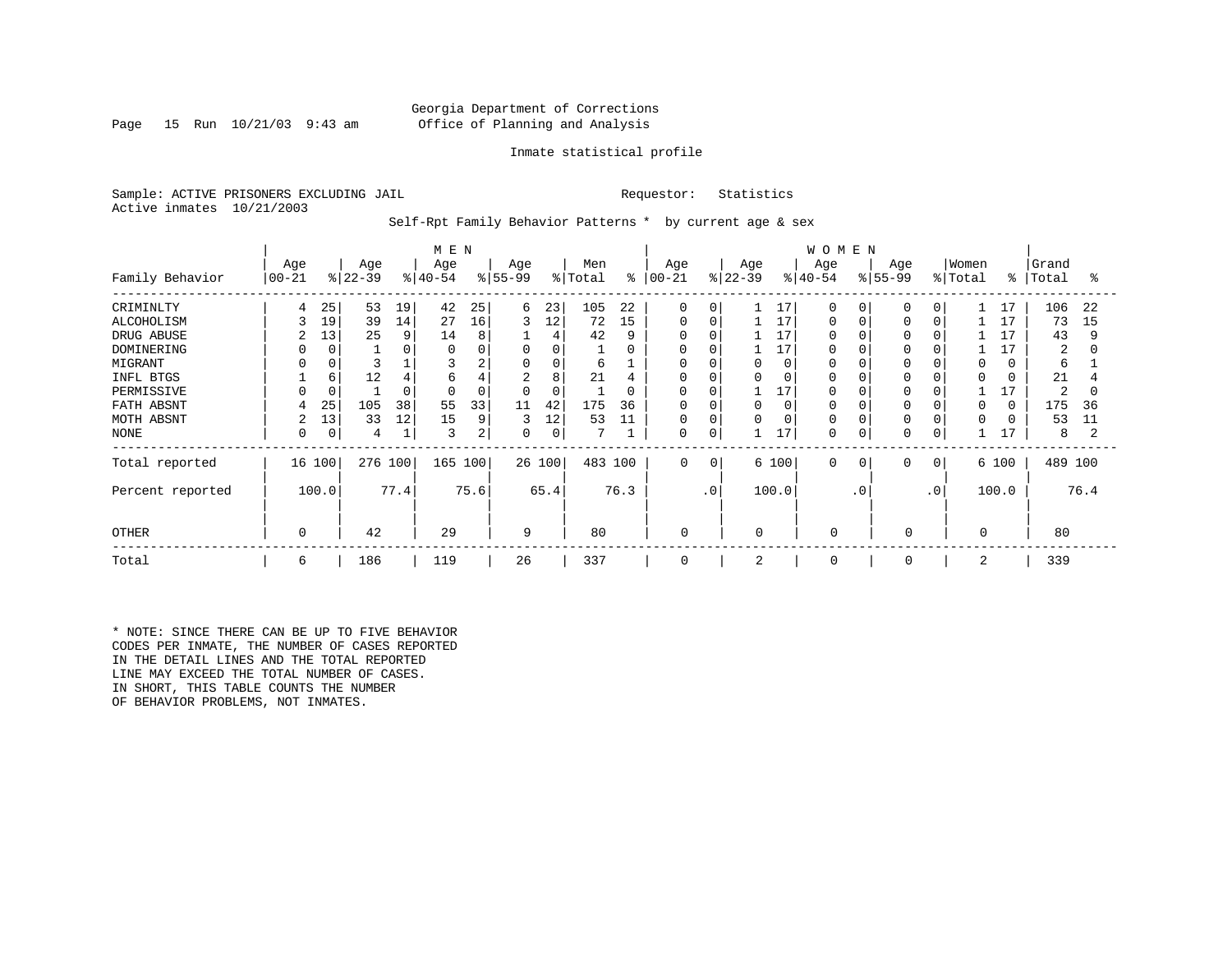# Georgia Department of Corrections Page 16 Run 10/21/03 9:43 am Office of Planning and Analysis

### Inmate statistical profile

Sample: ACTIVE PRISONERS EXCLUDING JAIL **Requestor:** Statistics Active inmates 10/21/2003

# Inmate Diagnostic Behavior Problem \* by current age & sex

|                    | M E N      |          |           |      |                |          |                |             |         |      |               |             |                |          | WOMEN     |             |              |              |                |          |         |      |
|--------------------|------------|----------|-----------|------|----------------|----------|----------------|-------------|---------|------|---------------|-------------|----------------|----------|-----------|-------------|--------------|--------------|----------------|----------|---------|------|
|                    | Age        |          | Age       |      | Age            |          | Age            |             | Men     |      | Age           |             | Age            |          | Age       |             | Age          |              | Women          |          | Grand   |      |
| Diagnostic Problem | $ 00 - 21$ |          | $ 22-39 $ |      | $ 40-54 $      |          | $ 55-99$       |             | % Total |      | $8   00 - 21$ |             | $ 22-39 $      |          | $ 40-54 $ |             | $ 55-99 $    |              | % Total        | ႜ        | Total   | °≈   |
| <b>ALCOHOLIC</b>   |            | 6        | 11        | 2    | 9              | 3        | 3              | 6           | 24      | 3    | 0             | 0           |                | 25       | $\Omega$  | 0           | 0            | 0            | 1              | 25       | 25      | 3    |
| ALCOH ABSE         |            | 6        | 43        | 10   | 28             | 10       | 3              | 6           | 75      | 10   | $\Omega$      | 0           |                | $\Omega$ | O         | 0           | O            | $\Omega$     | $\Omega$       | $\Omega$ | 75      | 9    |
| DRUG EXP           |            | 19       | 60        | 13   | 34             | 12       | 7              | 14          | 104     | 13   | O             | O           |                | 0        |           | $\Omega$    |              | $\Omega$     | $\Omega$       | $\Omega$ | 104     | 13   |
| DRUG ABSE          |            | 13       | 73        | 16   | 44             | 16       | 3              | 6           | 122     | 15   | O             | O           |                | 25       |           | $\Omega$    |              | $\Omega$     |                | 25       | 123     | 16   |
| NARC ADDCT         |            | $\Omega$ | 6         |      |                |          | $\Omega$       | $\Omega$    | 10      |      | 0             | O           |                | $\Omega$ |           | $\Omega$    |              | $\Omega$     | 0              | $\Omega$ | 10      |      |
| EPILEPTIC          |            | $\Omega$ |           |      | 3              |          | $\Omega$       | $\Omega$    | 6       |      | 0             | O           |                | $\Omega$ |           | $\Omega$    |              | $\Omega$     | 0              | O        | 6       |      |
| MANIPULTVE         |            | 13       | 46        | 10   | 21             | 8        | 3              | 6           | 72      | 9    |               | O           |                | $\Omega$ |           | $\Omega$    |              | $\Omega$     | 0              | $\Omega$ | 72      |      |
| ASSAULTIVE         | 6          | 38       | 149       | 33   | 94             | 34       | 20             | 41          | 269     | 34   | $\Omega$      | O           | $\overline{c}$ | 50       |           | $\Omega$    | $\Omega$     | $\Omega$     | $\overline{c}$ | 50       | 271     | 34   |
| ESCPE TEND         |            | $\Omega$ | 19        |      | 16             | 6        | 5              | 10          | 40      | 5    | 0             | 0           |                | 0        |           | $\Omega$    |              | $\cap$       | 0              | $\Omega$ | 40      |      |
| SUICIDAL           |            |          | 17        |      |                |          | $\overline{2}$ | 4           | 24      | 3    | O             | $\Omega$    |                | $\Omega$ |           | $\Omega$    |              |              | $\Omega$       | O        | 24      |      |
| WITHDRAWN          |            |          |           |      |                |          | $\Omega$       | $\Omega$    | 2       | O    | O             | O           |                | $\Omega$ |           | $\Omega$    |              | $\cap$       | 0              |          | 2       |      |
| PR RLTY CT         |            |          |           |      | $\overline{2}$ |          | 0              | 0           | 6       |      | 0             | 0           |                | 0        |           | $\Omega$    | 0            | <sup>0</sup> | 0              |          | 6       |      |
| HOMOSEXUAL         |            | 6        | $\Omega$  |      |                | $\Omega$ | $\Omega$       | 0           | 2       | O    | <sup>0</sup>  | 0           |                | $\Omega$ |           | $\Omega$    | O            | $\cap$       | $\Omega$       | U        |         |      |
| <b>NONE</b>        |            |          | 3         |      |                |          |                | 2           | 5       |      | 0             | 0           |                | $\Omega$ |           | $\Omega$    | 0            | $\Omega$     | $\Omega$       | O        | 5       |      |
| <b>OTHER</b>       |            |          |           | 2    | 9              | 3        | $\Omega$       | $\mathbf 0$ | 16      |      | 0             | 0           | <sup>0</sup>   | 0        |           | $\mathbf 0$ | <sup>0</sup> | $\Omega$     | 0              | $\Omega$ | 16      |      |
| NOT RPTD           | O          | $\Omega$ | 5         |      | 3              |          | $\overline{c}$ | 4           | 10      |      | $\Omega$      | 0           |                | 0        | n         | $\mathbf 0$ |              | $\Omega$     | $\Omega$       | 0        | 10      |      |
| Total reported     | 16 100     |          | 448 100   |      | 275 100        |          |                | 49 100      | 788 100 |      | $\mathbf 0$   | $\mathbf 0$ |                | 4 100    | 0         | 0           | $\Omega$     | $\Omega$     |                | 4 100    | 792 100 |      |
| Percent reported   |            | 100.0    |           | 99.5 |                | 100.0    |                | 100.0       |         | 99.7 |               | $\cdot$ 0   |                | 100.0    |           | $\cdot$ 0   |              | $\cdot$ 0    |                | 100.0    |         | 99.7 |
| <b>UNKNOWN</b>     | $\Omega$   |          |           |      | $\Omega$       |          | $\mathbf 0$    |             |         |      | $\mathbf 0$   |             | 0              |          | 0         |             | 0            |              | 0              |          |         |      |
| Total              | 6          |          | 186       |      | 119            |          | 26             |             | 337     |      | 0             |             | 2              |          | 0         |             | 0            |              | 2              |          | 339     |      |

\* NOTE: SINCE THERE CAN BE UP TO FIVE BEHAVIOR CODES PER INMATE, THE NUMBER OF CASES REPORTED IN THE DETAIL LINES AND THE TOTAL REPORTED LINE MAY EXCEED THE TOTAL NUMBER OF CASES. IN SHORT, THIS TABLE COUNTS THE NUMBER OF BEHAVIOR PROBLEMS, NOT INMATES.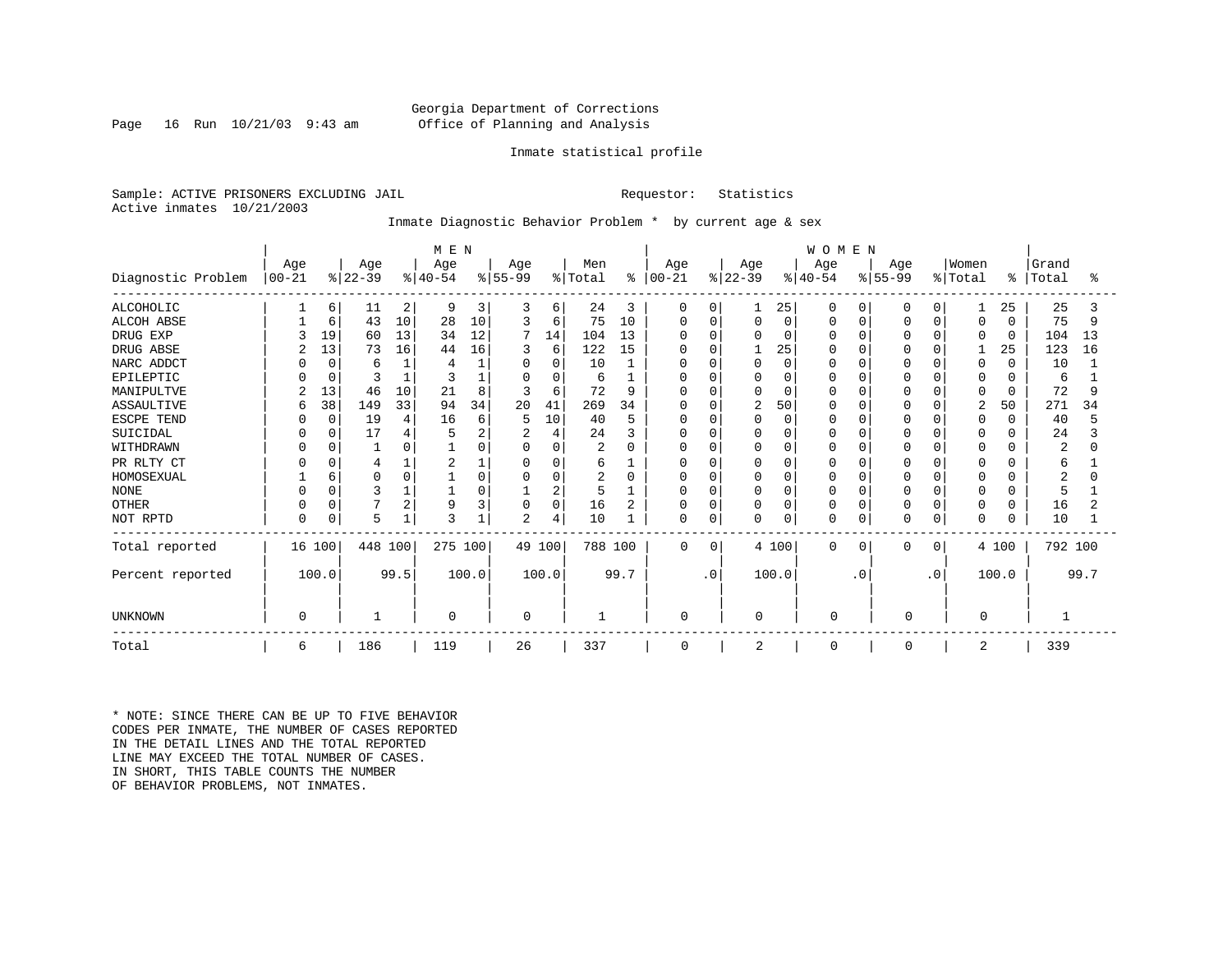Page 17 Run  $10/21/03$  9:43 am

# Inmate statistical profile

Sample: ACTIVE PRISONERS EXCLUDING JAIL Requestor: Statistics Active inmates 10/21/2003

Physical Profile (General Condition) by current age & sex

|                                                                                  |                     |                              |                             |                                  | M E N            |                     |                                |                     |                      |                |                                                          |                             |                    |                                       | <b>WOMEN</b>                      |                      |                                              |                                                   |                                       |          |                      |                 |
|----------------------------------------------------------------------------------|---------------------|------------------------------|-----------------------------|----------------------------------|------------------|---------------------|--------------------------------|---------------------|----------------------|----------------|----------------------------------------------------------|-----------------------------|--------------------|---------------------------------------|-----------------------------------|----------------------|----------------------------------------------|---------------------------------------------------|---------------------------------------|----------|----------------------|-----------------|
| Physical Profile                                                                 | Age<br>$00 - 21$    |                              | Age<br>$ 22-39 $            |                                  | Age<br>$8 40-54$ |                     | Age<br>$8155 - 99$             |                     | Men<br>% Total       | ៖              | Age<br>$ 00-21$                                          |                             | Age<br>$ 22-39 $   |                                       | Age<br>$8 40-54$                  |                      | Aqe<br>$8155 - 99$                           |                                                   | Women<br>% Total                      | ႜႜ       | Grand<br>Total       | °≈              |
| NO LIMITATION<br>DEFECT NO MAJOR LIMT<br>DEFECT MAJOR LIMIT<br>VERY MAJOR DEFECT | 5.<br>0<br>$\Omega$ | 83<br>17<br>0<br>$\mathbf 0$ | 140<br>22<br>23<br>$\Omega$ | 76<br>12<br>12<br>0 <sup>1</sup> | 54<br>40<br>24   | 45<br>34<br>20<br>1 | 8<br>12<br>4<br>$\overline{2}$ | 31<br>46<br>15<br>8 | 207<br>75<br>51<br>3 | 62<br>22<br>15 | $\mathbf 0$<br>$\mathbf 0$<br>$\mathbf 0$<br>$\mathbf 0$ | 0<br>0<br>0<br>$\mathbf{0}$ | 0<br>0<br>$\Omega$ | 2 100<br>$\Omega$<br>0<br>$\mathbf 0$ | 0<br>$\mathbf 0$<br>0<br>$\Omega$ | 0  <br>$\Omega$<br>0 | $\Omega$<br>$\Omega$<br>$\Omega$<br>$\Omega$ | 0 <sup>1</sup><br>$\Omega$<br>0<br>$\overline{0}$ | 2 100<br>$\Omega$<br>0<br>$\mathbf 0$ | $\Omega$ | 209<br>75<br>51<br>3 | 62<br>2.2<br>15 |
| Total reported                                                                   |                     | 6 100                        | 185 100                     |                                  | 119              | 100                 |                                | 26 100              | 336 100              |                | $\mathbf 0$                                              | $\mathbf 0$                 | 2 100              |                                       | 0                                 | $\circ$              | 0                                            | $\mathbf{0}$                                      | 2 100                                 |          | 338 100              |                 |
| Percent reported                                                                 |                     | 100.0                        |                             | 99.5                             |                  | 100.0               |                                | 100.0               |                      | 99.7           |                                                          | .0                          | 100.0              |                                       |                                   | $\cdot$ 0            |                                              | $\cdot$ 0                                         | 100.0                                 |          |                      | 99.7            |
| NOT REPORTED                                                                     | $\mathbf 0$         |                              |                             |                                  | $\mathbf 0$      |                     | $\mathbf 0$                    |                     |                      |                | $\mathbf 0$                                              |                             | $\mathbf 0$        |                                       | $\Omega$                          |                      | $\mathbf 0$                                  |                                                   | $\mathbf 0$                           |          |                      |                 |
| Total                                                                            | 6                   |                              | 186                         |                                  | 119              |                     | 26                             |                     | 337                  |                | 0                                                        |                             | 2                  |                                       | $\mathbf 0$                       |                      | 0                                            |                                                   | 2                                     |          | 339                  |                 |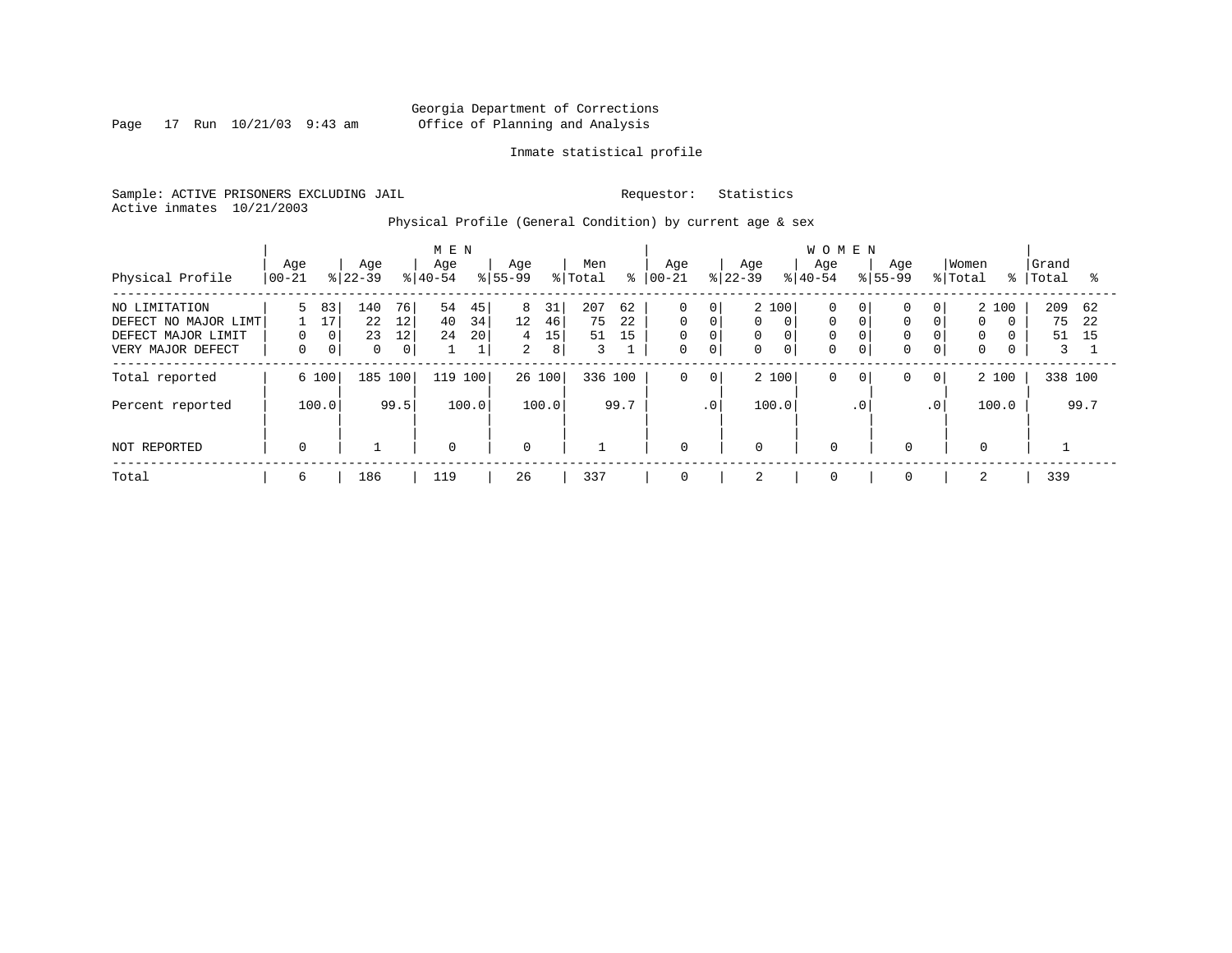# Georgia Department of Corrections Page 18 Run 10/21/03 9:43 am Office of Planning and Analysis

# Inmate statistical profile

Sample: ACTIVE PRISONERS EXCLUDING JAIL Requestor: Statistics Active inmates 10/21/2003

Security Status by current age & sex

|                  |                   |             |                 |       | M E N           |       |                 |        |                |       |                   |             |                  |             | <b>WOMEN</b>    |             |                  |                |                  |       |                    |       |
|------------------|-------------------|-------------|-----------------|-------|-----------------|-------|-----------------|--------|----------------|-------|-------------------|-------------|------------------|-------------|-----------------|-------------|------------------|----------------|------------------|-------|--------------------|-------|
| Security         | Age<br>$ 00 - 21$ |             | Age<br>$ 22-39$ |       | Age<br>$ 40-54$ |       | Age<br>$ 55-99$ |        | Men<br>% Total | ိ     | Age<br>$ 00 - 21$ |             | Age<br>$ 22-39 $ |             | Age<br>$ 40-54$ |             | Age<br>$8 55-99$ |                | Women<br>% Total |       | Grand<br>%   Total | ႜ     |
|                  |                   |             |                 |       |                 |       |                 |        |                |       |                   |             |                  |             |                 |             |                  |                |                  |       |                    |       |
| DIAG INCOM       | <sup>0</sup>      | $\Omega$    | $\Omega$        |       | $\Omega$        | 0     | $\Omega$        | 0      | 0              |       | $\Omega$          |             |                  | 0           |                 | $\mathbf 0$ | $\Omega$         |                | $\Omega$         |       | $\Omega$           |       |
| WRK RELEAS       | $\Omega$          | 0           | 0               | 0     | $\Omega$        | 0     | $\mathbf 0$     | 0      | 0              | 0     | 0                 | $\mathbf 0$ |                  | $\mathbf 0$ | 0               | 0           | $\Omega$         |                | $\Omega$         |       | 0                  |       |
| TRUSTY           |                   |             |                 |       |                 |       |                 | 0      | 0              |       | 0                 |             |                  | 0           |                 |             |                  |                |                  |       | 0                  |       |
| MINIMUM          |                   |             |                 |       |                 |       | $\Omega$        | 0      |                |       | 0                 |             |                  | 50          |                 |             | <sup>0</sup>     |                |                  | 50    |                    |       |
| MEDIUM           | $\Omega$          |             | 65              | 35    | 51              | 43    | 16              | 62     | 132            | 39    | $\mathbf 0$       |             | 0                | $\mathbf 0$ | 0               |             |                  |                | $\Omega$         | 0     | 132                | 39    |
| CLOSE            | 6                 | 100         | 105             | 56    | 63              | 53    | 8               | 31     | 182            | 54    | 0                 |             | 0                | 0           | 0               | 0           | $\Omega$         |                |                  | 0     | 182                | 54    |
| MAXIMUM          |                   | 0           | 13              |       | 2               | 2     | 2               | 8      | 17             | 5     | 0                 | $\Omega$    |                  | 50          | O               | $\Omega$    | $\Omega$         |                |                  | 50    | 18                 |       |
| DIAGNOSTIC       | 0                 | $\mathbf 0$ | 3               | 2     | 2               | 2     | $\mathbf 0$     | 0      | 5              |       | 0                 | 0           | 0                | 0           | 0               | 0           | 0                |                | 0                | 0     | 5                  |       |
| Total reported   |                   | 6 100       | 186 100         |       | 119 100         |       |                 | 26 100 | 337            | 100   | $\mathbf 0$       | 0           |                  | 2 100       | 0               | 0           | 0                | 0 <sup>1</sup> |                  | 2 100 | 339 100            |       |
| Percent reported |                   | 100.0       |                 | 100.0 |                 | 100.0 |                 | 100.0  |                | 100.0 |                   | .0'         |                  | 100.0       |                 | $\cdot$ 0   |                  | $\cdot$ 0      |                  | 100.0 |                    | 100.0 |
| NOT RPTD         | $\Omega$          |             | $\mathbf 0$     |       | $\mathbf 0$     |       | $\mathbf 0$     |        | $\mathbf 0$    |       | 0                 |             | 0                |             | $\Omega$        |             | $\mathbf 0$      |                | 0                |       |                    |       |
| Total            | 6                 |             | 186             |       | 119             |       | 26              |        | 337            |       | 0                 |             | 2                |             | 0               |             | 0                |                | 2                |       | 339                |       |

\* NOTE: BEGINNING IN JULY 1987, THE FACILITIES DIVISION NO LONGER CODED INMATES AS BEING WORK RELEASE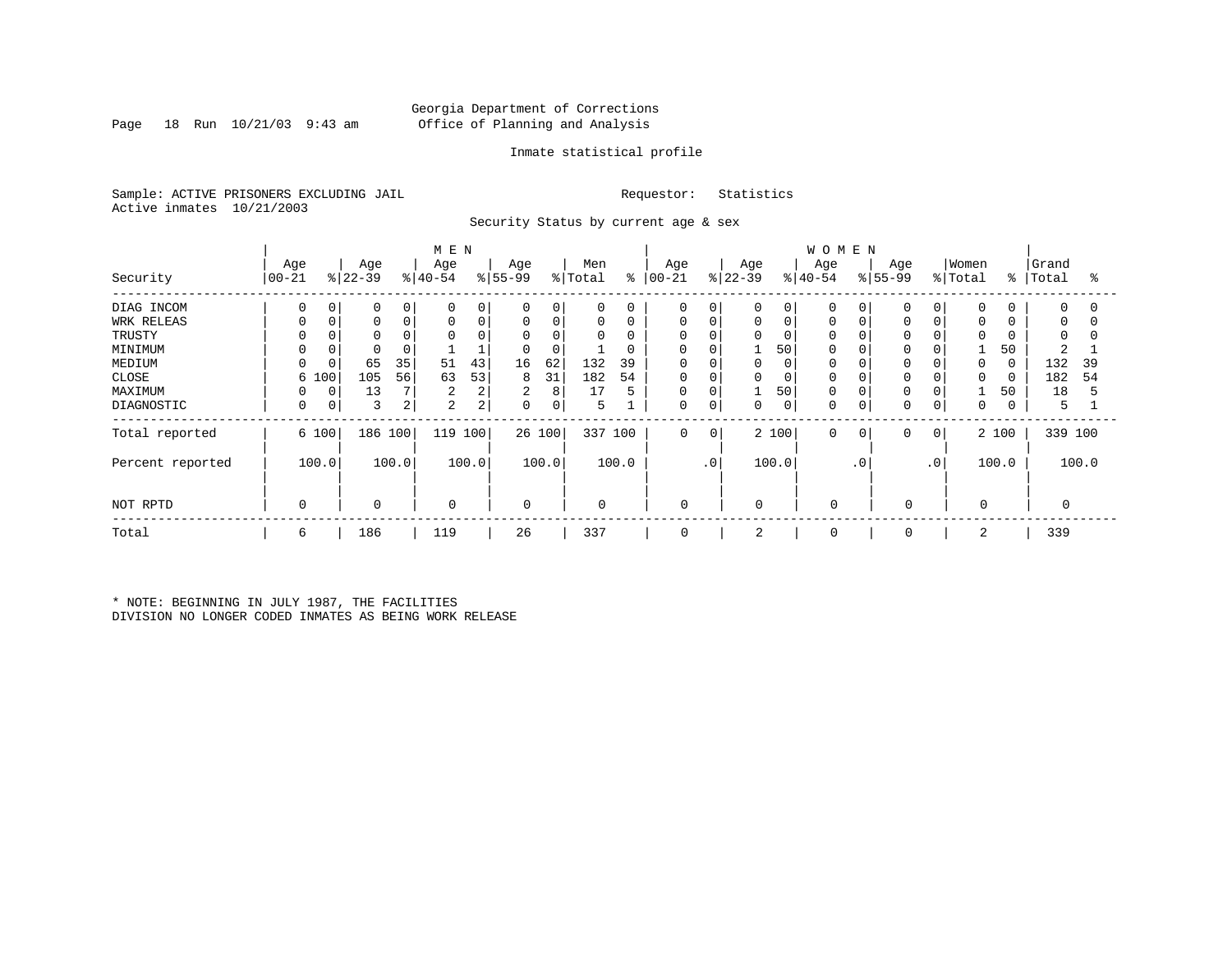Page 19 Run  $10/21/03$  9:43 am

# Inmate statistical profile

Sample: ACTIVE PRISONERS EXCLUDING JAIL Requestor: Statistics Active inmates 10/21/2003

Number Of Sentences by current age & sex

|                     | M E N           |             |                  |                 |                  |       |                  |        |                            |         |                  |           |                  |       | WOMEN            |             |                  |                |                  |             |                |       |
|---------------------|-----------------|-------------|------------------|-----------------|------------------|-------|------------------|--------|----------------------------|---------|------------------|-----------|------------------|-------|------------------|-------------|------------------|----------------|------------------|-------------|----------------|-------|
| Number Of Sentences | Age<br>$ 00-21$ |             | Age<br>$ 22-39 $ |                 | Age<br>$ 40-54 $ |       | Age<br>$ 55-99 $ |        | Men<br>$\frac{1}{2}$ Total | နွ      | Age<br>$ 00-21 $ |           | Age<br>$ 22-39 $ |       | Age<br>$ 40-54 $ |             | Age<br>$ 55-99 $ |                | Women<br>% Total | $\approx$ 1 | Grand<br>Total | ႜ     |
|                     |                 |             |                  |                 |                  |       |                  |        |                            |         |                  |           |                  |       |                  |             |                  |                |                  |             |                |       |
| $_{\rm ONE}$        | 0               | 0           | 19               | 10 <sup>°</sup> | 22               | 18    | 4                | 15     | 45                         | 13      | 0                | 0         | $\Omega$         | 0     | 0                |             | $\mathbf 0$      | 0              | 0                | 0           | 45             | 13    |
| TWO                 | 2               | 33          | 32               | 17              | 25               | 21    | 6                | 23     | 65                         | 19      | $\mathbf 0$      |           |                  | 50    | 0                | 0           | $\mathbf 0$      | 0              |                  | 50          | 66             | 19    |
| THREE               | 2               | 33          | 32               | 17              | 22               | 18    | 5                | 19     | 61                         | 18      | 0                |           | $\mathbf 0$      |       | $\Omega$         |             | $\Omega$         |                | $\Omega$         | 0           | 61             | 18    |
| <b>FOUR</b>         | 0               | $\mathbf 0$ | 21               | 11              | 18               | 15    |                  | 4      | 40                         | 12      | $\mathbf 0$      |           | $\Omega$         |       |                  |             |                  |                | $\Omega$         |             | 40             | 12    |
| FIVE                | $\Omega$        | 0           | 19               | 10              | 6                | 5     | 4                | 15     | 29                         | 9       | 0                |           |                  | 50    | $\mathbf 0$      |             | $\Omega$         |                |                  | 50          | 30             | 9     |
| MORE THAN FIVE      | 2               | 33          | 63               | 34              | 26               | 22    | 6                | 23     | 97                         | 29      | $\mathsf 0$      | 0         | $\mathbf 0$      | 0     | $\mathbf 0$      | $\mathbf 0$ | $\mathbf 0$      | 0              | 0                | 0           | 97             | 29    |
| Total reported      |                 | 6 100       | 186 100          |                 | 119 100          |       |                  | 26 100 |                            | 337 100 | $\Omega$         | $\Omega$  |                  | 2 100 | $\Omega$         | $\Omega$    | $\Omega$         | 0 <sup>1</sup> |                  | 2 100       | 339 100        |       |
| Percent reported    |                 | 100.0       |                  | 100.0           |                  | 100.0 |                  | 100.0  |                            | 100.0   |                  | $\cdot$ 0 |                  | 100.0 |                  | $\cdot$ 0   |                  | $\cdot$ 0      |                  | 100.0       |                | 100.0 |
| NOT REPORTED        | $\mathbf 0$     |             | 0                |                 | 0                |       | $\mathbf 0$      |        | 0                          |         | $\mathbf 0$      |           | $\mathbf 0$      |       | $\mathbf 0$      |             | $\mathbf 0$      |                | $\Omega$         |             | 0              |       |
| Total               | 6               |             | 186              |                 | 119              |       | 26               |        | 337                        |         | $\Omega$         |           | 2                |       | $\Omega$         |             | $\Omega$         |                | 2                |             | 339            |       |
|                     |                 |             |                  |                 |                  |       |                  |        |                            |         |                  |           |                  |       |                  |             |                  |                |                  |             |                |       |
|                     |                 |             |                  |                 |                  |       |                  |        |                            |         |                  |           |                  |       |                  |             |                  |                |                  |             |                |       |
|                     |                 |             |                  |                 |                  |       |                  |        |                            |         |                  |           |                  |       |                  |             |                  |                |                  |             |                |       |
| AVG NUM SENTENCES   | 4.33            |             | 4.98             |                 | 4.09             |       | 4.50             |        | 4.62                       |         |                  | .00       | 3.50             |       | .00              |             | .00              |                | 3.50             |             | 4.61           |       |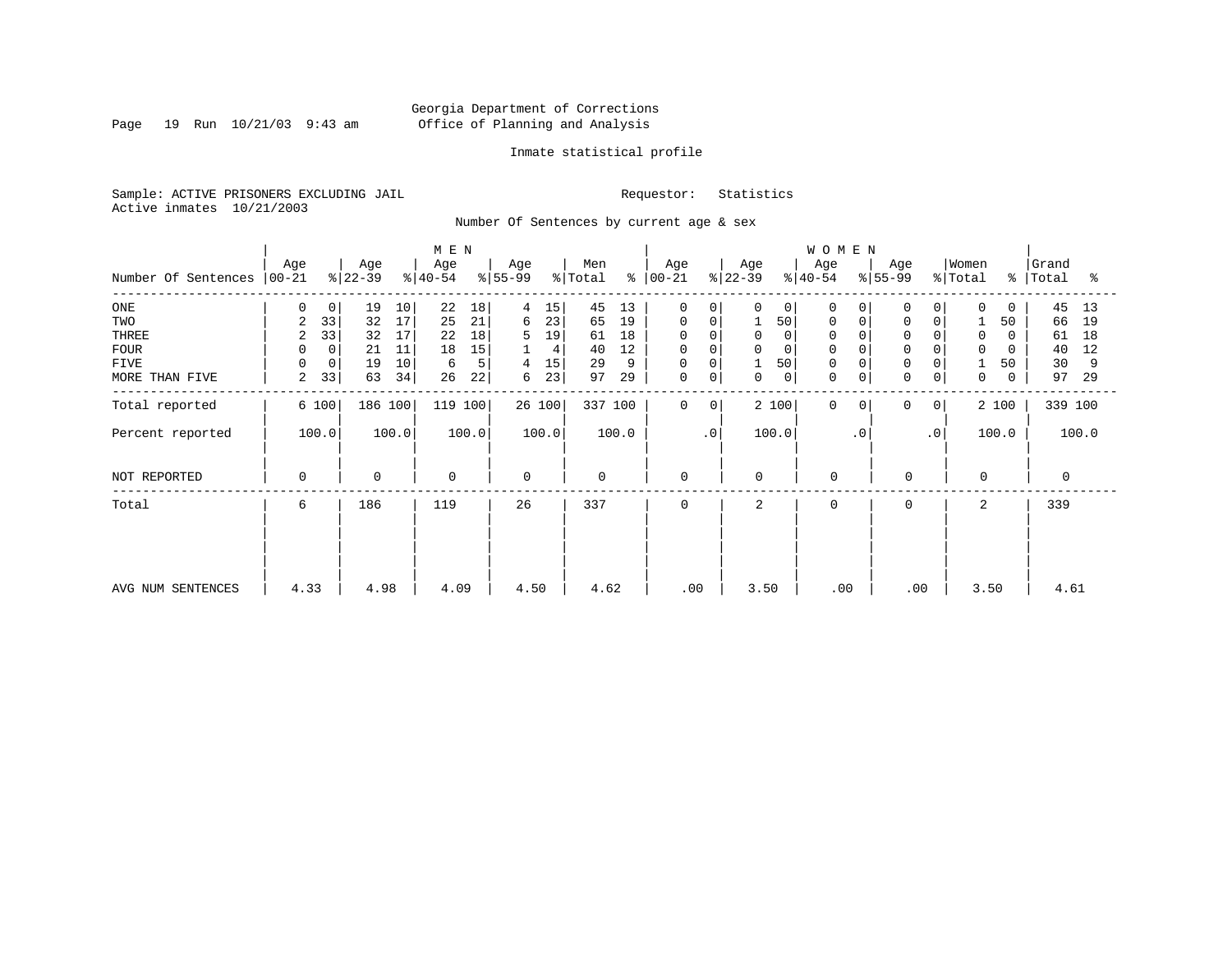Page 20 Run  $10/21/03$  9:43 am

# Inmate statistical profile

Sample: ACTIVE PRISONERS EXCLUDING JAIL Requestor: Statistics Active inmates 10/21/2003

Number Of Disciplinaries by current age & sex

|                  | M E N            |             |                  |       |                  |       |                 |             |                |       |                  |           |                  |          | WOMEN            |           |                 |           |                  |           |                |       |
|------------------|------------------|-------------|------------------|-------|------------------|-------|-----------------|-------------|----------------|-------|------------------|-----------|------------------|----------|------------------|-----------|-----------------|-----------|------------------|-----------|----------------|-------|
| Disciplinaries   | Age<br>$00 - 21$ |             | Age<br>$ 22-39 $ |       | Age<br>$ 40-54 $ |       | Age<br>$ 55-99$ |             | Men<br>% Total | န္    | Age<br>$ 00-21 $ |           | Age<br>$ 22-39 $ |          | Age<br>$ 40-54 $ |           | Age<br>$ 55-99$ |           | Women<br>% Total | $\approx$ | Grand<br>Total | °≈    |
| ZERO             | 2                | 33          | 32               | 17    | 37               | 31    | 8               | 31          | 79             | 23    | $\mathbf 0$      | 0         | $\Omega$         | $\Omega$ | $\Omega$         | $\Omega$  | $\Omega$        | $\Omega$  | $\mathbf 0$      |           | 79             | 23    |
| ONE              | 2                | 33          | 22               | 12    | 16               | 13    | 6               | 23          | 46             | 14    | 0                | 0         | 0                | 0        | 0                |           | $\Omega$        | 0         | 0                |           | 46             | 14    |
| TWO              |                  | 0           | 13               |       | 8                | 7     | 5               | 19          | 26             | 8     | $\Omega$         | $\Omega$  | $\Omega$         | $\Omega$ | $\mathbf 0$      |           |                 |           | $\Omega$         |           | 26             | 8     |
| THREE            | $\Omega$         |             | 15               | 8     | 12               | 10    |                 | 12          | 30             |       | 0                |           |                  | $\Omega$ | $\mathbf 0$      |           |                 |           | $\mathbf 0$      |           | 30             |       |
| <b>FOUR</b>      | $\Omega$         | $\mathbf 0$ | 16               |       | 16               | 13    |                 | 4           | 33             | 10    | 0                |           |                  | 50       | $\Omega$         |           |                 |           |                  | 50        | 34             | 10    |
| <b>FIVE</b>      |                  | 17          | 8                |       | 5                | 4     | 0               | $\mathbf 0$ | 14             | 4     | 0                | $\Omega$  | 0                | 0        | $\mathbf 0$      |           | $\Omega$        | 0         | $\Omega$         | $\Omega$  | 14             |       |
| MORE THAN FIVE   |                  | 17          | 80               | 43    | 25               | 21    | 3               | 12          | 109            | 32    | $\mathsf 0$      | 0         |                  | 50       | $\mathbf 0$      | 0         | $\mathbf 0$     | 0         |                  | 50        | 110            | 32    |
| Total reported   | 6 100            |             | 186 100          |       | 119 100          |       |                 | 26 100      | 337 100        |       | $\mathbf 0$      | 0         |                  | 2 100    | $\mathbf 0$      | 0         | 0               | 0         |                  | 2 100     | 339 100        |       |
| Percent reported | 100.0            |             |                  | 100.0 |                  | 100.0 |                 | 100.0       |                | 100.0 |                  | $\cdot$ 0 |                  | 100.0    |                  | $\cdot$ 0 |                 | $\cdot$ 0 |                  | 100.0     |                | 100.0 |
| NOT REPORTED     | $\Omega$         |             | $\mathbf 0$      |       | 0                |       | $\mathbf 0$     |             | $\mathbf 0$    |       | 0                |           | 0                |          | $\mathbf 0$      |           | $\mathbf 0$     |           | $\mathbf 0$      |           | $\Omega$       |       |
| Total            | 6                |             | 186              |       | 119              |       | 26              |             | 337            |       | 0                |           | 2                |          | $\mathbf 0$      |           | $\mathbf 0$     |           | 2                |           | 339            |       |
|                  |                  |             |                  |       |                  |       |                 |             |                |       |                  |           |                  |          |                  |           |                 |           |                  |           |                |       |
|                  |                  |             |                  |       |                  |       |                 |             |                |       |                  |           |                  |          |                  |           |                 |           |                  |           |                |       |
| AVG NUM DISCIP   | 2.67             |             | 8.41             |       | 3.86             |       | 2.19            |             | 6.22           |       | .00              |           | 15.50            |          | .00              |           | .00             |           | 15.50            |           | 6.28           |       |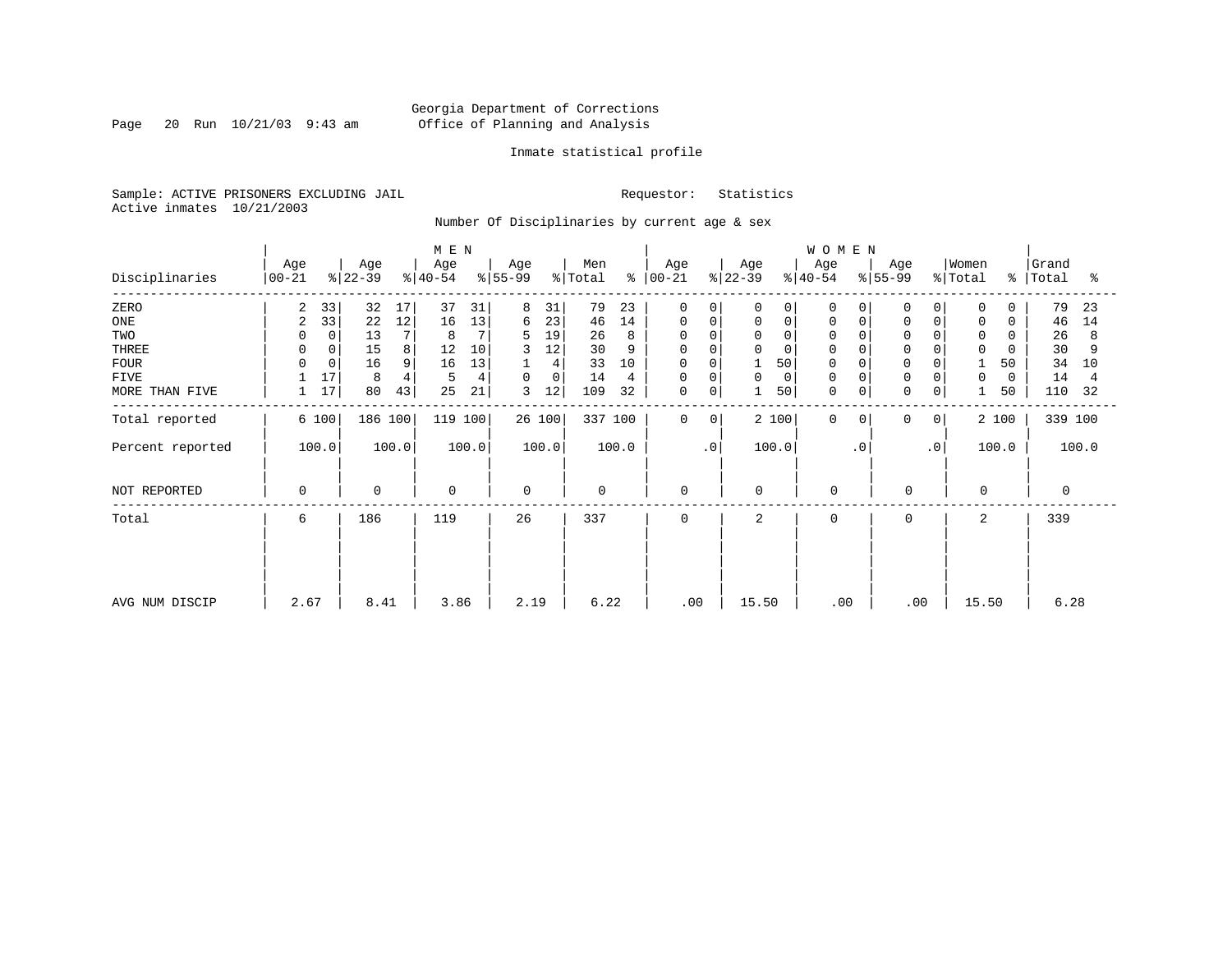Page 21 Run  $10/21/03$  9:43 am

# Inmate statistical profile

Sample: ACTIVE PRISONERS EXCLUDING JAIL Requestor: Statistics Active inmates 10/21/2003

Number Of Escapes by current age & sex

|                  |                  |                 | M E N            |                   |                      |                             |                  | WOMEN                |                  |                                     |                     |
|------------------|------------------|-----------------|------------------|-------------------|----------------------|-----------------------------|------------------|----------------------|------------------|-------------------------------------|---------------------|
| Escapes          | Age<br>$00 - 21$ | Age<br>$ 22-39$ | Age<br>$ 40-54 $ | Age<br>$ 55-99 $  | Men<br>% Total<br>%  | Age<br>$ 00 - 21 $          | Age<br>$ 22-39 $ | Age<br>$ 40-54 $     | Age<br>$ 55-99 $ | Women<br>%   Total<br>$\frac{8}{6}$ | Grand<br>Total<br>ႜ |
| ZERO             | 6 100            | 185<br>99       | 119 100          | 26 100            | 336 100              | $\Omega$<br>$\Omega$        | 2 100            | $\Omega$<br>$\Omega$ | $\Omega$<br>0    | 2 100                               | 338 100             |
| ONE              | 0<br>0           |                 | 0<br>0           | $\mathbf 0$<br>0  | 0                    | 0<br>0                      | 0<br>0           | 0<br>0               | 0<br>0           | $\mathbf 0$<br>$\Omega$             | $\Omega$            |
| TWO              | 0                | 0               | $\Omega$         | 0<br>$\Omega$     | 0<br>0               | 0<br>0                      | 0<br>$\Omega$    | 0                    | 0                | 0                                   | 0                   |
| THREE            | $\mathbf 0$      | $\Omega$        | $\Omega$         | $\mathsf{O}$<br>0 | $\mathbf 0$<br>0     | 0<br>$\Omega$               | 0<br>0           | 0                    | $\mathbf 0$      | 0                                   | 0                   |
| <b>FOUR</b>      | $\Omega$         |                 | $\Omega$         | 0<br>$\Omega$     | $\Omega$<br>$\Omega$ | $\Omega$                    | 0                | $\Omega$             | $\Omega$         | $\Omega$                            |                     |
| FIVE             | 0<br>0           | 0               | $\Omega$<br>0    | 0<br>0            | 0<br>0               | 0<br>0                      | 0<br>$\Omega$    | 0                    | $\Omega$         | 0                                   | 0                   |
| MORE THAN FIVE   | $\mathsf 0$<br>0 | $\Omega$<br>0   | 0<br>0           | $\mathbf 0$<br>0  | $\mathbf 0$<br>0     | 0<br>0                      | 0<br>0           | $\mathbf 0$<br>0     | 0<br>0           | 0<br>U                              | 0                   |
| Total reported   | 6 100            | 186 100         | 119 100          | 26 100            | 337 100              | $\mathbf 0$<br>$\mathbf{0}$ | 2 100            | $\mathbf 0$<br>0     | 0<br>0           | 2 100                               | 339 100             |
| Percent reported | 100.0            | 100.0           | 100.0            | 100.0             | 100.0                | $\cdot$ 0                   | 100.0            | $\cdot$ 0            | $\cdot$ 0        | 100.0                               | 100.0               |
| NOT REPORTED     | 0                | $\mathbf 0$     | $\mathbf 0$      | $\mathbf 0$       | $\mathbf 0$          | 0                           | 0                | $\overline{0}$       | 0                | 0                                   | 0                   |
| Total            | 6                | 186             | 119              | 26                | 337                  | $\mathbf 0$                 | $\overline{a}$   | $\Omega$             | $\mathbf 0$      | 2                                   | 339                 |
| AVG NUM ESCAPES  | .00              | .01             | .00              | .00               | .00                  | .00                         | .00              | .00                  | .00              | .00                                 | .00                 |
|                  |                  |                 |                  |                   |                      |                             |                  |                      |                  |                                     |                     |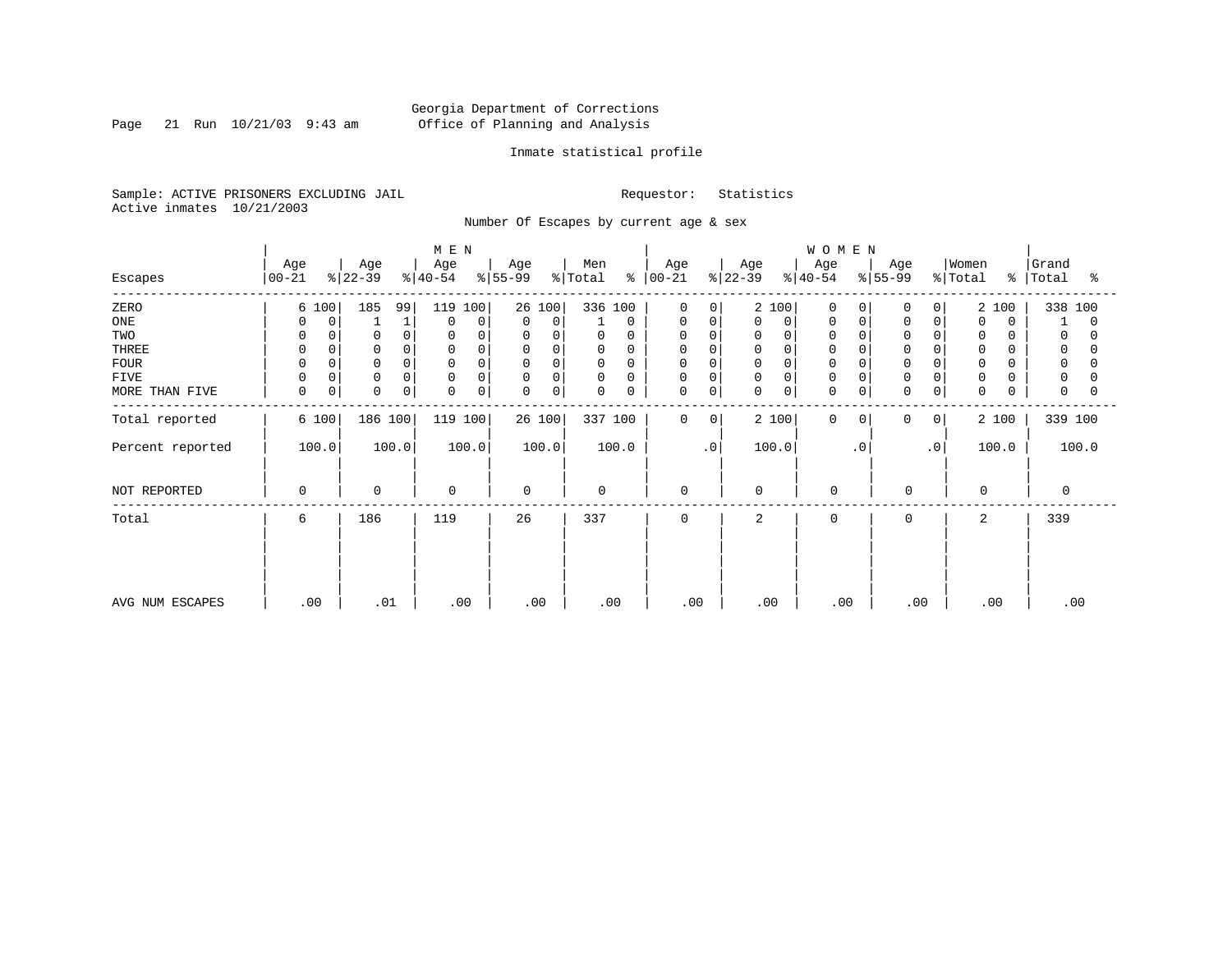# Georgia Department of Corrections Page 22 Run 10/21/03 9:43 am Office of Planning and Analysis

#### Inmate statistical profile

Sample: ACTIVE PRISONERS EXCLUDING JAIL **Requestor:** Statistics Active inmates 10/21/2003

Number Of Prior Georgia Incarcerations \* by current age & sex

|                            |                  |                  | M E N            |                  |                             |                      |                  | W O M E N                                 |                                 |                     |
|----------------------------|------------------|------------------|------------------|------------------|-----------------------------|----------------------|------------------|-------------------------------------------|---------------------------------|---------------------|
| Prior Incarcerations 00-21 | Age              | Age<br>$ 22-39 $ | Age<br>$ 40-54 $ | Age<br>$ 55-99 $ | Men<br>$\approx$<br>% Total | Age<br>$ 00 - 21 $   | Age<br>$ 22-39 $ | Age<br>Age<br>$ 40-54 $<br>$ 55-99 $      | Women<br>% Total<br>$\approx$ 1 | Grand<br>Total<br>ႜ |
| ZERO                       | 6 100            | 104<br>56        | 41<br>34         | 13<br>50         | 164<br>49                   | $\mathbf 0$<br>0     | 2 100            | $\Omega$<br>$\Omega$                      | 2 100<br>$\overline{0}$         | 166<br>49           |
| ONE                        | $\mathbf 0$<br>0 | 22<br>40         | 21<br>25         | 19<br>5          | 70<br>21                    | 0<br>0               | $\mathbf 0$<br>0 | $\mathbf 0$<br>0<br>0                     | 0<br>$\Omega$<br>0              | 70<br>21            |
| TWO                        | $\Omega$         | 18<br>10         | 13<br>15         | 2<br>8           | 35<br>10                    | $\mathbf 0$          | $\mathbf 0$      | $\Omega$<br>$\Omega$                      | $\Omega$<br>O                   | 35<br>10            |
| THREE                      | 0<br>0           | 9<br>16          | 12<br>14         | 3<br>12          | 33<br>10                    | $\mathbf 0$          | $\mathbf 0$      | $\mathbf 0$<br>$\Omega$                   | $\mathbf 0$<br>0<br>0           | 33<br>10            |
| <b>FOUR</b>                | $\Omega$         | 3<br>6           | 12<br>14         | 4                | 21<br>6                     | 0                    | $\mathbf 0$      | $\mathbf 0$<br>$\Omega$                   | 0<br>0                          | 21<br>6             |
| FIVE                       | 0<br>$\Omega$    |                  | 6                | $\,4$            | 9                           | 0                    | $\mathsf 0$      | $\mathbf 0$<br>$\Omega$                   | $\Omega$                        | 9                   |
| MORE THAN FIVE             | 0<br>0           | 1                | 3<br>3           | $\overline{4}$   | 5                           | 0<br>0               | $\mathbf 0$<br>0 | $\mathbf 0$<br>$\mathbf 0$<br>$\mathbf 0$ | 0<br>0<br>O                     | 5                   |
| Total reported             | 6 100            | 186 100          | 119 100          | 26 100           | 337 100                     | $\Omega$<br>$\Omega$ | 2 100            | $\Omega$<br>$\Omega$                      | 2 100<br>0<br>0 <sup>1</sup>    | 339 100             |
| Percent reported           | 100.0            | 100.0            | 100.0            | 100.0            | 100.0                       | $\cdot$ 0            | 100.0            | $\cdot$ 0                                 | .0'<br>100.0                    | 100.0               |
| NOT REPORTED               | $\Omega$         | $\Omega$         | $\mathbf 0$      | $\Omega$         | $\mathbf 0$                 | $\mathbf 0$          | $\mathbf 0$      | $\Omega$                                  | $\Omega$<br>$\Omega$            | $\Omega$            |
| Total                      | 6                | 186              | 119              | 26               | 337                         | 0                    | 2                | $\Omega$                                  | 0<br>2                          | 339                 |
|                            |                  |                  |                  |                  |                             |                      |                  |                                           |                                 |                     |
|                            |                  |                  |                  |                  |                             |                      |                  |                                           |                                 |                     |
| AVG # INCARCERATIONS       | .00              | .86              | 1.76             | 1.27             | 1.20                        | .00                  | .00              | .00                                       | .00<br>.00                      | 1.19                |

\* This data counts a parole revocation on an existing sentenCE AS A prior incarceration. Also, this data counts, for any cohort of inmates, the total number of Georgia incarcerations the inmate has had during his entire criminal career. For example, if an inmate was admitted to prison first in FY72, and then re-admitted in FY79 and FY85, he had two prior incarcerations before the FY85 admission. This inmate's records show two prior incarcerations in all three of his records since he has had two prior incarcerations in his criminal career. If the cohort of FY72 admissions is selected for analysis, two prior incarcerations will be listed for this inmate even though in FY72, he had no prior incarcerations.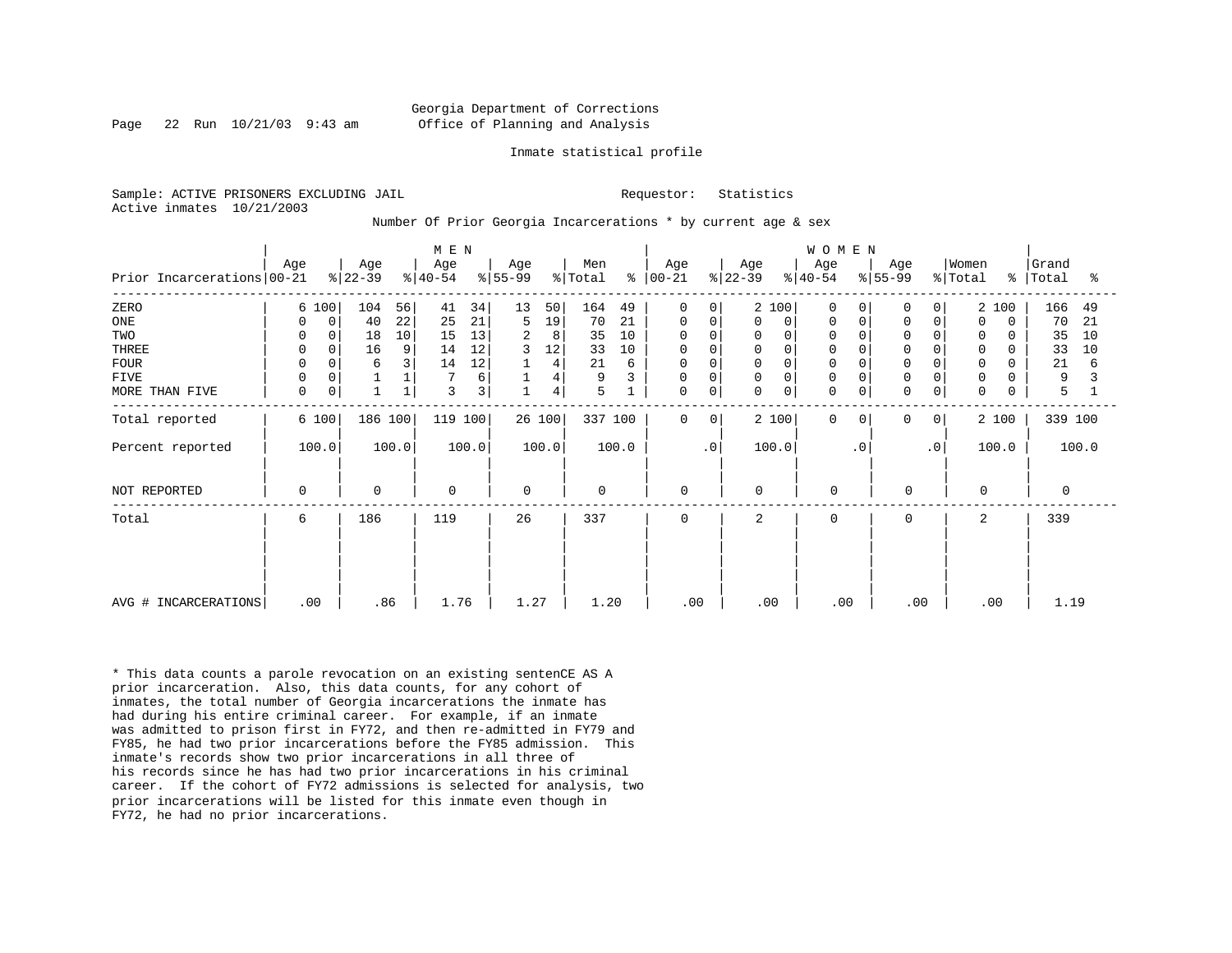Page 23 Run  $10/21/03$  9:43 am

# Inmate statistical profile

Sample: ACTIVE PRISONERS EXCLUDING JAIL Requestor: Statistics Active inmates 10/21/2003

Number Of Transfers by current age & sex

|                   |                    |                      | M E N            |                  |                |                         |                  | <b>WOMEN</b>            |                   |                  |                          |
|-------------------|--------------------|----------------------|------------------|------------------|----------------|-------------------------|------------------|-------------------------|-------------------|------------------|--------------------------|
| Transfers         | Age<br>$ 00 - 21 $ | Age<br>$ 22-39 $     | Age<br>$ 40-54 $ | Age<br>$ 55-99 $ | Men<br>% Total | Age<br>$8   00 - 21$    | Age<br>$ 22-39 $ | Age<br>$ 40-54 $        | Age<br>$ 55-99 $  | Women<br>% Total | Grand<br>%   Total<br>°≈ |
| ZERO              | <sup>0</sup>       | 0<br>6               | 3<br>3<br>3      | 0<br>0           | 9<br>3         | $\mathbf 0$<br>$\Omega$ | 50               | 0<br>0                  | 0<br><sup>0</sup> | 50               | 10<br>3                  |
| ONE               | 67<br>4            | 78                   | 42<br>50<br>42   | 11<br>42         | 143<br>42      | 0<br>0                  | 50               | 0                       | 0                 | 50               | 144<br>42                |
| TWO               |                    | 42<br>$\mathbf 0$    | 28<br>24<br>23   | 7<br>27          | 77<br>23       | $\Omega$<br>$\Omega$    | 0<br>0           | 0                       |                   | 0                | 77<br>23                 |
| THREE             | 17                 | 29                   | 16<br>19<br>23   | 15<br>4          | 17<br>57       | 0                       | 0                | 0                       | $\Omega$          | 0                | 57<br>17                 |
| <b>FOUR</b>       | 17                 | 11                   | 5<br>6<br>6      | 15<br>4          | 22             | 0<br>$\Omega$           | $\mathbf 0$<br>0 |                         |                   | 0                | 22<br>6                  |
| FIVE              |                    | 8<br>0               |                  | 0<br>0           | 11             | 0<br>$\Omega$           | 0<br>0           | 0                       | $\Omega$          | 0                | 11                       |
| MORE THAN FIVE    | 0                  | 0 <sup>1</sup><br>12 | 5<br>6<br>6      | 0<br>0           | 18<br>5        | $\mathbf 0$<br>0        | $\mathbf 0$<br>0 | $\mathbf 0$<br>0        | 0<br>0            | $\mathbf 0$      | 18<br>5                  |
| Total reported    | 6 100              | 186 100              | 119 100          | 26 100           | 337 100        | $\mathbf 0$<br>0        | 2 100            | $\mathbf 0$<br>$\Omega$ | 0<br>0            | 2 100            | 339 100                  |
| Percent reported  | 100.0              | 100.0                | 100.0            | 100.0            | 100.0          | $\cdot$ 0               | 100.0            | $\cdot$ 0               | $\cdot$ 0         | 100.0            | 100.0                    |
| NOT REPORTED      | $\Omega$           | $\mathbf 0$          | 0                | $\Omega$         | $\mathbf 0$    | $\mathbf 0$             | $\Omega$         | 0                       | $\mathbf 0$       | 0                | $\Omega$                 |
| Total             | 6                  | 186                  | 119              | 26               | 337            | $\mathbf 0$             | 2                | $\mathbf 0$             | $\mathbf 0$       | 2                | 339                      |
|                   |                    |                      |                  |                  |                |                         |                  |                         |                   |                  |                          |
|                   |                    |                      |                  |                  |                |                         |                  |                         |                   |                  |                          |
| AVG NUM TRANSFERS | 1.83               | 2.25                 | 2.13             | 2.04             | 2.18           | .00                     | .50              | $.00 \,$                | .00               | .50              | 2.17                     |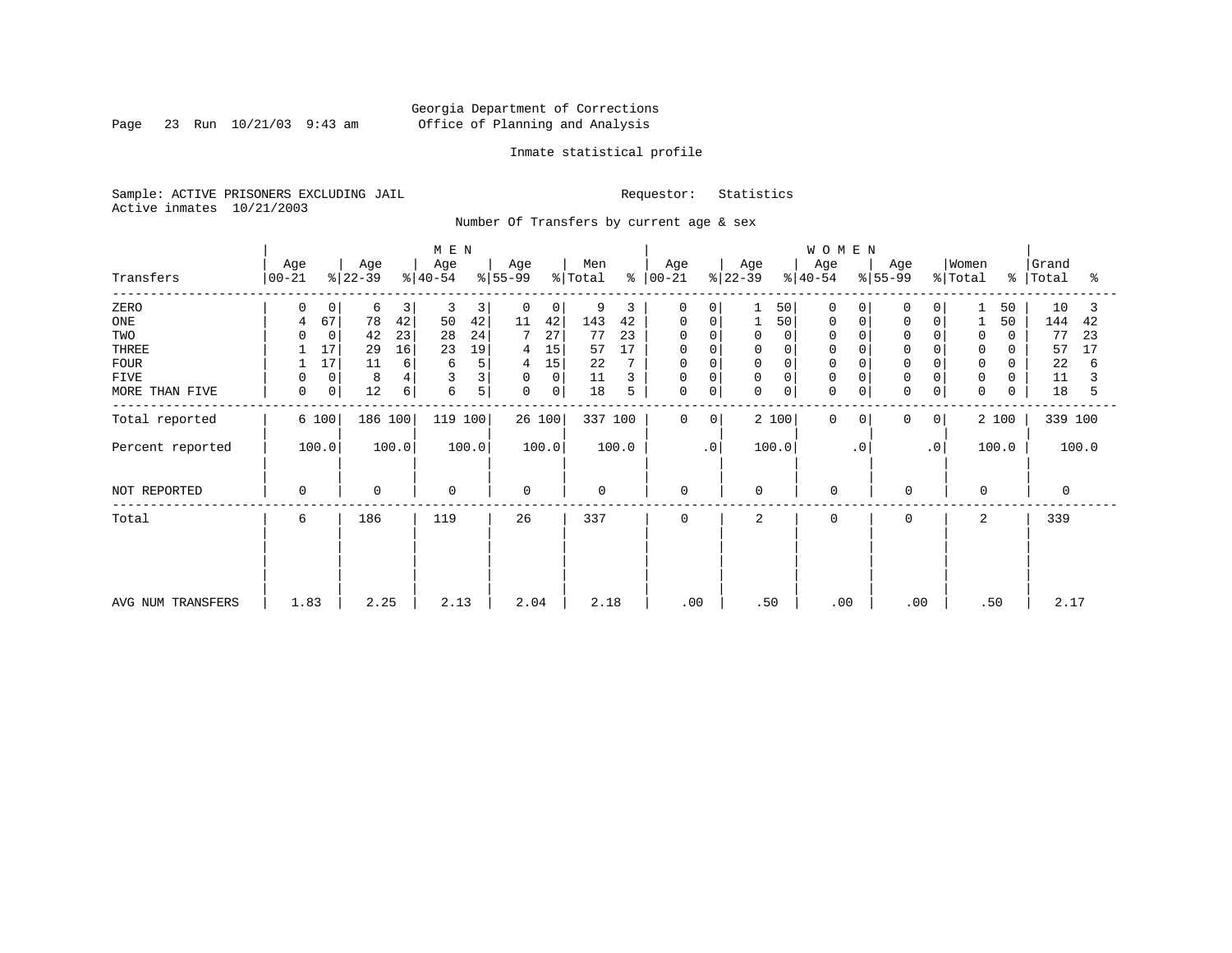Page 24 Run  $10/21/03$  9:43 am

# Inmate statistical profile

Sample: ACTIVE PRISONERS EXCLUDING JAIL Requestor: Statistics Active inmates 10/21/2003

County Of Conviction by current age & sex

|                              |     |              |                |                | M E N          |                |                |                |                |              |              |             |             |             | <b>WOMEN</b> |          |              |             |             |             |                |              |
|------------------------------|-----|--------------|----------------|----------------|----------------|----------------|----------------|----------------|----------------|--------------|--------------|-------------|-------------|-------------|--------------|----------|--------------|-------------|-------------|-------------|----------------|--------------|
|                              | Age |              | Age            |                | Age            |                | Age            |                | Men            |              | Age          |             | Age         |             | Age          |          | Age          |             | Women       |             | Grand          |              |
| County Of Conviction 00-21   |     |              | $8 22-39$      |                | $8140 - 54$    |                | $8155 - 99$    |                | % Total        | ႜ            | $ 00 - 21$   |             | $8 22-39$   |             | $8 40-54$    |          | $8 55-99$    |             | % Total     | ႜ           | Total          | ႜ            |
| Appling                      | 0   | 0            | 1              | 1              | 0              | 0              | 1              | 4              | 2              | 1            | 0            | 0           | 0           | 0           | 0            | 0        | 0            | 0           | 0           | 0           | 2              | 1            |
| Atkinson                     | 0   | 0            | $\mathsf 0$    | 0              | $\Omega$       | 0              | $\mathbf{1}$   | $\,4$          | $\mathbf{1}$   | $\mathbf 0$  | $\Omega$     | $\mathbf 0$ | $\mathsf 0$ | $\mathbf 0$ | $\mathbf 0$  | 0        | $\Omega$     | $\mathbf 0$ | $\mathbf 0$ | $\mathbf 0$ | $\mathbf{1}$   | $\Omega$     |
| Bacon                        | O   | 0            | $\mathbf 0$    | 0              | $\mathbf{1}$   | $1\,$          | $\Omega$       | $\mathbf 0$    | $\mathbf{1}$   | $\mathbf 0$  | 0            | $\mathbf 0$ | $\mathbf 0$ | $\mathbf 0$ | $\mathbf 0$  | 0        | $\Omega$     | $\Omega$    | $\mathbf 0$ | $\Omega$    | $\mathbf{1}$   | $\Omega$     |
| Baldwin                      | C   | 0            | 1              | 1              |                | 3              | $\Omega$       | $\mathbf 0$    | 4              | 1            | 0            | $\mathbf 0$ | 0           | 0           | $\Omega$     | 0        | $\cap$       | $\cap$      | $\mathbf 0$ | 0           | 4              |              |
| Banks                        |     | 0            | $\Omega$       | 0              | $\cap$         | $\Omega$       | $\mathbf{1}$   | 4              | $\mathbf{1}$   | $\Omega$     | <sup>0</sup> | $\Omega$    | 0           | $\Omega$    | $\Omega$     | $\Omega$ | $\cap$       | $\cap$      | $\Omega$    | $\Omega$    | $\mathbf{1}$   | U            |
| Barrow                       | C   | 0            | 2              | $\mathbf{1}$   | $\Omega$       | $\mathbf 0$    | 1              | $\overline{4}$ | 3              | $\mathbf{1}$ | 0            | $\Omega$    | 0           | $\Omega$    | $\Omega$     | $\Omega$ | $\Omega$     | $\Omega$    | $\mathbf 0$ | $\Omega$    | 3              |              |
| Bartow                       |     | 0            | $\mathbf 0$    | 0              | $\overline{2}$ | $\overline{c}$ | $\Omega$       | $\mathsf 0$    | 2              | $\mathbf{1}$ | $\Omega$     | $\mathbf 0$ | 0           | 0           | $\Omega$     | 0        | $\Omega$     | 0           | $\mathbf 0$ | 0           | $\overline{2}$ |              |
| Ben Hill                     |     | 0            | $\mathbf{1}$   | $\mathbf 1$    | $\Omega$       | $\mathbf 0$    | $\Omega$       | $\mathbf 0$    | $\mathbf{1}$   | $\mathbf 0$  | 0            | $\mathbf 0$ | 0           | $\mathbf 0$ | $\Omega$     | 0        | $\Omega$     | $\Omega$    | $\mathbf 0$ | $\Omega$    | $\mathbf{1}$   | $\Omega$     |
| Berrien                      | C   | 0            | $\mathbf{1}$   | 1              | $\Omega$       | 0              | $\Omega$       | $\mathbf 0$    | 1              | 0            | 0            | 0           | 0           | $\Omega$    | $\Omega$     | 0        | $\Omega$     | $\Omega$    | $\mathbf 0$ | 0           | $\mathbf{1}$   | 0            |
| Bibb                         | C   | 0            | 7              | 4              |                | 3              | $\overline{2}$ | 8              | 12             | 4            | $\Omega$     | $\mathbf 0$ | 0           | $\mathbf 0$ | 0            | 0        | $\Omega$     | $\Omega$    | $\mathbf 0$ | 0           | 12             | 4            |
| Bleckley                     | U   | 0            | $\mathbf{1}$   | 1              | $\Omega$       | $\mathbf 0$    | $\Omega$       | $\mathbf 0$    | $\mathbf{1}$   | 0            | 0            | $\mathbf 0$ | 0           | $\mathbf 0$ | $\mathbf 0$  | 0        | $\Omega$     | $\Omega$    | $\mathbf 0$ | 0           | 1              | 0            |
| Brantley                     | O   | 0            | $\mathbf 0$    | 0              | 1              | $\mathbf{1}$   | $\Omega$       | 0              | 1              | $\Omega$     | $\Omega$     | $\Omega$    | 0           | $\Omega$    | $\mathbf 0$  | $\Omega$ | $\Omega$     | $\Omega$    | $\mathbf 0$ | $\Omega$    | $\mathbf{1}$   | 0            |
| Brooks                       |     | 0            | $\mathbf 0$    | 0              |                | $1\,$          | $\Omega$       | $\mathbf 0$    | 1              | $\mathbf 0$  | 0            | $\mathbf 0$ | 0           | $\mathbf 0$ | $\Omega$     | 0        | $\Omega$     | $\Omega$    | $\mathbf 0$ | 0           | 1              | O            |
| Bulloch                      |     | 0            | $\mathbf{1}$   | $\mathbf 1$    | $\Omega$       | $\mathbf 0$    | $\Omega$       | $\mathbf 0$    | $\mathbf{1}$   | $\mathbf 0$  | $\Omega$     | $\Omega$    | 0           | $\mathbf 0$ | $\Omega$     | 0        | $\Omega$     | $\Omega$    | $\mathbf 0$ | $\Omega$    | $\mathbf{1}$   | U            |
| Burke                        | C   | 0            | 3              | 2              | $\overline{c}$ | $\overline{c}$ | $\Omega$       | $\mathbf 0$    | 5              | $\mathbf{1}$ | 0            | $\mathbf 0$ | $\mathbf 0$ | $\mathbf 0$ | $\Omega$     | 0        | $\Omega$     | $\Omega$    | $\mathbf 0$ | 0           | 5              |              |
| <b>Butts</b>                 | ſ   | 0            | $\mathbf{1}$   | 1              |                | $\mathbf{1}$   |                | $\overline{4}$ | 3              | $\mathbf{1}$ | 0            | $\mathbf 0$ | 0           | $\Omega$    | $\Omega$     | 0        | $\Omega$     | $\Omega$    | $\mathbf 0$ | $\Omega$    | 3              |              |
| Camden                       |     | $\Omega$     | $\mathbf 0$    | 0              | 1              | $\mathbf{1}$   | $\Omega$       | $\mathbf 0$    | 1              | $\Omega$     | 0            | $\Omega$    | 0           | $\Omega$    | $\mathbf 0$  | $\Omega$ | $\Omega$     | $\cap$      | $\Omega$    | $\Omega$    | $\mathbf{1}$   | U            |
| Carroll                      | C   | 0            | 2              | $\mathbf 1$    | $\Omega$       | $\mathbf 0$    | $\mathbf 0$    | $\mathbf 0$    | 2              | $\mathbf{1}$ | 0            | $\Omega$    | 0           | $\mathbf 0$ | $\Omega$     | 0        | $\Omega$     | $\Omega$    | $\mathbf 0$ | 0           | 2              |              |
| Catoosa                      | C   | 0            | $\Omega$       | 0              | $\mathbf{1}$   | $1\,$          | $\mathbf{1}$   | 4              | $\overline{2}$ | $\mathbf{1}$ | $\Omega$     | $\mathbf 0$ | 0           | $\mathbf 0$ | 0            | 0        | $\Omega$     | $\Omega$    | $\mathbf 0$ | $\mathbf 0$ | $\overline{2}$ |              |
| Chatham                      |     | 0            | 8              | 4              | ζ              | 3              | $\mathbf{1}$   | 4              | 12             | 4            | 0            | $\mathbf 0$ | $\mathbf 0$ | $\mathbf 0$ | 0            | 0        | $\Omega$     | $\Omega$    | $\mathbf 0$ | 0           | 12             | 4            |
| Chattooga                    | C   | 0            | 1              | 1              | $\Omega$       | $\mathbf 0$    | 0              | $\mathbf 0$    | $\mathbf{1}$   | 0            | 0            | 0           | 0           | $\Omega$    | $\Omega$     | 0        | $\Omega$     | $\Omega$    | $\mathbf 0$ | 0           | 1              | 0            |
| Cherokee                     | C   | 0            | $\overline{1}$ | $\mathbf 1$    |                | $\mathbf{1}$   | $\Omega$       | $\mathbf 0$    | $\overline{2}$ | $\mathbf{1}$ | $\Omega$     | $\mathbf 0$ | 0           | $\mathbf 0$ | $\mathbf 0$  | 0        | $\Omega$     | $\Omega$    | $\mathbf 0$ | $\mathbf 0$ | 2              |              |
| Clarke                       | U   | 0            | 5              | 3              | 6              | 5              | $\Omega$       | $\mathbf 0$    | 11             | 3            | 0            | $\Omega$    | 0           | $\Omega$    | 0            | $\Omega$ | $\Omega$     | $\Omega$    | $\Omega$    | $\Omega$    | 11             | 3            |
| Clayton                      | O   | 0            | 8              | 4              | $\overline{2}$ | $\overline{c}$ |                | 4              | 11             | 3            | 0            | $\mathbf 0$ | 0           | $\mathbf 0$ | 0            | $\Omega$ | <sup>0</sup> | $\Omega$    | $\mathbf 0$ | 0           | 11             | 3            |
| Cobb                         |     | 17           | 4              | $\overline{c}$ | 4              | 3              | $\mathbf{1}$   | $\overline{4}$ | 10             | 3            | 0            | $\mathbf 0$ | 0           | 0           | $\mathbf 0$  | 0        | $\Omega$     | $\mathbf 0$ | $\mathbf 0$ | $\mathbf 0$ | 10             | 3            |
| Coffee                       |     | $\mathsf{O}$ | $\mathbf{1}$   | $\mathbf 1$    | $\mathbf{1}$   | $1\,$          | $\Omega$       | $\mathsf 0$    | $\overline{2}$ | 1            | 0            | $\mathbf 0$ | 0           | 0           | $\Omega$     | 0        | $\Omega$     | $\Omega$    | $\mathbf 0$ | 0           | $\overline{2}$ | $\mathbf{1}$ |
| Colquit                      | C   | 0            | $\mathbf{1}$   | 1              | $\overline{2}$ | $\overline{2}$ | $\Omega$       | $\mathbf 0$    | 3              | $\mathbf{1}$ | 0            | 0           | 0           | 0           | $\Omega$     | 0        | $\Omega$     | $\cap$      | $\mathbf 0$ | 0           | 3              | 1            |
| Columbia                     | C   | 0            | $\overline{1}$ | $\mathbf 1$    | $\overline{2}$ | 2              | $\Omega$       | $\mathbf 0$    | 3              | $\mathbf{1}$ | 0            | $\Omega$    | 0           | $\Omega$    | $\mathbf 0$  | 0        | $\Omega$     | $\Omega$    | $\mathbf 0$ | $\Omega$    | 3              |              |
| Cook                         | U   | 0            | $\overline{2}$ | $\mathbf{1}$   | $\Omega$       | $\mathbf 0$    | $\Omega$       | $\Omega$       | 2              | 1            | 0            | $\mathbf 0$ | 0           | $\Omega$    | $\mathbf 0$  | $\Omega$ | $\Omega$     | $\Omega$    | $\mathbf 0$ | $\Omega$    | $\overline{2}$ | $\mathbf{1}$ |
| Coweta                       | 0   | 0            | $\overline{2}$ | $\mathbf{1}$   | $\Omega$       | $\mathbf 0$    | $\Omega$       | $\mathbf 0$    | 2              | 1            | 0            | $\mathbf 0$ | 0           | $\mathbf 0$ | 0            | 0        | $\Omega$     | $\Omega$    | $\mathbf 0$ | 0           | $\overline{2}$ | 1            |
| Crisp                        |     | 0            | $\mathbf 0$    | 0              |                | 1              | $\Omega$       | $\mathbf 0$    | $\mathbf{1}$   | $\mathbf 0$  | 0            | $\mathbf 0$ | 0           | $\mathbf 0$ | 0            | 0        | $\Omega$     | $\Omega$    | $\mathbf 0$ | 0           | $\mathbf{1}$   | 0            |
| Dade                         | C   | 0            | $\mathbf{1}$   | $\mathbf 1$    | $\Omega$       | 0              | $\Omega$       | $\mathbf 0$    | $\mathbf{1}$   | $\Omega$     | 0            | $\mathbf 0$ | $\mathbf 0$ | $\Omega$    | $\mathbf 0$  | 0        | $\Omega$     | $\Omega$    | $\mathbf 0$ | $\Omega$    | $\mathbf{1}$   | 0            |
| Decatur                      | C   | 0            | $\Omega$       | 0              |                | 1              | $\Omega$       | $\mathbf 0$    | 1              | $\Omega$     | $\Omega$     | $\mathbf 0$ | 0           | $\Omega$    | $\mathbf 0$  | 0        | $\Omega$     | $\Omega$    | $\Omega$    | $\Omega$    | $\mathbf{1}$   | $\Omega$     |
| DeKalb                       | 0   | $\mathbf 0$  | 16             | 9              | 8              | 7              | 2              | 8              | 26             | 8            | 0            | $\Omega$    | 0           | $\Omega$    | $\Omega$     | 0        | $\Omega$     | $\Omega$    | $\Omega$    | $\Omega$    | 26             | 8            |
| Dodge                        | 0   | 0            | $\mathbf{1}$   | 1              | $\Omega$       | 0              | $\mathbf 0$    | $\mathbf 0$    | 1              | 0            | 0            | $\mathbf 0$ | 0           | 0           | $\Omega$     | 0        | $\Omega$     | 0           | $\mathbf 0$ | $\Omega$    | -1             | 0            |
| Dougherty<br>--------------- | 1   | 17           | 5              | 3              | 2              | 2              |                | $\overline{4}$ | 9              | 3            | 0            | 0           | 0           | 0           | $\mathbf 0$  | 0        | 0            | 0           | $\mathbf 0$ | 0           | 9              | 3            |

(continued)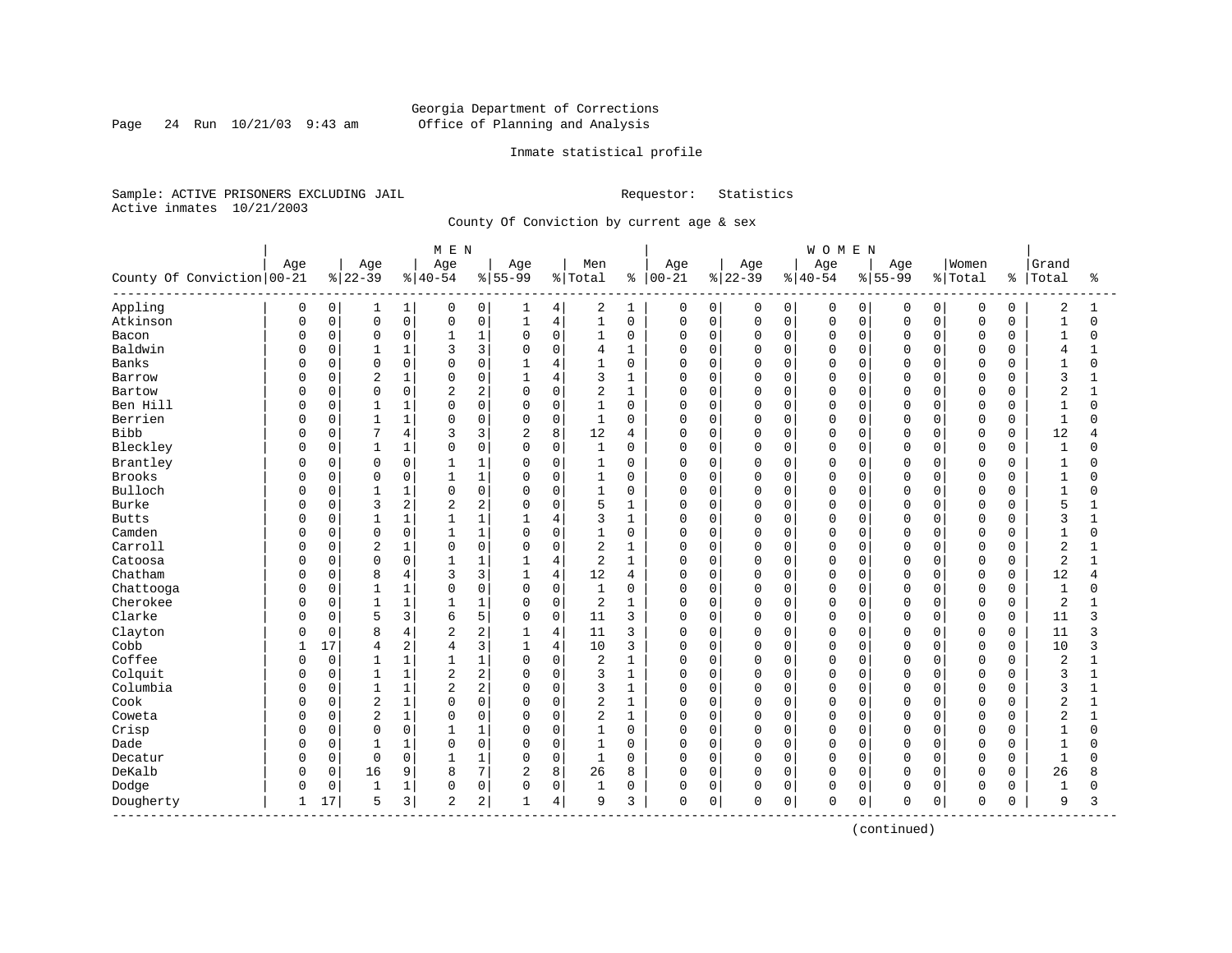Page 25 Run  $10/21/03$  9:43 am

# Inmate statistical profile

Sample: ACTIVE PRISONERS EXCLUDING JAIL Requestor: Statistics Active inmates 10/21/2003

# County Of Conviction by current age & sex (continued)

|                                    |              |          |                |                | M E N          |                |              |                |                |                |              |             |             |             | WOMEN       |          |           |             |             |          |                |                |
|------------------------------------|--------------|----------|----------------|----------------|----------------|----------------|--------------|----------------|----------------|----------------|--------------|-------------|-------------|-------------|-------------|----------|-----------|-------------|-------------|----------|----------------|----------------|
|                                    | Age          |          | Age            |                | Age            |                | Age          |                | Men            |                | Age          |             | Age         |             | Age         |          | Age       |             | Women       |          | Grand          |                |
| County Of Conviction 00-21         |              |          | $ 22-39$       |                | $ 40-54$       |                | $8155 - 99$  |                | % Total        | ᡷ              | $ 00 - 21$   |             | $8 22-39$   |             | $8 40-54$   |          | $8 55-99$ |             | % Total     | နွ       | Total          | ႜ              |
| Douglas                            | 0            | 0        | 8              | 4              | 3              | 3              | 0            | 0              | 11             | 3              | 0            | 0           | 0           | 0           | 0           | 0        | 0         | 0           | 0           | 0        | 11             | 3              |
| Elbert                             | $\Omega$     | 0        | $\Omega$       | $\mathsf 0$    | $\Omega$       | $\mathsf 0$    | $\mathbf{1}$ | $\overline{4}$ | $\mathbf{1}$   | $\mathbf 0$    | 0            | $\mathbf 0$ | $\mathbf 0$ | $\mathbf 0$ | $\mathbf 0$ | 0        | $\Omega$  | $\Omega$    | $\mathbf 0$ | $\Omega$ | $\mathbf{1}$   | $\Omega$       |
| Emanuel                            | <sup>0</sup> | $\Omega$ | $\mathbf{1}$   | 1              | $\mathbf 0$    | $\Omega$       | $\Omega$     | $\mathbf 0$    | $\mathbf 1$    | $\Omega$       | $\Omega$     | $\mathbf 0$ | 0           | $\Omega$    | $\mathbf 0$ | $\Omega$ | $\Omega$  | $\Omega$    | $\Omega$    | $\Omega$ | $\mathbf{1}$   | $\Omega$       |
| Fayette                            | 0            | $\Omega$ | $\Omega$       | $\mathbf 0$    |                | $\mathbf{1}$   |              | $\overline{4}$ | 2              | $\mathbf{1}$   | 0            | $\mathbf 0$ | 0           | $\Omega$    | $\Omega$    | $\Omega$ | $\Omega$  | $\Omega$    | $\mathbf 0$ | $\Omega$ | $\overline{2}$ | 1              |
| Floyd                              |              | 0        | 3              | $\sqrt{2}$     |                | $\mathbf{1}$   | $\Omega$     | $\mathbf 0$    | 4              | $\mathbf{1}$   | 0            | $\mathbf 0$ | 0           | $\mathbf 0$ | $\Omega$    | 0        | $\Omega$  | $\mathbf 0$ | $\Omega$    | $\Omega$ | $\overline{4}$ |                |
| Forsyth                            | O            | 0        | $\Omega$       | $\mathbf 0$    |                | 1              | $\mathbf 0$  | $\Omega$       | $\mathbf{1}$   | $\Omega$       | $\Omega$     | $\Omega$    | 0           | $\Omega$    | $\Omega$    | 0        | $\Omega$  | $\Omega$    | $\Omega$    | $\Omega$ | $\mathbf{1}$   | $\Omega$       |
| Franklin                           | <sup>0</sup> | 0        | 1              | $\mathbf{1}$   | $\Omega$       | $\Omega$       | $\Omega$     | $\Omega$       | 1              | $\Omega$       | 0            | 0           | 0           | $\Omega$    | $\mathbf 0$ | 0        | $\Omega$  | $\Omega$    | $\Omega$    | $\Omega$ | $\mathbf{1}$   | $\Omega$       |
| Fulton                             | 1            | 17       | 16             | 9              | 13             | 11             | 2            | 8              | 32             | 9              | 0            | $\mathbf 0$ | 0           | 0           | $\mathbf 0$ | 0        | $\Omega$  | O           | $\Omega$    | $\Omega$ | 32             | 9              |
| Gilmer                             | U            | $\Omega$ | $\mathbf{1}$   | $\mathbf{1}$   | $\Omega$       | $\Omega$       | $\Omega$     | $\Omega$       | $\mathbf{1}$   | $\Omega$       | $\Omega$     | $\Omega$    | 0           | $\Omega$    | $\Omega$    | $\Omega$ | $\Omega$  | $\cap$      | $\Omega$    | $\Omega$ | $\mathbf{1}$   | $\Omega$       |
| Glynn                              | O            | $\Omega$ | 6              | $\overline{3}$ | 3              | 3              | $\mathbf{1}$ | $\overline{4}$ | 10             | 3              | $\Omega$     | $\Omega$    | $\Omega$    | $\Omega$    | $\mathbf 0$ | $\Omega$ | $\Omega$  | $\Omega$    | $\Omega$    | $\Omega$ | 10             | 3              |
| Gordon                             | U            | $\Omega$ | $\Omega$       | $\mathbf 0$    | $\Omega$       | $\mathbf 0$    | 1            | $\overline{4}$ | $\mathbf{1}$   | $\Omega$       | 0            | $\mathbf 0$ | 0           | $\mathbf 0$ | $\Omega$    | 0        | $\Omega$  | $\Omega$    | $\Omega$    | $\Omega$ | $\mathbf{1}$   | O              |
| Greene                             | 0            | $\Omega$ |                | 1              | 0              | $\Omega$       | $\Omega$     | $\mathbf 0$    | 1              | $\Omega$       | 0            | 0           | 0           | $\Omega$    | $\Omega$    | $\Omega$ | $\Omega$  | $\Omega$    | $\Omega$    | O        | 1              | O              |
| Gwinnett                           | 0            | 0        | $\overline{2}$ | $\mathbf 1$    |                | $\mathbf{1}$   | $\Omega$     | $\mathsf 0$    | 3              | $\mathbf{1}$   | 0            | $\mathbf 0$ | 0           | $\mathbf 0$ | $\Omega$    | 0        | $\Omega$  | 0           | $\Omega$    | $\Omega$ | 3              |                |
| Habersham                          | <sup>0</sup> | 0        | $\Omega$       | $\mathbf 0$    |                | 1              | $\Omega$     | $\mathbf 0$    | $\mathbf{1}$   | $\Omega$       | $\Omega$     | $\Omega$    | $\mathbf 0$ | $\Omega$    | $\Omega$    | 0        | $\Omega$  | $\Omega$    | $\Omega$    | $\Omega$ | $\mathbf{1}$   | $\Omega$       |
| Hall                               | <sup>0</sup> | $\Omega$ | 3              | $\overline{2}$ |                | $\mathbf{1}$   | $\Omega$     | $\mathbf 0$    | 4              | $\mathbf{1}$   | 0            | 0           | 0           | $\Omega$    | $\Omega$    | $\Omega$ | $\Omega$  | $\Omega$    | $\Omega$    | $\Omega$ | 4              |                |
| Harris                             | O            | 0        | $\overline{2}$ | $1\,$          | $\Omega$       | $\mathbf 0$    | $\Omega$     | $\mathbf 0$    | 2              | $\mathbf{1}$   | 0            | $\mathbf 0$ | 0           | $\mathbf 0$ | $\mathbf 0$ | 0        | $\Omega$  | O           | $\Omega$    | $\Omega$ | $\overline{2}$ |                |
| Hart                               | U            | $\Omega$ | $\overline{2}$ | $\mathbf 1$    | $\overline{c}$ | 2              | $\Omega$     | $\Omega$       | 4              | $\mathbf{1}$   | $\Omega$     | $\Omega$    | 0           | $\Omega$    | $\Omega$    | $\Omega$ | $\Omega$  | $\cap$      | $\Omega$    | $\cap$   | $\overline{4}$ | $\mathbf{1}$   |
| Henry                              |              | $\Omega$ | $\overline{4}$ | $\overline{2}$ | $\Omega$       | $\Omega$       | $\Omega$     | $\Omega$       | 4              | $\mathbf{1}$   | 0            | $\Omega$    | 0           | $\Omega$    | $\Omega$    | $\Omega$ | $\Omega$  | $\Omega$    | $\Omega$    | $\Omega$ | 4              |                |
| Houston                            | 0            | 0        | 2              | $\mathbf 1$    | 5              | $\overline{4}$ | $\Omega$     | $\mathbf 0$    | 7              | $\overline{2}$ | 0            | $\mathbf 0$ | 0           | $\mathbf 0$ | $\mathbf 0$ | 0        | $\Omega$  | 0           | $\Omega$    | $\Omega$ | 7              | $\overline{2}$ |
| Jackson                            | $\mathbf{1}$ | 17       | $\overline{2}$ | $\mathbf 1$    |                | $\mathbf{1}$   | $\mathbf{1}$ | $\overline{4}$ | 5              | $\mathbf{1}$   | 0            | $\mathbf 0$ | 0           | $\mathbf 0$ | $\Omega$    | 0        | $\Omega$  | $\mathbf 0$ | $\Omega$    | $\Omega$ | 5              | $\mathbf{1}$   |
| Jasper                             | <sup>0</sup> | 0        | 1              | $1\,$          | $\Omega$       | $\mathbf 0$    | $\Omega$     | $\Omega$       | 1              | $\Omega$       | <sup>0</sup> | $\Omega$    | 0           | $\Omega$    | $\Omega$    | 0        | $\Omega$  | O           | $\Omega$    | $\Omega$ | 1              | $\Omega$       |
| Jeff Davis                         | 0            | 0        |                | $\mathbf{1}$   | $\Omega$       | $\mathbf 0$    | 0            | $\mathbf 0$    | 1              | 0              | 0            | 0           | 0           | 0           | $\mathbf 0$ | 0        | $\Omega$  | $\Omega$    | 0           | $\Omega$ | $\mathbf{1}$   | O              |
| Jones                              | <sup>0</sup> | 0        | $\mathbf{1}$   | $1\,$          | $\Omega$       | $\mathsf 0$    | $\Omega$     | $\mathbf 0$    | 1              | $\mathbf 0$    | 0            | $\mathbf 0$ | 0           | $\Omega$    | $\mathbf 0$ | 0        | $\Omega$  | 0           | $\Omega$    | $\Omega$ | $\mathbf{1}$   |                |
| Laurens                            | O            | 0        |                | $1\,$          | $\Omega$       | $\mathbf 0$    | $\Omega$     | $\mathbf 0$    | 1              | 0              | 0            | 0           | 0           | 0           | $\mathbf 0$ | 0        | $\Omega$  | O           | $\Omega$    | O        | 1              |                |
| Lee                                | U            | $\Omega$ | $\mathbf{1}$   | $\mathbf 1$    | $\cap$         | $\Omega$       | $\Omega$     | $\Omega$       | $\mathbf{1}$   | $\Omega$       | $\Omega$     | $\Omega$    | 0           | $\Omega$    | $\Omega$    | $\Omega$ | $\Omega$  | $\Omega$    | $\Omega$    | $\cap$   | $\mathbf{1}$   | $\cap$         |
| Liberty                            | 0            | $\Omega$ | $\mathbf{1}$   | $\mathbf{1}$   |                | $\mathbf{1}$   | $\Omega$     | $\Omega$       | 2              | $\mathbf{1}$   | 0            | $\Omega$    | 0           | $\Omega$    | $\Omega$    | $\Omega$ | $\Omega$  | $\Omega$    | $\Omega$    | $\Omega$ | $\overline{c}$ |                |
| Long                               | 0            | $\Omega$ | 3              | $\overline{2}$ | $\Omega$       | $\mathbf 0$    | $\Omega$     | $\mathbf 0$    | 3              | $\mathbf{1}$   | 0            | $\mathbf 0$ | 0           | $\mathbf 0$ | 0           | 0        | $\Omega$  | 0           | $\mathbf 0$ | $\Omega$ | 3              |                |
| Lowndes                            | 0            | 0        | $\overline{2}$ | $\mathbf 1$    |                | $\mathbf{1}$   | $\Omega$     | $\mathbf 0$    | 3              | $\mathbf{1}$   | $\Omega$     | $\mathbf 0$ | 0           | $\mathbf 0$ | $\Omega$    | 0        | $\Omega$  | $\mathbf 0$ | $\Omega$    | $\Omega$ | 3              |                |
| Madison                            | <sup>0</sup> | $\Omega$ | 1              | $1\,$          | $\Omega$       | $\mathbf 0$    | $\Omega$     | $\Omega$       | 1              | $\Omega$       | 0            | $\mathbf 0$ | 0           | $\Omega$    | $\Omega$    | 0        | $\Omega$  | O           | $\Omega$    | $\Omega$ | 1              | $\Omega$       |
| Marion                             | <sup>0</sup> | 0        |                | $\mathbf{1}$   | $\Omega$       | $\mathbf 0$    | 0            | $\mathbf 0$    | 1              | 0              | 0            | 0           | 0           | 0           | $\mathbf 0$ | 0        | $\Omega$  | $\Omega$    | 0           | $\Omega$ | $\mathbf{1}$   | O              |
| McIntosh                           | <sup>0</sup> | 0        | 1              | $1\,$          | $\Omega$       | $\mathbf 0$    | $\Omega$     | $\mathbf 0$    | 1              | $\mathbf 0$    | 0            | $\mathbf 0$ | 0           | $\mathbf 0$ | $\mathbf 0$ | 0        | $\Omega$  | O           | $\Omega$    | $\Omega$ | $\mathbf{1}$   |                |
| Miller                             | <sup>0</sup> | $\Omega$ | $\mathbf{1}$   | $1\,$          | $\Omega$       | $\Omega$       | $\Omega$     | $\mathbf 0$    | $\mathbf 1$    | $\Omega$       | $\Omega$     | $\Omega$    | 0           | $\Omega$    | $\Omega$    | $\Omega$ | $\Omega$  | $\Omega$    | $\Omega$    | $\Omega$ | $\mathbf{1}$   | U              |
| Monroe                             | 0            | $\Omega$ | $\Omega$       | $\mathbf 0$    | $\overline{c}$ | $\overline{2}$ | $\Omega$     | $\Omega$       | $\overline{2}$ | $\mathbf{1}$   | $\Omega$     | $\Omega$    | 0           | $\Omega$    | $\Omega$    | $\Omega$ | $\Omega$  | $\Omega$    | $\Omega$    | $\Omega$ | $\overline{2}$ |                |
| Murray                             | 0            | 0        |                | $\mathbf 1$    |                | $\mathsf 0$    | $\Omega$     | $\mathsf 0$    | 1              | 0              | 0            | 0           | 0           | $\Omega$    | 0           | 0        | $\Omega$  | 0           | $\mathbf 0$ | 0        | 1              | O              |
| Muscogee<br>---------------------- | $\Omega$     | 0        | 5              | 3              | 5              | 4              | $\Omega$     | 0              | 10             | 3              | 0            | 0           | 0           | 0           | $\mathbf 0$ | 0        | $\Omega$  | 0           | $\Omega$    | 0        | 10             | 3              |

(continued)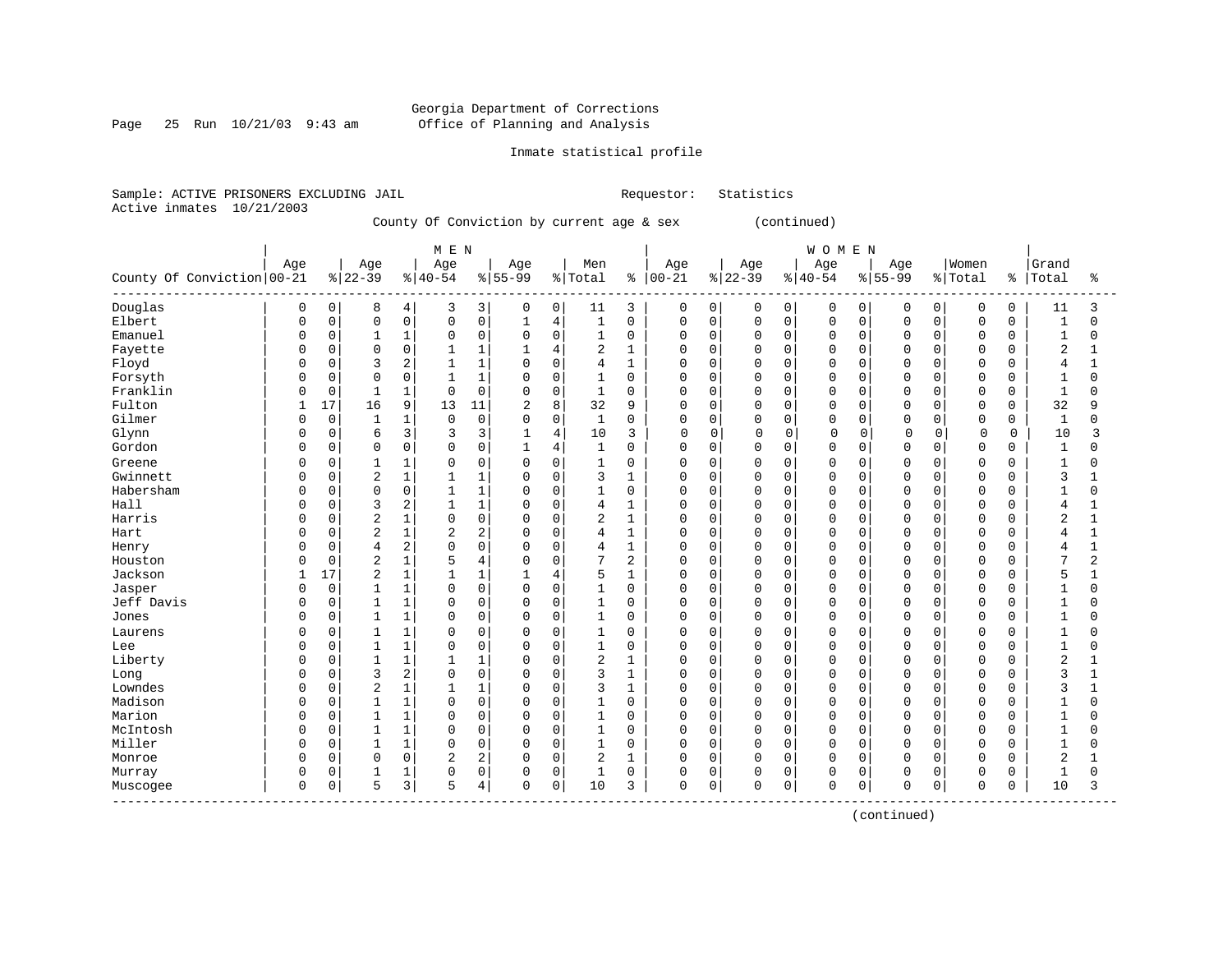Page 26 Run  $10/21/03$  9:43 am

# Inmate statistical profile

Sample: ACTIVE PRISONERS EXCLUDING JAIL Requestor: Statistics Active inmates 10/21/2003

County Of Conviction by current age & sex (continued)

|                            |              |             |                |                | M E N          |                |             |                |              |                |             |             |              |             | WOMEN       |             |             |             |             |               |                |                |
|----------------------------|--------------|-------------|----------------|----------------|----------------|----------------|-------------|----------------|--------------|----------------|-------------|-------------|--------------|-------------|-------------|-------------|-------------|-------------|-------------|---------------|----------------|----------------|
|                            | Age          |             | Age            |                | Age            |                | Age         |                | Men          |                | Age         |             | Age          |             | Age         |             | Age         |             | Women       |               | Grand          |                |
| County Of Conviction 00-21 |              |             | $ 22-39$       |                | $ 40-54$       |                | $8155 - 99$ |                | % Total      | နွ             | $ 00-21$    |             | $ 22-39$     |             | $ 40-54$    |             | $8155 - 99$ |             | % Total     | $\frac{8}{6}$ | Total          | ి              |
| Newton                     | 0            | 0           | 1              | 1              | 0              | 0              | 0           | 0              | 1            | 0              | 0           | 0           | 0            | 0           | 0           | 0           | 0           | 0           | 0           | 0             | 1              | 0              |
| Oglethorpe                 | $\Omega$     | $\mathbf 0$ | $\mathbf 0$    | $\mathbf 0$    | $\mathbf 1$    | $\mathbf{1}$   | 0           | $\mathsf{O}$   | $\mathbf{1}$ | $\mathbf 0$    | $\mathbf 0$ | 0           | $\mathbf 0$  | $\mathbf 0$ | $\mathbf 0$ | $\mathbf 0$ | $\mathbf 0$ | $\mathbf 0$ | $\mathbf 0$ | 0             | $\mathbf{1}$   | 0              |
| Paulding                   | 0            | $\mathsf 0$ | $\Omega$       | $\mathsf 0$    | $\mathbf 1$    | $1\,$          | 0           | $\mathsf 0$    | 1            | 0              | $\mathbf 0$ | $\mathbf 0$ | $\Omega$     | $\mathbf 0$ | $\Omega$    | $\mathbf 0$ | $\Omega$    | $\Omega$    | $\mathbf 0$ | 0             | $\mathbf{1}$   | $\Omega$       |
| Pierce                     |              | $\mathbf 0$ | $\Omega$       | $\Omega$       | $\mathbf{1}$   | 1              | $\Omega$    | $\Omega$       | 1            | $\mathbf 0$    | $\Omega$    | $\mathbf 0$ | $\Omega$     | $\Omega$    | $\Omega$    | $\Omega$    | $\Omega$    | $\Omega$    | $\circ$     | $\Omega$      | $\mathbf{1}$   | $\Omega$       |
| Pike                       |              | $\mathbf 0$ |                | $\mathbf{1}$   |                | $\mathbf{1}$   |             | $\overline{4}$ | 3            | 1              | $\mathbf 0$ | 0           | $\Omega$     | $\Omega$    | $\Omega$    | $\Omega$    | $\Omega$    | $\Omega$    | $\mathbf 0$ | U             | 3              |                |
| Pulaski                    |              | $\mathbf 0$ | 1              | $\mathbf{1}$   | $\Omega$       | $\mathbf 0$    | 0           | $\mathbf 0$    | $\mathbf{1}$ | $\mathbf 0$    | $\mathbf 0$ | $\Omega$    | $\Omega$     | $\Omega$    | $\Omega$    | $\Omega$    | $\Omega$    | $\Omega$    | $\mathbf 0$ | U             | $\mathbf{1}$   | $\Omega$       |
| Putnam                     | $\Omega$     | $\mathbf 0$ | 3              | $\overline{2}$ | 1              | $\mathbf{1}$   | 0           | $\mathbf 0$    | 4            | 1              | 0           | 0           | $\Omega$     | $\Omega$    | $\Omega$    | 0           | $\Omega$    | $\Omega$    | 0           | $\Omega$      | 4              |                |
| Rabun                      |              | $\mathsf 0$ |                | $\mathbf{1}$   | 0              | $\mathbf 0$    | 0           | $\mathbf 0$    | 1            | $\mathbf 0$    | 0           | 0           | $\Omega$     | $\mathbf 0$ | $\Omega$    | 0           | $\Omega$    | $\mathbf 0$ | $\mathbf 0$ | 0             | $\mathbf{1}$   | 0              |
| Randolph                   |              | 0           | $\mathbf{1}$   | $\mathbf{1}$   | 0              | $\mathbf 0$    | 0           | $\mathsf 0$    | $\mathbf{1}$ | 0              | $\mathbf 0$ | 0           | $\Omega$     | $\mathbf 0$ | $\Omega$    | 0           | 0           | $\Omega$    | $\mathbf 0$ | $\Omega$      | $\mathbf{1}$   | $\Omega$       |
| Richmond                   |              | 17          | 7              | 4              | 5              | 4              | 1           | 4              | 14           | 4              | 0           | 0           | 1            | 50          | $\Omega$    | 0           | 0           | $\Omega$    | 1           | 50            | 15             | 4              |
| Rockdale                   | <sup>0</sup> | 0           | 3              | $\overline{c}$ | $\mathbf{1}$   | $\mathbf{1}$   | $\Omega$    | $\mathbf 0$    | 4            | 1              | $\mathbf 0$ | 0           | $\Omega$     | 0           | $\Omega$    | 0           | 0           | $\Omega$    | $\mathbf 0$ | $\Omega$      | 4              | $\mathbf{1}$   |
| Spalding                   |              | $\mathbf 0$ | 3              | $\overline{2}$ | $\overline{c}$ | $\overline{2}$ | 0           | $\mathbf 0$    | 5            | 1              | $\mathbf 0$ | 0           | $\Omega$     | $\Omega$    | $\Omega$    | 0           | 0           | $\Omega$    | 0           | 0             | 5              | 1              |
| Sumter                     | <sup>0</sup> | $\mathbf 0$ | $\mathbf 0$    | $\mathbf 0$    | $\mathbf{1}$   | $\mathbf{1}$   | 0           | $\mathbf 0$    | $\mathbf{1}$ | $\mathbf 0$    | 0           | 0           | $\Omega$     | $\Omega$    | $\mathbf 0$ | 0           | 0           | $\Omega$    | $\mathbf 0$ | $\Omega$      | $\mathbf{1}$   | 0              |
| Terrell                    |              | $\mathsf 0$ | $\Omega$       | $\mathsf 0$    | 1              | $\mathbf{1}$   | 0           | $\mathbf 0$    | 1            | $\mathbf 0$    | 0           | 0           | $\Omega$     | $\mathbf 0$ | $\Omega$    | 0           | $\Omega$    | $\Omega$    | $\mathbf 0$ | 0             | $\mathbf{1}$   | 0              |
| Thomas                     |              | 0           | 1              | $\mathbf{1}$   | 1              | $\mathbf{1}$   | 0           | $\mathbf 0$    | 2            | $\mathbf{1}$   | $\mathbf 0$ | 0           | $\Omega$     | 0           | $\Omega$    | $\Omega$    | 0           | $\Omega$    | $\mathbf 0$ | O             | $\overline{2}$ | 1              |
| Tift                       | <sup>0</sup> | 0           | 0              | $\mathsf 0$    |                | 1              |             | 4              | 2            | 1              | $\mathbf 0$ | 0           | $\Omega$     | $\Omega$    | $\mathbf 0$ | 0           | $\Omega$    | $\Omega$    | $\mathbf 0$ | U             | $\overline{2}$ | 1              |
| Toombs                     |              | $\mathbf 0$ | $\overline{2}$ | $\mathbf{1}$   |                | $\mathbf{1}$   | 0           | $\mathbf 0$    | 3            | $\mathbf{1}$   | $\mathbf 0$ | $\Omega$    | $\Omega$     | $\Omega$    | $\Omega$    | $\Omega$    | $\Omega$    | $\cap$      | $\mathbf 0$ | 0             | 3              | 1              |
| Towns                      | <sup>0</sup> | $\mathbf 0$ |                | 1              | $\mathbf 0$    | $\Omega$       | $\Omega$    | $\mathbf 0$    | $\mathbf{1}$ | $\mathbf 0$    | $\mathbf 0$ | $\Omega$    | $\Omega$     | $\Omega$    | $\Omega$    | $\Omega$    | $\Omega$    | $\Omega$    | $\mathbf 0$ | <sup>0</sup>  | -1             | $\Omega$       |
| Troup                      | O            | $\mathbf 0$ | $\Omega$       | $\mathbf 0$    | $\mathbf{1}$   | $\mathbf{1}$   | 0           | $\mathbf 0$    | 1            | $\Omega$       | $\mathbf 0$ | $\mathbf 0$ | $\Omega$     | $\Omega$    | $\Omega$    | $\Omega$    | $\Omega$    | $\Omega$    | $\mathbf 0$ | 0             | $\mathbf{1}$   | 0              |
| Union                      |              | $\mathbf 0$ | $\Omega$       | $\mathbf 0$    | $\mathbf{1}$   | $\mathbf{1}$   | 0           | $\mathbf 0$    | $\mathbf{1}$ | $\Omega$       | $\Omega$    | 0           | $\Omega$     | $\mathbf 0$ | $\Omega$    | $\mathbf 0$ | $\Omega$    | $\Omega$    | $\circ$     | 0             | $\mathbf{1}$   | $\Omega$       |
| Upson                      | $\Omega$     | $\mathbf 0$ | $\Omega$       | $\mathbf 0$    | $\mathbf{1}$   | $\mathbf{1}$   | 0           | $\mathbf 0$    | $\mathbf{1}$ | $\mathbf 0$    | $\mathbf 0$ | 0           | $\Omega$     | $\Omega$    | $\Omega$    | $\Omega$    | $\Omega$    | $\Omega$    | $\mathbf 0$ | 0             | $\mathbf{1}$   | $\Omega$       |
| Walker                     | $\Omega$     | $\mathbf 0$ | $\overline{2}$ | $\mathbf{1}$   | $\Omega$       | $\mathbf 0$    | $\Omega$    | $\mathbf 0$    | 2            | $\mathbf{1}$   | $\mathbf 0$ | $\mathbf 0$ | $\mathbf{1}$ | 50          | $\Omega$    | $\Omega$    | $\Omega$    | $\Omega$    | $\mathbf 1$ | 50            | 3              | 1              |
| Walton                     | $\Omega$     | $\mathbf 0$ | $\Omega$       | $\mathbf 0$    | $\overline{2}$ | $\overline{2}$ | 0           | $\mathbf 0$    | 2            | $\mathbf{1}$   | $\mathbf 0$ | $\mathbf 0$ | $\Omega$     | $\mathbf 0$ | $\Omega$    | $\mathbf 0$ | $\mathbf 0$ | $\Omega$    | $\mathbf 0$ | $\Omega$      | 2              | $\mathbf{1}$   |
| Ware                       | <sup>0</sup> | $\mathbf 0$ | ζ              | $\overline{2}$ | 3              | 3              | $\Omega$    | $\mathbf 0$    | 6            | $\overline{2}$ | $\mathbf 0$ | $\Omega$    | $\Omega$     | $\Omega$    | $\Omega$    | $\Omega$    | 0           | $\Omega$    | $\mathbf 0$ | 0             | 6              | $\overline{2}$ |
| Washington                 |              | 17          | 1              | $\mathbf{1}$   | $\Omega$       | $\mathbf 0$    | 0           | $\mathbf 0$    | 2            | $\mathbf{1}$   | $\Omega$    | $\mathbf 0$ | $\Omega$     | $\Omega$    | $\Omega$    | $\Omega$    | $\mathbf 0$ | $\Omega$    | $\Omega$    | 0             | $\overline{2}$ | $\mathbf{1}$   |
| Wayne                      | $\Omega$     | $\mathsf 0$ | $\mathbf{1}$   | $1\,$          | $\Omega$       | $\mathbf 0$    | $\Omega$    | $\Omega$       | $\mathbf{1}$ | $\mathbf 0$    | $\mathbf 0$ | $\mathbf 0$ | $\Omega$     | $\Omega$    | $\Omega$    | $\mathbf 0$ | $\mathbf 0$ | $\Omega$    | $\Omega$    | O             | $\mathbf{1}$   | $\Omega$       |
| Whitfield                  | $\Omega$     | $\mathbf 0$ | $\mathbf 0$    | $\mathbf 0$    | 2              | 2              | 2           | 8              | 4            | 1              | $\mathbf 0$ | 0           | $\mathbf 0$  | $\mathbf 0$ | $\mathbf 0$ | $\mathbf 0$ | $\mathbf 0$ | $\mathbf 0$ | $\mathbf 0$ | 0             | 4              | $\mathbf{1}$   |
| Wilkes                     | $\mathbf 0$  | 0           |                | 1              | $\Omega$       | 0              | 0           | $\mathbf 0$    | $\mathbf{1}$ | $\mathbf 0$    | $\mathbf 0$ | $\mathbf 0$ | $\mathbf 0$  | 0           | $\mathbf 0$ | 0           | $\mathbf 0$ | 0           | $\mathbf 0$ | 0             | $\mathbf{1}$   | 0              |
| Total reported             |              | 6 100       | 186 100        |                | 119 100        |                | 26 100      |                | 337 100      |                | 0           | 0           |              | 2 100       | $\mathbf 0$ | 0           | 0           | 0           |             | 2 100         | 339 100        |                |
| Percent reported           |              | 100.0       | 100.0          |                | 100.0          |                | 100.0       |                | 100.0        |                |             | $\cdot$ 0   |              | 100.0       |             | $\cdot$ 0   |             | $\cdot$ 0   |             | 100.0         |                | 100.0          |
| Not reported               | 0            |             | 0              |                | 0              |                | 0           |                | 0            |                | $\mathbf 0$ |             | 0            |             | $\mathbf 0$ |             | 0           |             | $\mathbf 0$ |               | 0              |                |
| Total                      | 6            |             | 186            |                | 119            |                | 26          |                | 337          |                | $\mathbf 0$ |             | 2            |             | $\Omega$    |             | 0           |             | 2           |               | 339            |                |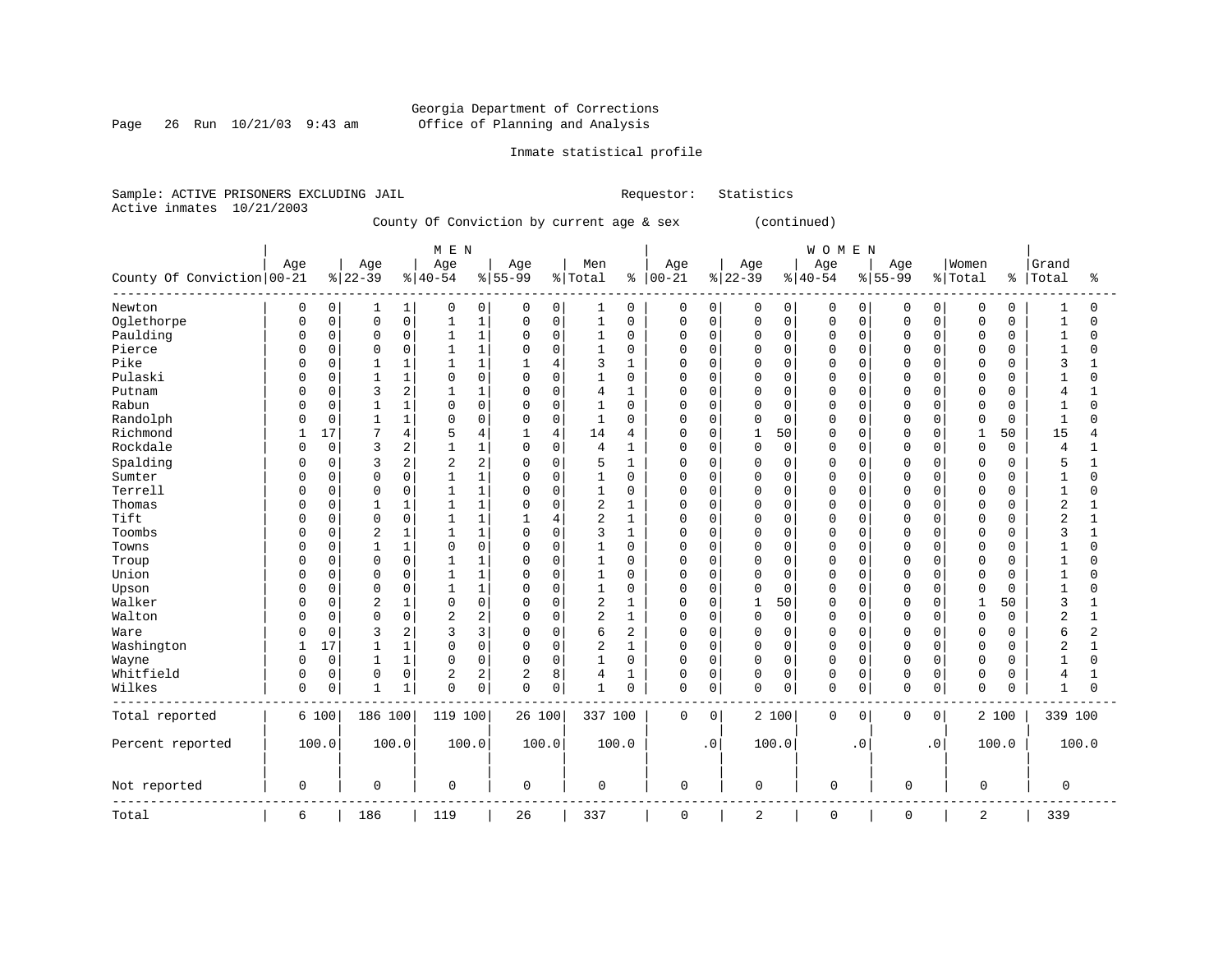Page 27 Run  $10/21/03$  9:43 am

# Inmate statistical profile

Sample: ACTIVE PRISONERS EXCLUDING JAIL Requestor: Statistics Active inmates 10/21/2003

Circ Of Conviction by current age & sex

|                    |           |             |                |                | M E N          |                |                |                |                |                |              |             |              |             | <b>WOMEN</b> |          |           |          |              |             |                |                |
|--------------------|-----------|-------------|----------------|----------------|----------------|----------------|----------------|----------------|----------------|----------------|--------------|-------------|--------------|-------------|--------------|----------|-----------|----------|--------------|-------------|----------------|----------------|
|                    | Age       |             | Age            |                | Age            |                | Age            |                | Men            |                | Age          |             | Age          |             | Age          |          | Age       |          | Women        |             | Grand          |                |
| Circ Of Conviction | $00 - 21$ |             | $ 22-39$       |                | $ 40-54$       |                | $8 55-99$      |                | % Total        | ႜ              | $00 - 21$    |             | $ 22-39$     |             | $ 40-54$     |          | $8 55-99$ | % Total  |              | နွ          | Total          | ႜ              |
| Alapaha            | 0         | 0           | 3              | 2              | 0              | 0              | 1              | 4              | 4              | 1              | 0            | 0           | 0            | 0           | 0            | 0        | 0         | 0        | $\mathbf 0$  | 0           | 4              | 1              |
| Alcovy             | O         | $\mathbf 0$ | $\mathbf{1}$   | $\mathbf 1$    | $\overline{2}$ | $\overline{c}$ | $\mathbf 0$    | $\mathsf 0$    | 3              | $\mathbf{1}$   | 0            | $\mathbf 0$ | 0            | $\mathbf 0$ | $\mathbf 0$  | 0        | $\Omega$  | $\Omega$ | $\mathbf 0$  | 0           | 3              | $\mathbf{1}$   |
| Atlanta            |           | 17          | 16             | 9              | 13             | 11             | $\overline{c}$ | 8              | 32             | 10             | 0            | $\mathbf 0$ | $\mathbf 0$  | 0           | $\Omega$     | 0        | $\Omega$  | $\Omega$ | $\mathbf 0$  | 0           | 32             | 9              |
| Atlantic           |           | $\mathbf 0$ | 5              | 3              | $\mathbf{1}$   | $\mathbf{1}$   | $\Omega$       | $\mathbf 0$    | 6              | $\overline{2}$ | <sup>0</sup> | $\mathbf 0$ | 0            | $\Omega$    | $\Omega$     | 0        | $\cap$    | $\cap$   | $\Omega$     | $\Omega$    | 6              | $\overline{a}$ |
| Augusta            |           | 17          | 11             | 6              | 9              | 8              | $\mathbf{1}$   | $\overline{4}$ | 22             | 7              | <sup>0</sup> | $\Omega$    | $\mathbf{1}$ | 50          | $\Omega$     | $\Omega$ | n         | U        | $\mathbf{1}$ | 50          | 23             | 7              |
| Blue Ridge         |           | $\mathbf 0$ | $\mathbf{1}$   | 1              |                | $1\,$          | $\mathbf 0$    | $\mathbf 0$    | $\overline{2}$ | $\mathbf{1}$   | 0            | $\mathbf 0$ | 0            | $\Omega$    | $\Omega$     | $\Omega$ | $\Omega$  | $\Omega$ | $\mathbf 0$  | $\mathbf 0$ | 2              |                |
| Brunswick          |           | 0           | 9              | 5              | 4              | 3              | 2              | 8              | 15             | 4              | 0            | 0           | 0            | $\mathbf 0$ | $\Omega$     | 0        | $\Omega$  | $\Omega$ | $\mathbf 0$  | $\mathbf 0$ | 15             | 4              |
| Chattahoochee      |           | 0           | 8              | 4              | 5              | 4              | $\Omega$       | $\mathbf 0$    | 13             | 4              | 0            | $\Omega$    | 0            | $\Omega$    | $\Omega$     | 0        | $\Omega$  | $\Omega$ | $\Omega$     | $\Omega$    | 13             | 4              |
| Cherokee           |           | 0           | $\Omega$       | 0              |                | $\overline{2}$ |                | $\overline{4}$ | 3              |                | 0            | 0           | 0            | $\Omega$    | $\Omega$     | 0        | $\Omega$  | $\Omega$ | $\mathbf 0$  | 0           | 3              |                |
| Clayton            |           | 0           | 8              | 4              |                | $\overline{c}$ |                | 4              | 11             | 3              | $\Omega$     | $\Omega$    | 0            | $\Omega$    | 0            | 0        | $\Omega$  | $\cap$   | $\Omega$     | $\mathbf 0$ | 11             | 3              |
| Cobb               |           | 17          | 4              | $\overline{2}$ | 4              | 3              | $\mathbf{1}$   | 4              | 10             | 3              | $\Omega$     | $\Omega$    | 0            | $\Omega$    | $\Omega$     | $\Omega$ | $\Omega$  | $\Omega$ | $\Omega$     | $\Omega$    | 10             | ς              |
| Conasauga          |           | $\mathbf 0$ | 1              | $\mathbf{1}$   | $\overline{2}$ | 2              | $\overline{a}$ | 8              | 5              | $\mathbf{1}$   | 0            | $\Omega$    | 0            | $\Omega$    | $\Omega$     | $\Omega$ | $\Omega$  | $\Omega$ | $\mathbf 0$  | $\Omega$    | 5              |                |
| Cordele            |           | 0           | $\mathbf{1}$   | 1              |                | $1\,$          | $\Omega$       | $\mathbf 0$    | 2              | $\mathbf{1}$   | $\Omega$     | $\mathbf 0$ | 0            | 0           | $\Omega$     | 0        | $\Omega$  | 0        | $\Omega$     | 0           | 2              |                |
| Coweta             |           | 0           | $\overline{4}$ | $\overline{2}$ | $\mathbf{1}$   | $1\,$          | $\cap$         | $\Omega$       | 5              | $\mathbf{1}$   | 0            | $\Omega$    | 0            | $\Omega$    | $\Omega$     | 0        | $\cap$    | $\cap$   | $\mathbf 0$  | $\Omega$    | 5              |                |
| Dougherty          |           | 17          | 5              | 3              | $\overline{c}$ | $\overline{2}$ |                | $\overline{4}$ | 9              | 3              | 0            | 0           | 0            | $\Omega$    | $\Omega$     | 0        | $\Omega$  | $\cap$   | 0            | 0           | 9              | 3              |
| Dublin             |           | $\mathbf 0$ | 1              | 1              | $\cap$         | $\mathbf 0$    | $\Omega$       | $\mathbf 0$    | 1              | 0              | 0            | $\Omega$    | 0            | $\Omega$    | $\Omega$     | 0        | $\cap$    | $\Omega$ | $\mathbf 0$  | 0           | -1             | n              |
| Eastern            |           | $\Omega$    | 8              | 4              | 3              | 3              | $\mathbf{1}$   | $\overline{4}$ | 12             | 4              | $\Omega$     | $\Omega$    | 0            | $\Omega$    | $\Omega$     | $\Omega$ | $\Omega$  | $\Omega$ | $\Omega$     | $\Omega$    | 12             |                |
| Flint              | C         | 0           | 4              | $\overline{c}$ |                | $\mathbf 0$    | $\Omega$       | $\mathbf 0$    | $\overline{4}$ | $\mathbf{1}$   | 0            | $\mathbf 0$ | 0            | $\Omega$    | $\Omega$     | $\Omega$ | $\Omega$  | $\Omega$ | $\mathbf 0$  | $\mathbf 0$ | 4              |                |
| Griffin            |           | 0           | 4              | 2              |                | 4              | $\overline{c}$ | 8              | 11             | 3              | $\Omega$     | $\Omega$    | 0            | $\Omega$    | $\Omega$     | 0        | $\Omega$  | $\Omega$ | $\mathbf 0$  | $\Omega$    | 11             | 3              |
| Gwinnett           |           | 0           | $\overline{2}$ | $\mathbf{1}$   | $\mathbf{1}$   | $\mathbf{1}$   | $\Omega$       | $\mathbf 0$    | 3              | $\mathbf{1}$   | $\Omega$     | $\mathbf 0$ | $\mathbf 0$  | $\Omega$    | $\Omega$     | $\Omega$ | $\Omega$  | $\Omega$ | $\Omega$     | $\Omega$    | 3              | $\mathbf{1}$   |
| Houston            |           | 0           | 2              | $1\,$          | 5              | $\overline{4}$ | $\Omega$       | 0              | 7              | $\overline{2}$ | 0            | $\mathbf 0$ | 0            | 0           | $\Omega$     | 0        | $\Omega$  | $\Omega$ | $\Omega$     | $\Omega$    | 7              | $\overline{2}$ |
| Lookout Mountain   |           | 0           | $\overline{4}$ | $\overline{2}$ | $\mathbf{1}$   | $\mathbf{1}$   | $\mathbf{1}$   | 4              | 6              | 2              | $\Omega$     | $\mathbf 0$ | $\mathbf{1}$ | 50          | $\Omega$     | $\Omega$ | $\Omega$  | $\cap$   | $\mathbf{1}$ | 50          | 7              | $\overline{a}$ |
| Macon              | በ         | 0           | 7              | 4              | 3              | 3              | $\overline{2}$ | 8              | 12             | 4              | 0            | $\mathbf 0$ | $\mathbf 0$  | $\Omega$    | 0            | $\Omega$ | $\Omega$  | $\Omega$ | $\Omega$     | $\mathbf 0$ | 12             | 4              |
| Middle             |           | 17          | 4              | 2              |                | $\mathbf{1}$   | $\Omega$       | $\Omega$       | 6              | $\overline{2}$ | $\Omega$     | $\Omega$    | $\Omega$     | $\Omega$    | $\Omega$     | $\Omega$ | $\Omega$  | $\Omega$ | $\Omega$     | $\Omega$    | 6              | $\overline{2}$ |
| Mountain           |           | $\mathbf 0$ | $\mathbf{1}$   | $\mathbf 1$    |                | $1\,$          | $\Omega$       | 0              | $\overline{2}$ | $\mathbf{1}$   | $\Omega$     | $\mathbf 0$ | 0            | $\Omega$    | $\Omega$     | 0        | $\Omega$  | $\Omega$ | $\Omega$     | $\Omega$    | $\overline{2}$ |                |
| Northeastern       |           | 0           | 3              | 2              | $\mathbf{1}$   | $1\,$          | $\Omega$       | $\Omega$       | 4              | $\mathbf{1}$   | $\Omega$     | $\Omega$    | 0            | $\Omega$    | $\Omega$     | 0        | $\Omega$  | $\Omega$ | $\Omega$     | $\Omega$    | 4              | $\mathbf{1}$   |
| Northern           |           | 0           | 4              | 2              |                | 3              |                | $\overline{4}$ | 8              | $\overline{2}$ | 0            | $\mathbf 0$ | 0            | 0           | $\Omega$     | 0        | $\Omega$  | $\Omega$ | $\mathbf 0$  | 0           | 8              | $\overline{2}$ |
| Ocmulgee           |           | $\Omega$    | 7              | $\overline{4}$ | 4              | 3              | $\Omega$       | $\mathbf 0$    | 11             | 3              | <sup>0</sup> | $\Omega$    | 0            | $\Omega$    | 0            | O        | $\Omega$  | $\cap$   | $\Omega$     | $\Omega$    | 11             | 3              |
| Oconee             |           | 0           | 3              | $\overline{c}$ | $\cap$         | $\mathbf 0$    | $\Omega$       | 0              | 3              | $\mathbf{1}$   | 0            | $\Omega$    | 0            | $\Omega$    | $\Omega$     | $\Omega$ | $\Omega$  | $\cap$   | $\Omega$     | $\Omega$    | 3              |                |
| Ogeechee           |           | 0           | $\mathbf{1}$   | $\mathbf 1$    | O              | 0              | $\Omega$       | $\mathsf 0$    | 1              | $\mathbf 0$    | 0            | $\mathbf 0$ | 0            | 0           | $\Omega$     | 0        | $\Omega$  | $\Omega$ | $\mathbf 0$  | 0           | 1              | 0              |
| Pataula            |           | 0           | $\overline{2}$ | $\mathbf 1$    |                | $1\,$          | $\Omega$       | $\mathbf 0$    | 3              | $\mathbf{1}$   | 0            | $\mathbf 0$ | 0            | $\mathbf 0$ | $\Omega$     | 0        | $\cap$    | $\Omega$ | $\mathbf 0$  | $\Omega$    | 3              |                |
| Piedmont           |           | 17          | 4              | $\overline{2}$ |                | $\mathbf{1}$   | 3              | 12             | 9              | 3              | 0            | 0           | 0            | $\mathbf 0$ | $\Omega$     | 0        | $\Omega$  | $\Omega$ | $\mathbf 0$  | 0           | 9              | 3              |
| Rome               |           | $\mathbf 0$ | 3              | $\overline{c}$ |                | 1              | $\Omega$       | $\mathbf 0$    | 4              | $\mathbf{1}$   | 0            | 0           | 0            | $\Omega$    | $\Omega$     | 0        | $\Omega$  | $\Omega$ | $\mathbf 0$  | 0           | 4              |                |
| South Georgia      | U         | 0           | $\Omega$       | 0              | $\mathbf{1}$   | 1              | $\Omega$       | $\mathbf 0$    | $\mathbf{1}$   | $\Omega$       | $\Omega$     | $\Omega$    | 0            | $\Omega$    | $\Omega$     | 0        | $\Omega$  | $\Omega$ | $\Omega$     | $\Omega$    | $\mathbf{1}$   | $\Omega$       |
| Southern           | 0         | 0           | 4              | 2              | 5              | $\overline{4}$ | $\Omega$       | $\mathbf 0$    | 9              | 3              | 0            | $\mathbf 0$ | 0            | 0           | $\Omega$     | 0        | $\Omega$  | $\Omega$ | $\Omega$     | $\Omega$    | 9              | 3              |
| Southwestern       | 0         | 0           | 1              | 1              | 1              | $\mathbf 1$    | $\Omega$       | 0              | 2              | 1              | 0            | 0           | 0            | 0           | $\mathbf 0$  | 0        | 0         | 0        | $\Omega$     | 0           | 2              | 1              |

(continued)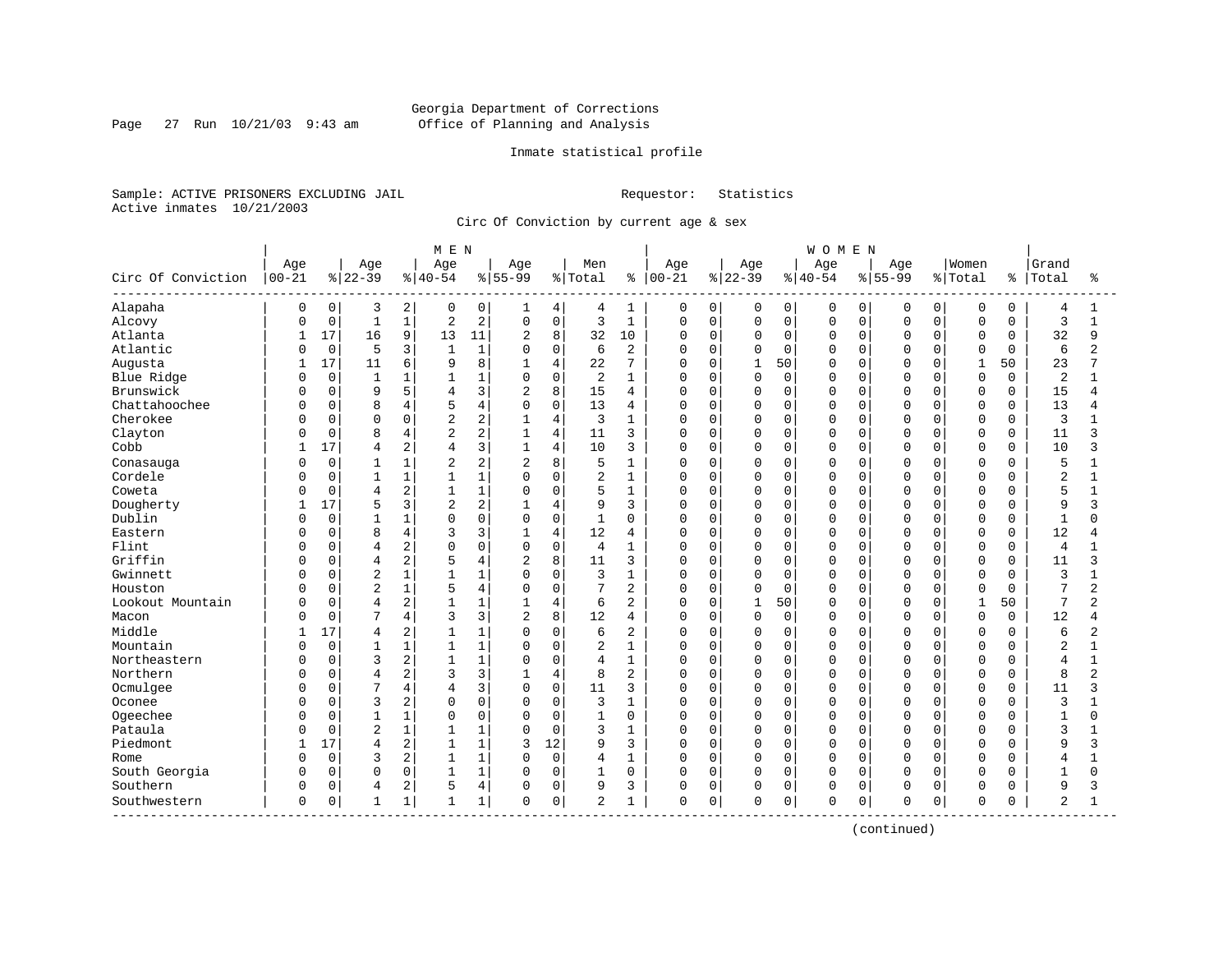Page 28 Run  $10/21/03$  9:43 am

# Inmate statistical profile

Sample: ACTIVE PRISONERS EXCLUDING JAIL Requestor: Statistics Active inmates 10/21/2003

Circ Of Conviction by current age & sex (continued)

|                    | M E N            |   |                  |       |                  |      |                 |          |                |      |                  |          |                  |          | WOMEN           |           |                 |           |                  |               |                |      |
|--------------------|------------------|---|------------------|-------|------------------|------|-----------------|----------|----------------|------|------------------|----------|------------------|----------|-----------------|-----------|-----------------|-----------|------------------|---------------|----------------|------|
| Circ Of Conviction | Age<br>$00 - 21$ |   | Age<br>$ 22-39 $ |       | Age<br>$ 40-54 $ |      | Age<br>$ 55-99$ |          | Men<br>% Total | နွ   | Age<br>$00 - 21$ |          | Age<br>$ 22-39 $ |          | Age<br>$ 40-54$ |           | Age<br>$ 55-99$ |           | Women<br>% Total | $\frac{8}{6}$ | Grand<br>Total | ႜ    |
| Stone Mountain     | 0                | 0 | 16               | 9     | $\mathsf{R}$     |      | 2               | 8        | 26             |      | 0                |          |                  | $\Omega$ |                 |           |                 |           |                  |               | 26             | 8    |
| Tifton             | 0                | 0 | 0                | 0     |                  |      |                 | 4        | 2              |      | 0                | 0        |                  | 0        | $\Omega$        |           | $\Omega$        |           | 0                |               | 2              |      |
| Toombs             |                  |   |                  |       | $\Omega$         |      |                 | $\Omega$ |                |      | U                |          |                  | $\Omega$ | $\Omega$        |           |                 |           |                  |               |                |      |
| Waycross           |                  |   |                  | 2     |                  | 6    |                 | $\Omega$ | 11             |      |                  |          |                  |          |                 |           |                 |           |                  |               | 11             |      |
| Western            |                  |   |                  | 3     |                  |      |                 | $\Omega$ | 11             |      | <sup>0</sup>     |          |                  |          |                 |           |                 |           |                  |               | 11             |      |
| Rockdale           |                  |   |                  | 2     |                  |      |                 | $\Omega$ | 4              |      | O                |          |                  |          | $\Omega$        |           |                 |           |                  |               | 4              |      |
| Douglas            |                  |   |                  |       |                  |      |                 | 0        | 11             |      | O                |          |                  |          | 0               |           |                 |           |                  |               | 11             |      |
| Appalachian        |                  |   |                  |       |                  |      |                 | 0        |                |      | 0                |          |                  | $\Omega$ | $\mathbf 0$     |           |                 |           |                  |               |                |      |
| Enotah             |                  |   |                  |       |                  |      |                 | $\Omega$ | 2              |      | 0                |          |                  |          | $\Omega$        |           | $\Omega$        |           |                  |               |                |      |
| Forsyth-Bell       |                  | 0 |                  | 0     |                  |      | 0               | 0        |                |      | 0                | $\Omega$ | 0                | 0        | $\mathbf 0$     |           | $\Omega$        |           | 0                |               |                |      |
| Towaliga           | $\Omega$         | 0 |                  |       | ς                | 3    |                 | 4        | 5              |      | 0                | $\Omega$ | 0                | $\Omega$ | $\Omega$        |           | $\Omega$        |           | $\Omega$         |               | 5              |      |
| Total reported     | 6 100            |   | 186 100          |       | 118 100          |      | 26 100          |          | 336 100        |      | $\Omega$         | $\Omega$ |                  | 2 100    | $\Omega$        | $\Omega$  | $\Omega$        | $\Omega$  |                  | 2 100         | 338 100        |      |
| Percent reported   | 100.0            |   |                  | 100.0 |                  | 99.2 |                 | 100.0    |                | 99.7 |                  | .0'      |                  | 100.0    |                 | $\cdot$ 0 |                 | $\cdot$ 0 |                  | 100.0         |                | 99.7 |
| Not reported       | $\Omega$         |   | $\Omega$         |       |                  |      | $\Omega$        |          | $\mathbf{1}$   |      | $\mathbf 0$      |          | $\Omega$         |          | $\Omega$        |           | $\Omega$        |           | $\Omega$         |               |                |      |
| Total              | 6                |   | 186              |       | 119              |      | 26              |          | 337            |      | $\Omega$         |          | 2                |          | $\mathbf 0$     |           | $\Omega$        |           | 2                |               | 339            |      |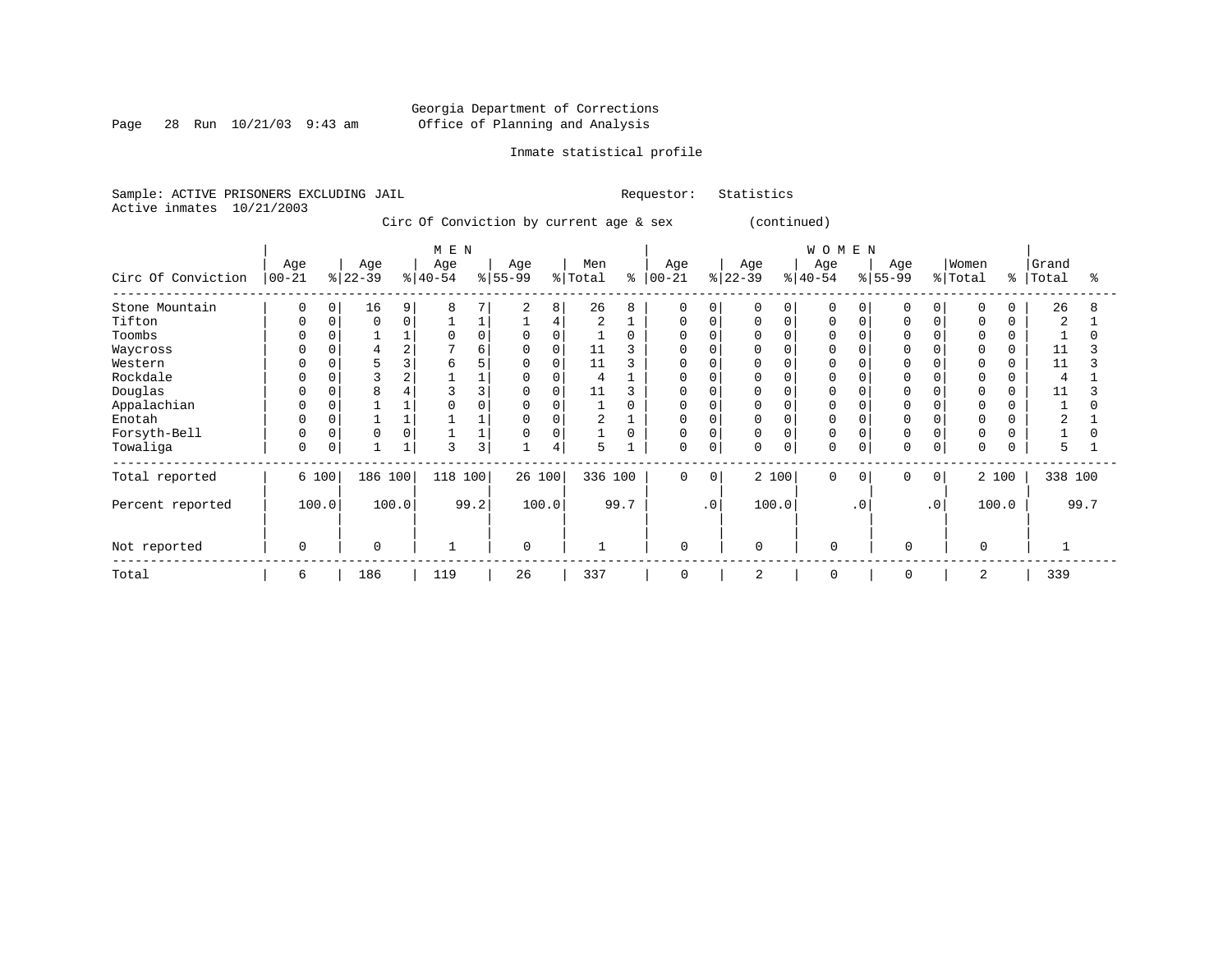Page 29 Run  $10/21/03$  9:43 am

# Inmate statistical profile

Sample: ACTIVE PRISONERS EXCLUDING JAIL Requestor: Statistics Active inmates 10/21/2003

Home County by current age & sex

|                         |           |              |                |              | M E N          |                |              |             |                |                |           |             |          |              | <b>WOMEN</b> |             |             |          |                |             |                |                |
|-------------------------|-----------|--------------|----------------|--------------|----------------|----------------|--------------|-------------|----------------|----------------|-----------|-------------|----------|--------------|--------------|-------------|-------------|----------|----------------|-------------|----------------|----------------|
|                         | Age       |              | Age            |              | Age            |                | Age          |             | Men            |                | Age       |             | Age      |              | Age          |             | Age         |          | Women          |             | Grand          |                |
| Home County<br>-------- | $00 - 21$ |              | $8 22-39$      |              | $8140 - 54$    |                | $8155 - 99$  |             | % Total        | ႜ              | $00 - 21$ |             | $ 22-39$ |              | $ 40-54$     |             | $8 55-99$   |          | % Total        | နွ          | Total          | ႜ              |
| Appling                 | 0         | 0            | 1              | 1            | 0              | 0              | 1            | 5           | 2              | 1              | 0         | 0           | 0        | 0            | 0            | 0           | 0           | 0        | 0              | 0           | 2              | 1              |
| Atkinson                | $\Omega$  | $\mathsf{O}$ | $\mathsf 0$    | $\mathsf 0$  | $\mathbf 0$    | 0              | $\mathbf{1}$ | 5           | $\mathbf{1}$   | $\mathbf 0$    | $\Omega$  | $\mathbf 0$ | 0        | $\mathsf{O}$ | $\mathsf 0$  | $\mathbf 0$ | $\mathbf 0$ | 0        | $\mathsf 0$    | $\mathbf 0$ | $\mathbf{1}$   | $\Omega$       |
| Baldwin                 | C         | 0            | $\mathbf{1}$   | 1            | $\overline{2}$ | 2              | $\Omega$     | $\mathbf 0$ | 3              | $\mathbf{1}$   | 0         | $\mathbf 0$ | $\Omega$ | $\mathbf 0$  | $\mathbf 0$  | $\mathbf 0$ | $\Omega$    | $\Omega$ | $\mathbf 0$    | 0           | 3              | 1              |
| Barrow                  | C         | $\Omega$     | $\overline{c}$ | $\mathbf 1$  | $\Omega$       | 0              |              | 5           | 3              | 1              | 0         | $\mathbf 0$ | 0        | $\mathbf 0$  | $\mathbf 0$  | $\Omega$    | $\Omega$    | O        | $\Omega$       | $\Omega$    | 3              |                |
| Bartow                  | C         | $\Omega$     | $\Omega$       | 0            | 3              | 3              | $\Omega$     | $\mathbf 0$ | 3              | $\mathbf{1}$   | O         | $\mathbf 0$ | $\Omega$ | $\Omega$     | $\Omega$     | $\Omega$    | $\Omega$    | $\cap$   | $\Omega$       | $\cap$      | 3              |                |
| Ben Hill                | C         | $\Omega$     | $\mathbf{1}$   | 1            | $\Omega$       | 0              | $\mathbf 0$  | $\mathbf 0$ | $\mathbf{1}$   | $\mathbf 0$    | 0         | $\mathbf 0$ | 0        | $\Omega$     | $\mathbf 0$  | $\Omega$    | $\Omega$    | $\Omega$ | $\Omega$       | $\Omega$    | $\mathbf{1}$   | 0              |
| Bibb                    | C         | 0            | 3              | 2            | $\overline{2}$ | 2              | $\mathbf{1}$ | 5           | 6              | 2              | 0         | $\mathbf 0$ | $\Omega$ | $\mathbf 0$  | $\mathbf 0$  | 0           | $\Omega$    | 0        | $\Omega$       | 0           | 6              | $\overline{2}$ |
| Bleckley                | C         | $\Omega$     | $\overline{2}$ | $\mathbf 1$  | $\mathbf{1}$   | 1              | $\Omega$     | $\mathbf 0$ | 3              | $\mathbf{1}$   | 0         | $\mathbf 0$ | 0        | $\mathbf 0$  | $\mathbf 0$  | $\Omega$    | $\Omega$    | 0        | $\mathbf 0$    | $\Omega$    | 3              |                |
| Brooks                  | C         | 0            | 1              | 1            | $\Omega$       | 0              | $\Omega$     | 0           | $\mathbf{1}$   | $\mathbf 0$    | 0         | $\mathbf 0$ | 0        | 0            | 0            | $\Omega$    | $\Omega$    | $\Omega$ | 0              | $\Omega$    | 1              | O              |
| Bulloch                 | C         | 0            | $\mathbf{1}$   | 1            | $\Omega$       | 0              | $\Omega$     | $\mathbf 0$ | 1              | 0              | 0         | $\mathbf 0$ | $\Omega$ | $\mathbf 0$  | $\mathbf 0$  | $\Omega$    | $\Omega$    | O        | $\Omega$       | $\Omega$    | $\mathbf{1}$   |                |
| Burke                   | C         | 0            | $\overline{2}$ | 1            | 1              | 1              | $\Omega$     | $\mathbf 0$ | 3              | 1              | 0         | $\mathbf 0$ | 0        | $\mathbf 0$  | $\mathbf 0$  | $\Omega$    | $\Omega$    | $\Omega$ | $\mathbf 0$    | $\Omega$    | 3              |                |
| <b>Butts</b>            | C         | $\Omega$     | $\Omega$       | 0            | $\Omega$       | $\Omega$       | -1           | 5           | 1              | $\Omega$       | 0         | $\mathbf 0$ | 0        | $\Omega$     | $\mathbf 0$  | $\Omega$    | $\Omega$    | $\Omega$ | $\Omega$       | O           | $\mathbf{1}$   | O              |
| Camden                  | C         | $\Omega$     | $\Omega$       | 0            | 1              | 1              | $\Omega$     | $\mathsf 0$ | $\mathbf{1}$   | 0              | 0         | $\mathbf 0$ | 0        | $\mathbf 0$  | $\mathbf 0$  | $\mathbf 0$ | $\Omega$    | $\Omega$ | $\Omega$       | $\Omega$    | $\mathbf{1}$   | O              |
| Carroll                 |           | $\Omega$     | $\sqrt{2}$     | $\mathbf 1$  | $\Omega$       | 0              | $\Omega$     | $\mathbf 0$ | $\overline{2}$ | 1              | 0         | $\mathbf 0$ | $\Omega$ | $\mathbf 0$  | $\mathbf 0$  | $\mathbf 0$ | $\Omega$    | $\Omega$ | $\mathbf 0$    | $\Omega$    | $\overline{a}$ |                |
| Catoosa                 | C         | 0            | $\Omega$       | $\mathbf 0$  | $\mathbf{1}$   | 1              | $\Omega$     | $\mathbf 0$ | 1              | $\mathbf 0$    | 0         | $\mathbf 0$ | 0        | 0            | $\mathbf 0$  | $\Omega$    | $\Omega$    | 0        | $\mathbf 0$    | 0           | $\mathbf{1}$   | U              |
| Chatham                 | C         | $\Omega$     | 9              | 6            | 5              | 5              | $\mathbf{1}$ | 5           | 15             | 5              | 0         | $\mathbf 0$ | $\Omega$ | $\mathbf 0$  | $\mathbf 0$  | $\Omega$    | $\Omega$    | O        | $\Omega$       | $\Omega$    | 15             |                |
| Chattooga               | C         | $\Omega$     | $\mathbf{1}$   | 1            | $\cap$         | $\Omega$       | $\Omega$     | $\mathbf 0$ | 1              | $\Omega$       | 0         | $\mathbf 0$ | 0        | $\Omega$     | $\Omega$     | $\Omega$    | $\Omega$    | U        | $\Omega$       | $\Omega$    | $\mathbf 1$    | ∩              |
| Cherokee                | C         | $\Omega$     | $\mathbf{1}$   | $\mathbf{1}$ | 1              | 1              | $\Omega$     | $\mathsf 0$ | $\overline{2}$ | $\mathbf{1}$   | 0         | $\mathbf 0$ | $\Omega$ | $\Omega$     | $\mathbf 0$  | 0           | $\Omega$    | $\Omega$ | $\mathbf 0$    | $\Omega$    | $\overline{c}$ |                |
| Clarke                  | C         | 0            | 5              | 3            | 4              | 4              | $\Omega$     | 0           | 9              | 3              | 0         | $\mathbf 0$ | $\Omega$ | $\mathbf 0$  | 0            | $\Omega$    | $\Omega$    | 0        | $\mathbf 0$    | $\Omega$    | 9              | 3              |
| Clayton                 | C         | $\mathbf 0$  | 5              | 3            | $\mathbf{1}$   | 1              | 1            | 5           | 7              | $\overline{2}$ | 0         | $\mathbf 0$ | $\Omega$ | $\mathbf 0$  | $\mathbf 0$  | $\Omega$    | $\Omega$    | 0        | $\Omega$       | $\Omega$    | 7              | $\overline{2}$ |
| Cobb                    |           | 17           | 3              | 2            | 4              | 4              |              | 5           | 9              | 3              | 0         | $\mathbf 0$ | 0        | 0            | $\mathbf 0$  | $\Omega$    | $\Omega$    | O        | $\Omega$       | $\Omega$    | 9              | ζ              |
| Coffee                  | C         | $\mathbf 0$  | $\mathbf 0$    | 0            | $\mathbf{1}$   | 1              | $\Omega$     | $\mathbf 0$ | $\mathbf{1}$   | $\mathbf 0$    | 0         | $\mathbf 0$ | 0        | $\mathbf 0$  | $\mathbf 0$  | $\Omega$    | $\Omega$    | $\Omega$ | $\Omega$       | $\Omega$    | $\mathbf{1}$   | $\Omega$       |
| Colquit                 | U         | $\Omega$     | $\Omega$       | 0            | $\overline{c}$ | $\overline{a}$ | $\Omega$     | $\mathbf 0$ | 2              | $\mathbf{1}$   | 0         | $\mathbf 0$ | $\Omega$ | $\Omega$     | $\Omega$     | $\Omega$    | $\Omega$    | $\Omega$ | $\Omega$       | $\Omega$    | $\overline{2}$ |                |
| Columbia                | C         | 0            | $\Omega$       | 0            | $\Omega$       | $\Omega$       | 1            | 5           | $\mathbf{1}$   | $\mathbf 0$    | 0         | $\mathbf 0$ | $\Omega$ | $\Omega$     | $\mathbf 0$  | $\Omega$    | $\Omega$    | $\Omega$ | $\Omega$       | O           | $\mathbf{1}$   | O              |
| Cook                    | C         | 0            | $\mathbf{1}$   | 1            | $\Omega$       | 0              | $\Omega$     | $\mathsf 0$ | $\mathbf{1}$   | 0              | 0         | $\mathbf 0$ | 0        | $\mathbf 0$  | $\mathbf 0$  | 0           | $\Omega$    | 0        | $\overline{0}$ | $\Omega$    | $1\,$          |                |
| Coweta                  | C         | $\Omega$     | $\mathbf{1}$   | $\mathbf 1$  | $\Omega$       | 0              | $\Omega$     | $\mathbf 0$ | 1              | $\mathbf 0$    | 0         | $\mathbf 0$ | 0        | $\Omega$     | $\mathbf 0$  | $\Omega$    | $\Omega$    | O        | $\Omega$       | $\Omega$    | $\mathbf{1}$   | U              |
| Crisp                   | C         | 0            | $\mathbf 0$    | 0            |                | 1              | $\Omega$     | $\mathbf 0$ | 1              | 0              | 0         | $\mathbf 0$ | 0        | 0            | 0            | $\Omega$    | $\Omega$    | O        | 0              | $\Omega$    | $\mathbf{1}$   | U              |
| Decatur                 | C         | 0            | $\mathbf 0$    | $\mathbf 0$  | $\overline{2}$ | 2              | $\Omega$     | 0           | 2              | 1              | 0         | $\mathbf 0$ | $\Omega$ | $\mathbf 0$  | $\mathbf 0$  | $\Omega$    | $\Omega$    | O        | $\Omega$       | 0           | $\overline{2}$ |                |
| DeKalb                  | C         | 0            | 20             | 12           | 3              | 3              | $\Omega$     | $\mathbf 0$ | 23             | 8              | 0         | $\mathbf 0$ | 0        | $\mathbf 0$  | $\mathbf 0$  | $\Omega$    | $\Omega$    | $\Omega$ | $\mathbf 0$    | $\Omega$    | 23             | 8              |
| Dougherty               |           | 17           | 3              | 2            | $\overline{2}$ | 2              |              | 5           | 7              | 2              | 0         | $\mathbf 0$ | 0        | $\mathbf 0$  | $\mathbf 0$  | 0           | $\Omega$    | $\Omega$ | $\mathbf 0$    | 0           | 7              | 2              |
| Douglas                 | C         | $\mathbf 0$  | 3              | 2            | $\overline{2}$ | 2              | $\Omega$     | $\mathbf 0$ | 5              | $\overline{2}$ | 0         | $\mathbf 0$ | 0        | $\mathbf 0$  | $\mathbf 0$  | $\Omega$    | $\Omega$    | 0        | $\mathbf 0$    | 0           | 5              | 2              |
| Elbert                  | C         | $\mathbf 0$  | $\Omega$       | $\mathbf 0$  | $\Omega$       | $\Omega$       | $\mathbf{1}$ | 5           | $\mathbf{1}$   | $\mathbf 0$    | 0         | $\mathbf 0$ | $\Omega$ | $\Omega$     | $\mathbf 0$  | $\Omega$    | $\Omega$    | $\Omega$ | $\Omega$       | $\Omega$    | $\mathbf{1}$   | $\Omega$       |
| Fayette                 | C         | 0            | $\Omega$       | 0            | 1              | 1              |              | 5           | $\overline{c}$ | 1              | 0         | $\mathbf 0$ | $\Omega$ | $\mathbf 0$  | $\mathbf 0$  | $\Omega$    | $\Omega$    | 0        | $\Omega$       | $\Omega$    | $\overline{2}$ |                |
| Floyd                   | 0         | 0            | 3              | 2            | $\Omega$       | 0              | $\Omega$     | $\mathbf 0$ | 3              | $\mathbf{1}$   | 0         | $\mathbf 0$ | 0        | $\Omega$     | $\Omega$     | $\Omega$    | $\Omega$    | $\Omega$ | $\Omega$       | $\Omega$    | 3              | $\mathbf{1}$   |
| Franklin                | 0         | 0            | $\overline{2}$ | $\mathbf 1$  | $\Omega$       | 0              | $\Omega$     | $\mathsf 0$ | $\overline{2}$ | $\mathbf{1}$   | 0         | $\mathbf 0$ | $\Omega$ | 0            | $\mathbf 0$  | $\mathbf 0$ | $\Omega$    | 0        | $\mathbf 0$    | $\Omega$    | $\overline{2}$ | $\mathbf{1}$   |
| Fulton                  | 1         | 17           | 23             | 14           | 17             | 16             | 2            | 10          | 43             | 15             | 0         | $\mathbf 0$ | 0        | 0            | $\mathbf 0$  | 0           | $\Omega$    | 0        | $\mathbf 0$    | 0           | 43             | 15             |

(continued)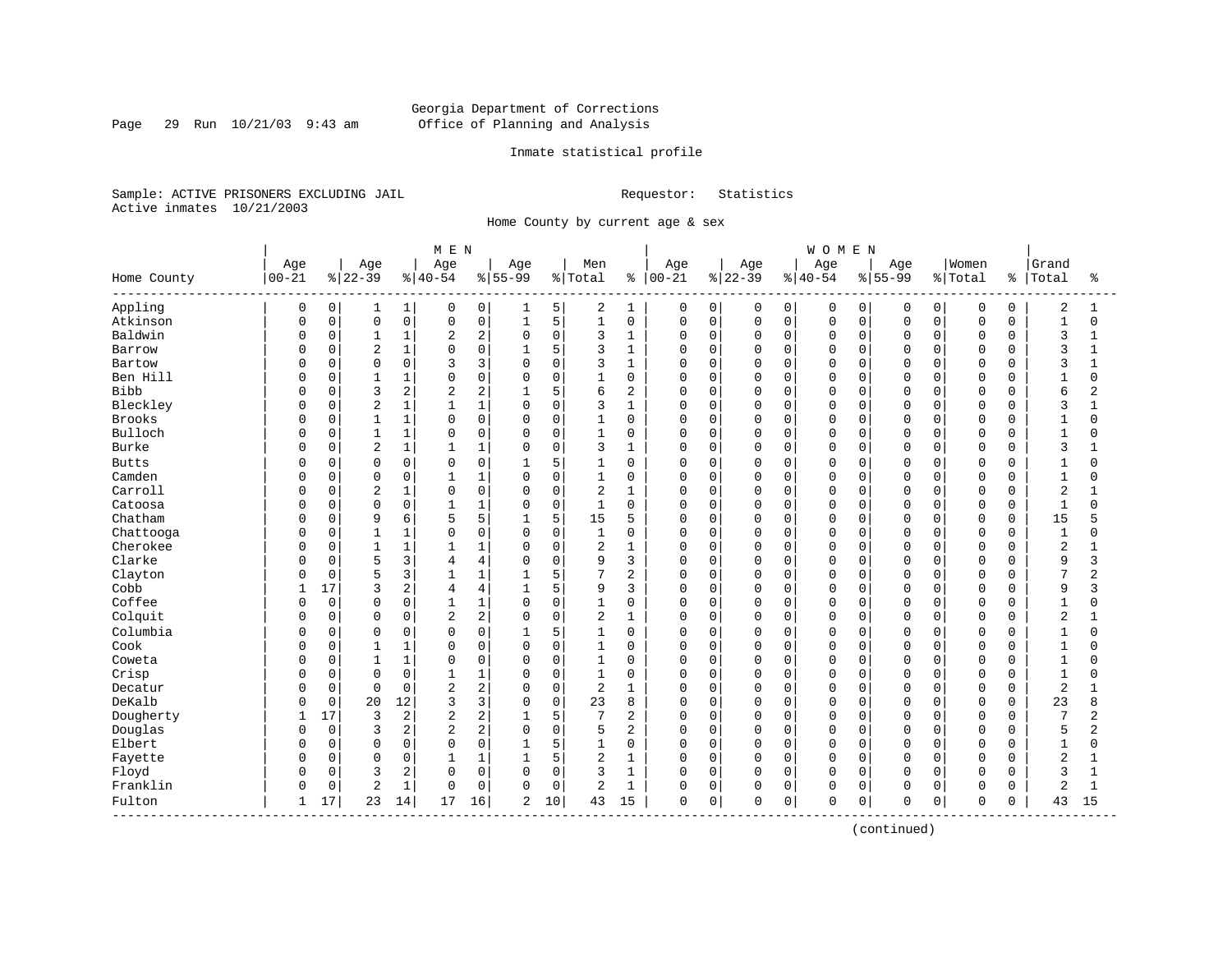Page 30 Run  $10/21/03$  9:43 am

# Inmate statistical profile

Sample: ACTIVE PRISONERS EXCLUDING JAIL Requestor: Statistics Active inmates 10/21/2003

Home County by current age & sex (continued)

|                                 |              |             |                |                | M E N          |                |              |             |                |              |             |             |             |          | <b>WOMEN</b> |             |             |             |             |             |                |              |
|---------------------------------|--------------|-------------|----------------|----------------|----------------|----------------|--------------|-------------|----------------|--------------|-------------|-------------|-------------|----------|--------------|-------------|-------------|-------------|-------------|-------------|----------------|--------------|
|                                 | Age          |             | Age            |                | Age            |                | Age          |             | Men            |              | Age         |             | Age         |          | Age          |             | Age         |             | Women       |             | Grand          |              |
| Home County<br>-------          | $00 - 21$    |             | $ 22-39$       |                | $ 40-54$       |                | $8 55-99$    |             | % Total        | ႜ            | $ 00 - 21$  |             | $ 22-39$    |          | $ 40-54$     |             | $8155 - 99$ |             | % Total     | န္          | Total          | ႜ            |
| Gilmer                          | 0            | 0           |                | 1              | 0              | $\mathbf 0$    | 0            | 0           | 1              | $\mathbf 0$  | $\mathbf 0$ | 0           | 0           | 0        | $\mathbf 0$  | 0           | 0           | 0           | $\mathbf 0$ | $\mathbf 0$ | $\mathbf{1}$   | $\Omega$     |
| Glynn                           | $\Omega$     | $\mathbf 0$ | 4              | $\overline{c}$ | $\mathbf{1}$   | $\mathbf{1}$   | $\mathbf{1}$ | 5           | 6              | 2            | $\mathbf 0$ | $\mathbf 0$ | $\mathbf 0$ | 0        | $\mathbf 0$  | 0           | $\Omega$    | $\Omega$    | $\mathbf 0$ | $\mathbf 0$ | 6              | 2            |
| Gordon                          | $\Omega$     | $\mathbf 0$ |                | 1              | 1              | $\mathbf{1}$   | 1            | 5           | 3              | $\mathbf{1}$ | 0           | $\mathbf 0$ | $\mathbf 0$ | $\Omega$ | $\Omega$     | $\Omega$    | $\Omega$    | $\Omega$    | $\mathbf 0$ | $\mathbf 0$ | 3              | $\mathbf{1}$ |
| Greene                          | $\Omega$     | $\mathbf 0$ |                | $\mathbf 1$    | $\Omega$       | $\mathbf 0$    | $\Omega$     | $\Omega$    | $\mathbf{1}$   | $\mathbf 0$  | 0           | $\mathbf 0$ | $\Omega$    | $\Omega$ | $\Omega$     | 0           | $\Omega$    | $\Omega$    | $\Omega$    | $\Omega$    | $\mathbf{1}$   | 0            |
| Gwinnett                        |              | $\mathbf 0$ | 1              | $\mathbf{1}$   | 3              | 3              | $\Omega$     | $\Omega$    | 4              | 1            | O           | $\mathbf 0$ | $\mathbf 0$ | $\Omega$ | $\Omega$     | 0           | $\Omega$    | $\Omega$    | $\mathbf 0$ | $\Omega$    | 4              |              |
| Habersham                       | $\Omega$     | $\mathbf 0$ | $\Omega$       | $\mathbf 0$    |                | $\mathbf{1}$   | $\Omega$     | $\Omega$    | $\mathbf{1}$   | $\mathbf 0$  | 0           | $\mathbf 0$ | $\mathbf 0$ | $\Omega$ | $\Omega$     | 0           | $\Omega$    | $\Omega$    | $\Omega$    | $\Omega$    | $\mathbf{1}$   | $\Omega$     |
| Hall                            | $\Omega$     | $\mathbf 0$ | 3              | 2              |                | $\mathbf{1}$   |              | 5           | 5              | 2            | U           | 0           | 0           | $\Omega$ | $\Omega$     | 0           | $\Omega$    | $\Omega$    | $\Omega$    | $\Omega$    | 5              | 2            |
| Hancock                         | <sup>0</sup> | $\Omega$    | $\Omega$       | $\Omega$       | $\overline{2}$ | $\overline{2}$ | $\Omega$     | $\Omega$    | $\overline{2}$ | $\mathbf{1}$ | $\Omega$    | $\Omega$    | $\Omega$    | $\Omega$ | $\Omega$     | $\Omega$    | $\Omega$    | $\Omega$    | $\Omega$    | $\Omega$    | $\overline{2}$ | $\mathbf{1}$ |
| Harris                          | <sup>0</sup> | $\mathbf 0$ | $\Omega$       | $\mathbf 0$    | 1              | $\mathbf{1}$   | $\mathbf 0$  | $\Omega$    | $\mathbf{1}$   | $\mathbf 0$  | 0           | $\mathbf 0$ | $\Omega$    | $\Omega$ | $\Omega$     | $\Omega$    | $\Omega$    | $\Omega$    | $\Omega$    | $\Omega$    | $\mathbf{1}$   | $\Omega$     |
| Hart                            | <sup>0</sup> | $\mathbf 0$ |                | 1              | 1              | $\mathbf{1}$   | $\mathbf 0$  | $\Omega$    | 2              | 1            | 0           | $\mathbf 0$ | $\Omega$    | $\Omega$ | $\Omega$     | $\Omega$    | $\Omega$    | $\Omega$    | $\mathbf 0$ | $\Omega$    | $\overline{2}$ | -1           |
| Henry                           | <sup>0</sup> | $\mathbf 0$ | 2              | $\mathbf{1}$   |                | $\mathbf{1}$   | $\Omega$     | $\mathbf 0$ | 3              | 1            | 0           | 0           | 0           | 0        | $\Omega$     | 0           | $\Omega$    | $\mathbf 0$ | $\Omega$    | $\Omega$    | 3              |              |
| Houston                         |              | 0           | 2              | 1              | 3              | 3              | $\mathbf 0$  | $\mathbf 0$ | 5              | 2            | 0           | $\mathbf 0$ | 0           | 0        | $\Omega$     | 0           | $\Omega$    | $\mathbf 0$ | $\mathbf 0$ | $\Omega$    | 5              | 2            |
| Jackson                         | 1            | 17          | $\Omega$       | $\mathbf 0$    |                | $\mathbf{1}$   | 1            | 5           | 3              | $\mathbf{1}$ | $\Omega$    | 0           | $\mathbf 0$ | $\Omega$ | $\Omega$     | 0           | $\Omega$    | $\Omega$    | $\Omega$    | $\Omega$    | 3              | $\mathbf{1}$ |
| Jeff Davis                      | $\Omega$     | $\mathbf 0$ | 1              | $\mathbf{1}$   | $\Omega$       | $\mathbf 0$    | $\mathbf 0$  | $\Omega$    | $\mathbf{1}$   | $\Omega$     | $\Omega$    | $\Omega$    | 0           | $\Omega$ | $\Omega$     | $\Omega$    | $\Omega$    | $\Omega$    | $\Omega$    | $\Omega$    | $\mathbf{1}$   | $\Omega$     |
| Jenkins                         | <sup>0</sup> | $\mathbf 0$ | $\overline{2}$ | $\mathbf{1}$   | $\Omega$       | $\mathbf 0$    | 0            | $\Omega$    | $\overline{2}$ | 1            | 0           | 0           | 0           | $\Omega$ | $\Omega$     | 0           | $\Omega$    | $\Omega$    | $\Omega$    | $\Omega$    | $\overline{2}$ |              |
| Laurens                         | <sup>0</sup> | $\mathbf 0$ | 2              | $\mathbf 1$    | $\Omega$       | $\mathbf 0$    | $\Omega$     | $\Omega$    | 2              | $\mathbf{1}$ | $\Omega$    | $\Omega$    | $\mathbf 0$ | $\Omega$ | $\mathbf 0$  | $\Omega$    | $\Omega$    | $\Omega$    | $\Omega$    | $\Omega$    | 2              |              |
| Liberty                         | <sup>0</sup> | $\Omega$    | 2              | 1              | $\overline{2}$ | $\overline{2}$ | $\Omega$     | $\Omega$    | 4              | 1            | $\Omega$    | $\Omega$    | $\Omega$    | $\Omega$ | $\Omega$     | $\Omega$    | $\Omega$    | $\Omega$    | $\Omega$    | $\Omega$    | 4              |              |
| Lincoln                         | <sup>0</sup> | $\Omega$    |                | 1              | $\Omega$       | $\mathbf 0$    | $\mathbf 0$  | $\Omega$    | $\mathbf{1}$   | $\Omega$     | 0           | $\Omega$    | $\Omega$    | $\Omega$ | $\Omega$     | $\Omega$    | $\Omega$    | $\Omega$    | $\Omega$    | $\Omega$    | $\mathbf{1}$   | $\Omega$     |
| Long                            | $\Omega$     | $\mathbf 0$ |                | 1              | 0              | $\mathbf 0$    | 0            | $\mathbf 0$ | 1              | $\mathbf 0$  | 0           | $\mathbf 0$ | 0           | 0        | $\mathbf 0$  | 0           | $\Omega$    | $\mathbf 0$ | $\mathbf 0$ | 0           | $\mathbf{1}$   | 0            |
| Lowndes                         |              | 0           | $\mathbf{1}$   | 1              | $\mathbf{1}$   | $\mathbf{1}$   | $\Omega$     | $\mathbf 0$ | $\overline{2}$ | $\mathbf{1}$ | $\Omega$    | $\mathbf 0$ | $\Omega$    | 0        | $\mathbf 0$  | $\mathbf 0$ | $\Omega$    | $\Omega$    | $\mathbf 0$ | 0           | $\overline{2}$ | $\mathbf{1}$ |
| Marion                          | $\Omega$     | $\mathbf 0$ | 1              | 1              | $\Omega$       | $\mathbf 0$    | $\Omega$     | $\Omega$    | $\mathbf{1}$   | $\Omega$     | $\Omega$    | 0           | 0           | $\Omega$ | $\Omega$     | 0           | $\Omega$    | $\Omega$    | $\Omega$    | $\Omega$    | 1              | $\Omega$     |
| McDuffie                        | <sup>0</sup> | $\mathbf 0$ | $\Omega$       | $\mathbf 0$    |                | $\mathbf{1}$   | $\Omega$     | $\Omega$    | 1              | $\Omega$     | 0           | 0           | $\Omega$    | $\Omega$ | $\mathbf 0$  | $\Omega$    | $\Omega$    | $\Omega$    | $\Omega$    | 0           | $\mathbf{1}$   | O            |
| McIntosh                        | $\Omega$     | $\mathbf 0$ | $\overline{2}$ | 1              | $\Omega$       | $\mathbf 0$    | $\mathbf 0$  | $\mathbf 0$ | $\overline{2}$ | $\mathbf{1}$ | $\mathbf 0$ | $\Omega$    | $\mathbf 0$ | 0        | $\mathbf 0$  | 0           | $\Omega$    | 0           | $\Omega$    | $\Omega$    | $\overline{2}$ |              |
| Miller                          | $\Omega$     | $\mathbf 0$ |                | $\mathbf{1}$   | $\Omega$       | $\Omega$       | $\Omega$     | $\Omega$    | 1              | $\Omega$     | $\Omega$    | $\Omega$    | 0           | $\Omega$ | $\Omega$     | $\Omega$    | $\Omega$    | $\Omega$    | $\Omega$    | O           | $\mathbf{1}$   |              |
| Mitchell                        | n            | $\mathbf 0$ | 1              | 1              | $\Omega$       | $\Omega$       | $\mathbf 0$  | $\Omega$    | $\mathbf{1}$   | $\Omega$     | $\Omega$    | $\Omega$    | $\Omega$    | $\Omega$ | $\Omega$     | $\Omega$    | $\Omega$    | $\cap$      | $\Omega$    | $\Omega$    | $\mathbf{1}$   | ∩            |
| Monroe                          | <sup>0</sup> | $\mathbf 0$ | $\Omega$       | $\mathbf 0$    |                | $\mathbf{1}$   | $\Omega$     | $\Omega$    | $\mathbf{1}$   | $\Omega$     | 0           | $\mathbf 0$ | $\Omega$    | $\Omega$ | $\Omega$     | $\Omega$    | $\Omega$    | $\Omega$    | $\Omega$    | $\Omega$    | $\mathbf{1}$   | O            |
| Morgan                          | <sup>0</sup> | $\mathsf 0$ |                | 1              | $\Omega$       | $\mathbf 0$    | $\mathbf 0$  | $\Omega$    | 1              | 0            | U           | $\mathbf 0$ | 0           | $\Omega$ | $\Omega$     | 0           | $\Omega$    | $\Omega$    | $\Omega$    | $\Omega$    | $\mathbf{1}$   | O            |
| Muscogee                        |              | $\mathbf 0$ | 5              | 3              | 4              | $\overline{4}$ | $\Omega$     | $\Omega$    | 9              | 3            | 0           | $\mathbf 0$ | $\mathbf 0$ | $\Omega$ | $\Omega$     | 0           | $\Omega$    | $\Omega$    | $\Omega$    | $\Omega$    | 9              | 3            |
| Newton                          | $\Omega$     | $\mathbf 0$ | $\mathbf{1}$   | $\mathbf{1}$   | $\Omega$       | $\mathbf 0$    | $\mathbf 0$  | $\Omega$    | $\mathbf{1}$   | $\mathbf 0$  | $\mathbf 0$ | $\mathbf 0$ | $\mathbf 0$ | $\Omega$ | $\Omega$     | 0           | $\Omega$    | $\Omega$    | $\mathbf 0$ | $\Omega$    | $\mathbf{1}$   | O            |
| Oglethorpe                      | $\Omega$     | 0           |                | 1              | 0              | $\mathbf 0$    |              | 5           | 2              | 1            | O           | 0           | 0           | $\Omega$ | $\Omega$     | 0           | $\Omega$    | $\Omega$    | $\Omega$    | $\Omega$    | 2              |              |
| Paulding                        | $\Omega$     | $\mathbf 0$ | $\Omega$       | $\mathbf 0$    |                | $\mathbf{1}$   | $\Omega$     | $\Omega$    | 1              | 0            | $\Omega$    | 0           | 0           | $\Omega$ | $\mathbf 0$  | 0           | $\Omega$    | $\Omega$    | $\Omega$    | $\Omega$    | $\mathbf{1}$   | O            |
| Pierce                          | <sup>0</sup> | $\Omega$    | $\Omega$       | $\mathbf 0$    | 1              | $\mathbf{1}$   | $\Omega$     | $\Omega$    | 1              | $\Omega$     | $\Omega$    | $\Omega$    | $\mathbf 0$ | $\Omega$ | $\Omega$     | $\Omega$    | $\Omega$    | $\Omega$    | $\Omega$    | $\Omega$    | $\mathbf{1}$   | $\cap$       |
| Pike                            | $\Omega$     | $\mathbf 0$ | 1              | 1              | 1              | $\mathbf{1}$   | $\mathbf 0$  | $\Omega$    | $\overline{2}$ | 1            | $\mathbf 0$ | $\mathbf 0$ | $\mathbf 0$ | $\Omega$ | $\mathbf 0$  | 0           | $\Omega$    | $\Omega$    | $\Omega$    | $\Omega$    | $\overline{2}$ |              |
| Putnam                          | 0            | 0           |                | 1              |                | $\mathbf{1}$   | 0            | $\mathbf 0$ | 2              | 1            | 0           | $\mathbf 0$ | 0           | 0        | $\Omega$     | 0           | $\Omega$    | $\mathbf 0$ | $\Omega$    | O           | 2              |              |
| Rabun<br>---------------------- | $\Omega$     | 0           | $\mathbf{1}$   | 1              | $\Omega$       | $\mathsf 0$    | $\Omega$     | 0           | $\mathbf{1}$   | 0            | $\mathbf 0$ | 0           | $\Omega$    | 0        | $\mathbf 0$  | 0           | $\Omega$    | 0           | $\mathbf 0$ | $\Omega$    | $\mathbf{1}$   | $\Omega$     |

(continued)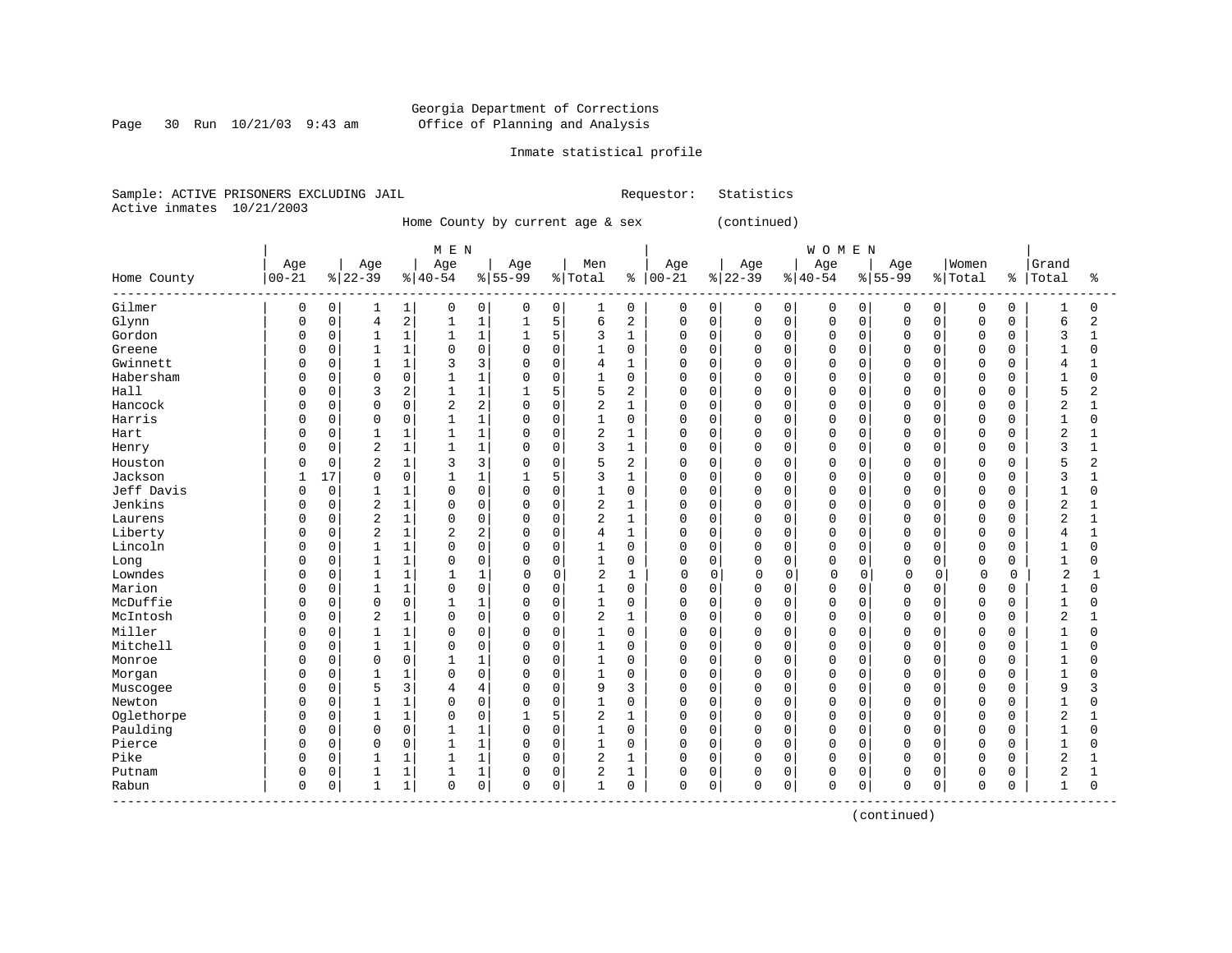Page 31 Run  $10/21/03$  9:43 am

# Inmate statistical profile

Sample: ACTIVE PRISONERS EXCLUDING JAIL Requestor: Statistics Active inmates 10/21/2003

Home County by current age & sex (continued)

|                  |           |             |                |          | M E N    |                |          |          |              |          |             |                |                |                | WOMEN       |           |             |           |             |          |              |          |
|------------------|-----------|-------------|----------------|----------|----------|----------------|----------|----------|--------------|----------|-------------|----------------|----------------|----------------|-------------|-----------|-------------|-----------|-------------|----------|--------------|----------|
|                  | Age       |             | Age            |          | Age      |                | Age      |          | Men          |          | Age         |                | Age            |                | Age         |           | Age         |           | Women       |          | Grand        |          |
| Home County      | $00 - 21$ |             | $ 22-39 $      |          | $ 40-54$ |                | $ 55-99$ |          | % Total      | နွ       | $00 - 21$   |                | $ 22-39$       |                | $ 40-54$    |           | $8 55-99$   |           | % Total     | န္       | Total        | ిక       |
| Randolph         | 0         | 0           |                | 1        |          | 1              | 0        | 0        | 2            |          | 0           | 0              | 0              | $\overline{0}$ | 0           | 0         | $\Omega$    | 0         | 0           | $\Omega$ | 2            |          |
| Richmond         |           | 17          | 5              | 3        | 5        | 5              | 0        | 0        | 11           | 4        | 0           | 0              | 1              | 50             | 0           | 0         | O           | 0         |             | 50       | 12           |          |
| Rockdale         |           | $\mathbf 0$ | $\Omega$       | $\Omega$ |          | $\mathbf{1}$   | $\Omega$ | $\Omega$ | 1            | $\Omega$ | U           | $\Omega$       | $\Omega$       | $\Omega$       | $\Omega$    | $\Omega$  |             | $\Omega$  | $\mathbf 0$ | $\Omega$ | $\mathbf{1}$ | $\Omega$ |
| Seminole         |           | 0           |                | 1        |          | $\Omega$       | $\cap$   | $\Omega$ | $\mathbf{1}$ | $\Omega$ | U           | $\Omega$       | <sup>0</sup>   | $\Omega$       | $\cap$      | $\Omega$  |             | $\cap$    | $\Omega$    |          | $\mathbf{1}$ | O        |
| Spalding         |           | 0           | 2              | 1        |          | 2              |          | $\Omega$ | 4            |          |             | $\Omega$       | 0              | $\Omega$       | $\Omega$    | 0         |             |           | $\Omega$    |          |              |          |
| Stephens         |           | 0           | $\Omega$       | 0        |          | 1              |          | $\Omega$ |              | $\Omega$ | U           | $\Omega$       | 0              | $\Omega$       | $\Omega$    | $\Omega$  |             |           | $\Omega$    |          |              | N        |
| Sumter           |           | 0           | 0              | 0        |          | $\mathbf{1}$   |          | $\Omega$ |              | $\Omega$ | U           | $\Omega$       | 0              | 0              | $\Omega$    | 0         |             | $\Omega$  | $\Omega$    |          |              |          |
| Tattnall         |           | O           |                |          |          | $\Omega$       |          | $\Omega$ |              | O        |             | $\Omega$       | 0              | 0              | $\Omega$    | $\Omega$  |             | $\Omega$  | $\Omega$    |          |              |          |
| Thomas           |           | $\Omega$    | $\mathbf{1}$   | 1        |          | $\mathbf{1}$   |          | $\Omega$ | 2            |          | U           | $\Omega$       | $\Omega$       | $\Omega$       | $\Omega$    | $\Omega$  |             | $\Omega$  | $\Omega$    | ∩        | 2            |          |
| Tift             |           | 0           | $\mathbf 0$    | 0        |          | 1              |          | 5        | 2            |          | U           | 0              | 0              | $\Omega$       | $\Omega$    | 0         |             | $\Omega$  | 0           |          |              |          |
| Toombs           |           | 0           | $\overline{2}$ | 1        |          | 1              | $\cap$   | $\Omega$ | 3            |          | U           | $\Omega$       | 0              | $\Omega$       | $\Omega$    | $\Omega$  |             | $\Omega$  | 0           | U        |              |          |
| Troup            |           | 0           |                | 1        |          | $\Omega$       |          | $\Omega$ |              | $\Omega$ |             | $\Omega$       | 0              | 0              | $\Omega$    | $\Omega$  |             | $\Omega$  | 0           |          |              | O        |
| Union            |           | $\Omega$    | $\Omega$       | 0        |          | $\mathbf{1}$   | $\cap$   | $\Omega$ |              | $\Omega$ | U           | $\Omega$       | 0              | $\Omega$       | $\Omega$    | $\Omega$  |             | $\Omega$  | $\Omega$    | U        |              | O        |
| Upson            |           | 0           | $\Omega$       | 0        |          | $\mathbf{1}$   |          | $\Omega$ |              | $\Omega$ | U           | $\Omega$       | 0              | 0              | $\Omega$    | 0         |             | $\Omega$  | $\Omega$    |          |              | N        |
| Walker           |           | 0           | $\overline{2}$ | 1        |          | $\Omega$       |          | $\Omega$ | 2            |          |             | $\Omega$       | 1              | 50             | $\Omega$    | $\Omega$  |             |           |             | 50       |              |          |
| Walton           |           | 0           | $\Omega$       | 0        |          | $\overline{2}$ |          | $\Omega$ | 2            |          | U           | $\Omega$       | 0              | $\mathbf 0$    | $\Omega$    | 0         |             | $\Omega$  | $\mathbf 0$ | $\Omega$ | 2            |          |
| Ware             |           | 0           |                | 2        |          | 1              |          | $\Omega$ |              |          |             | $\Omega$       | 0              | 0              | $\Omega$    | $\Omega$  |             | $\Omega$  | $\Omega$    |          |              |          |
| Washington       |           | 17          |                | 1        |          | $\Omega$       | $\Omega$ | $\Omega$ | 2            |          | U           | $\Omega$       | $\Omega$       | $\Omega$       | $\Omega$    | $\Omega$  |             | $\Omega$  | $\Omega$    | U        | 2            |          |
| Wayne            |           | $\mathbf 0$ | 2              | 1        | $\Omega$ | 0              | $\Omega$ | 0        | 2            |          | U           | 0              | 0              | 0              | $\Omega$    | 0         | n           | 0         | 0           |          | ◠<br>∠       |          |
| Whitfield        |           | 0           | 0              | 0        |          | $\mathbf{1}$   |          | $\Omega$ |              | $\Omega$ | 0           | $\Omega$       | 0              | 0              | $\Omega$    | 0         | $\Omega$    | 0         | 0           |          |              | O        |
| Wilkinson        | 0         | 0           | $\mathbf{1}$   | 1        | $\Omega$ | 0              | $\Omega$ | 0        | $\mathbf{1}$ | $\Omega$ | 0           | 0              | 0              | 0              | $\Omega$    | 0         | $\Omega$    | 0         | $\mathbf 0$ | U        | $\mathbf{1}$ | O        |
| Total reported   |           | 6 100       | 161 100        |          | 106 100  |                | 20 100   |          | 293 100      |          | $\mathbf 0$ | $\overline{0}$ |                | 2 100          | 0           | 0         | 0           | 0         |             | 2 100    | 295 100      |          |
| Percent reported |           | 100.0       |                | 86.6     |          | 89.1           |          | 76.9     |              | 86.9     |             | $\cdot$ 0      |                | 100.0          |             | $\cdot$ 0 |             | $\cdot$ 0 |             | 100.0    |              | 87.0     |
| Not reported     | 0         |             | 25             |          | 13       |                | 6        |          | 44           |          | $\mathsf 0$ |                | $\mathbf 0$    |                | $\mathbf 0$ |           | 0           |           | 0           |          | 44           |          |
| Total            | 6         |             | 186            |          | 119      |                | 26       |          | 337          |          | 0           |                | $\overline{c}$ |                | 0           |           | $\mathbf 0$ |           | 2           |          | 339          |          |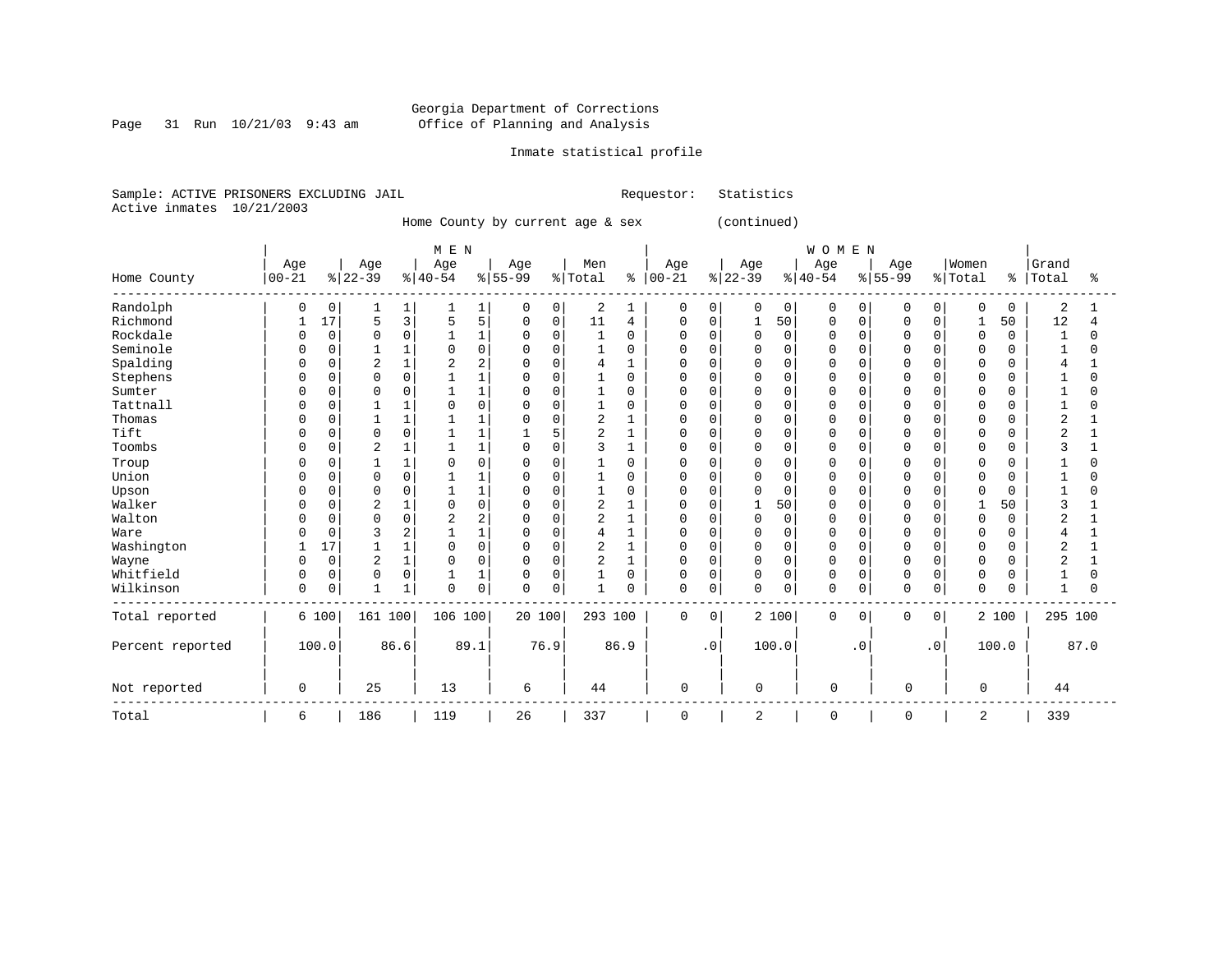# Georgia Department of Corrections Page 32 Run 10/21/03 9:43 am Office of Planning and Analysis Inmate statistical profile Sample: ACTIVE PRISONERS EXCLUDING JAIL Requestor: Statistics

Active inmates 10/21/2003

# Prison Sentence In Years by current age & sex

|                                    |                  |                 | M E N           |                    |                |                      |                     | <b>WOMEN</b>     |                 |                  |                         |
|------------------------------------|------------------|-----------------|-----------------|--------------------|----------------|----------------------|---------------------|------------------|-----------------|------------------|-------------------------|
| Sentence In Years                  | Age<br>$00 - 21$ | Age<br>$ 22-39$ | Age<br>$ 40-54$ | Age<br>$8155 - 99$ | Men<br>% Total | Age<br>$8   00 - 21$ | Age<br>$ 22-39 $    | Age<br>$ 40-54$  | Age<br>$ 55-99$ | Women<br>% Total | Grand<br>%   Total<br>ႜ |
| $0 - 1$                            | 0                | 0               | 0               | 0                  | 0              | 0                    | 0                   | $\overline{0}$   | 0               | 0                | 0                       |
|                                    | 0                | 0               | 0               | 0                  | 0              | 0                    | 0                   | 0                | 0               | 0                | $\Omega$                |
| $1.1 - 2$                          | $\mathsf 0$      | $\mathsf 0$     | $\mathsf 0$     | 0                  | 0              | 0                    | $\mathbf 0$         | $\mathbf 0$      | 0               | 0                | $\Omega$                |
|                                    | $\Omega$         | $\mathbf 0$     | $\mathbf 0$     | 0                  | 0              | 0                    | 0                   | $\mathbf 0$      | 0               | 0                | 0                       |
| $2.1 - 3$                          | $\mathsf 0$      | $\mathbf 0$     | 0               | $\mathbf 0$        | 0              | $\mathbf 0$          | 0                   | 0                | $\mathbf 0$     | 0                | $\mathbf 0$             |
|                                    | $\Omega$         | 0               | $\mathbf 0$     | 0                  | 0              | 0                    | $\mathbf 0$         | 0                | $\Omega$        | 0                | $\Omega$                |
| $3.1 - 4$                          | $\mathbf 0$      | $\mathbf 0$     | $\mathbf 0$     | $\mathbf 0$        | 0              | $\Omega$             | $\mathbf 0$         | $\mathbf 0$      | 0               | $\Omega$         | $\Omega$                |
|                                    | <sup>0</sup>     | $\Omega$        | $\mathbf 0$     | 0                  | $\Omega$       | 0                    | $\Omega$            | $\mathbf 0$      | $\Omega$        | 0                | $\Omega$                |
| $4.1 - 5$                          | 0                | $\mathbf 0$     | 0               | 0                  | 0              | 0                    | $\mathbf 0$         | $\mathbf 0$      | $\mathbf 0$     | 0                | 0                       |
|                                    | <sup>0</sup>     | $\mathbf 0$     | $\mathbf 0$     | $\mathbf 0$        | 0              | 0                    | $\mathbf 0$         | $\mathbf 0$      | $\Omega$        | 0                | $\Omega$                |
| $5.1 - 6$                          | $\mathbf 0$      | $\mathbf 0$     | $\mathbf 0$     | $\mathbf 0$        | 0              | $\mathbf 0$          | $\mathbf 0$         | $\mathbf 0$      | $\Omega$        | 0                | $\Omega$                |
|                                    | <sup>0</sup>     | $\Omega$        | 0               | 0                  | $\Omega$       | $\Omega$             | $\Omega$            | 0                | 0               | 0                | $\Omega$                |
| $6.1 - 7$                          | $\mathbf 0$      | $\mathbf 0$     | $\mathbf 0$     | $\mathbf 0$        | 0              | $\Omega$             | $\mathbf 0$         | $\mathbf 0$      | $\mathbf 0$     | 0                | $\Omega$                |
|                                    | $\Omega$         | $\Omega$        | $\mathbf 0$     | 0                  | $\Omega$       | 0                    | $\Omega$            | $\mathbf 0$      | $\Omega$        | 0                | $\Omega$                |
| $7.1 - 8$                          | $\mathbf 0$      | $\mathbf 0$     | $\mathbf 0$     | $\mathbf 0$        | 0              | 0                    | $\Omega$            | $\mathbf 0$      | $\mathbf 0$     | 0                | $\Omega$                |
|                                    | 0                | $\mathbf 0$     | 0               | 0                  | $\Omega$       | $\Omega$             | 0                   | $\mathbf 0$      | $\Omega$        | 0                | $\Omega$                |
| $8.1 - 9$                          | 0                | $\mathbf 0$     | $\mathbf 0$     | $\mathbf 0$        | 0              | 0                    | $\mathbf 0$         | $\mathbf 0$      | $\Omega$        | 0                | $\Omega$                |
|                                    | $\Omega$         | $\mathbf 0$     | $\mathbf 0$     | 0                  | $\Omega$       | $\mathbf 0$          | $\mathbf 0$         | 0                | $\mathbf 0$     | 0                | $\cap$                  |
| $9.1 - 10$                         | $\mathbf 0$      | $\mathbf 0$     | $\mathbf 0$     | $\mathbf 0$        | 0              | $\mathbf 0$          | $\mathbf 0$         | $\mathbf 0$      | $\Omega$        | 0                | $\Omega$                |
|                                    | 0                | $\mathbf 0$     | $\mathbf 0$     | 0                  | 0              | 0                    | 0                   | $\mathbf 0$      | 0               | 0                | $\cap$                  |
| $10.1 - 12$                        | $\mathsf 0$      | $\mathbf 0$     | $\mathbf 0$     | $\mathbf 0$        | 0              | 0                    | $\mathbf 0$         | $\mathbf 0$      | 0               | 0                | $\cap$                  |
|                                    | $\Omega$         | 0               | 0               | 0                  | $\Omega$       | 0                    | 0                   | 0                | $\Omega$        | 0                | 0                       |
| $12.1 - 15$                        | 0                | $\mathbf 0$     | 0               | $\mathbf 0$        | 0              | 0                    | 0                   | $\mathbf 0$      | $\mathbf 0$     | 0                | $\mathbf 0$             |
|                                    | $\Omega$         | $\mathbf 0$     | $\mathbf 0$     | 0                  | 0              | 0                    | $\mathbf 0$         | 0                | $\Omega$        | 0                | $\cap$                  |
| $15.1 - 20$                        | $\mathbf 0$      | $\mathbf 0$     | $\mathbf 0$     | 0                  | 0              | $\Omega$             | $\mathbf 0$         | $\mathbf 0$      | $\Omega$        | 0                | $\Omega$                |
|                                    | <sup>0</sup>     | $\Omega$        | 0               | $\mathbf 0$        | 0              | 0                    | $\Omega$            | 0                | 0               | O                | $\cap$                  |
| 20.1-OVER                          | $\mathsf 0$      | $\mathsf 0$     | $\mathsf 0$     | $\mathbf 0$        | 0              | 0                    | $\mathbf 0$         | $\mathbf 0$      | $\mathsf 0$     | 0                | 0                       |
|                                    | $\Omega$         | $\mathbf 0$     | $\mathbf 0$     | 0                  | $\Omega$       | 0                    | $\mathsf 0$         | 0                | $\Omega$        | 0                | $\cap$                  |
| LIFE                               | $\mathbf 0$      | $\Omega$        | 1               | $\mathbf 0$        | 1              | $\mathbf 0$          | $\mathbf 0$         | $\mathbf 0$      | $\Omega$        | 0                | 1                       |
|                                    | $\Omega$         | $\Omega$        | 1               | 0                  | 0              | 0                    | $\Omega$            | 0                | 0               | 0                | $\Omega$                |
| <b>DEATH</b>                       | $\mathsf 0$      | $\Omega$        | $\mathbf 0$     | $\mathbf 0$        | 0              | $\mathbf 0$          | 0                   | $\mathbf 0$      | 0               | 0                | $\mathbf 0$             |
|                                    | $\Omega$         | O               | $\mathbf 0$     | $\mathbf 0$        | 0              | 0                    | $\mathbf 0$         | 0                | $\Omega$        | $\mathbf 0$      | $\cap$                  |
| LIFE W/O PAROLE                    | 100<br>6         | 186<br>100      | 118<br>99       | 26<br>100          | 336 100        | 0<br>0               | 2 100               | $\mathbf 0$<br>0 | 0<br>0          | 2<br>100         | 338 100                 |
| YOUTHFUL OFFENDERS                 | 0                | $\mathbf 0$     | 0               | 0                  | 0              | 0                    | $\mathsf{O}\xspace$ | $\mathbf 0$      | 0               | 0                | 0                       |
|                                    | 0                | 0               | 0               | $\mathbf 0$        | 0              | 0                    | $\mathsf 0$         | $\overline{0}$   | 0               | 0                | 0                       |
|                                    |                  |                 |                 |                    |                |                      |                     |                  |                 |                  |                         |
| Total reported                     | 6 100            | 186 100         | 119 100         | 26 100             | 337 100        | $\mathbf 0$<br>0     | 2 100               | $\mathbf 0$<br>0 | 0<br>0          | 2 100            | 339 100                 |
| Percent reported                   | 100.0            | 100.0           | 100.0           | 100.0              | 100.0          | $\cdot$ 0            | 100.0               | $\cdot$ 0        | $\cdot$ 0       | 100.0            | 100.0                   |
| NOT REPORTED                       | $\mathbf 0$      | 0               | 0               | 0                  | 0              | $\mathbf 0$          | 0                   | 0                | 0               | 0                | 0                       |
| Total                              | 6                | 186             | 119             | 26                 | 337            | $\mathbf 0$          | 2                   | 0                | $\mathbf 0$     | 2                | 339                     |
| AVG EXCLUDING<br>LIFE, DEATH, YO   | .00              | .00             | .00             | .00                | .00            | .00                  | .00                 | .00              | .00             | .00              | .00                     |
| AVG INCLUDING<br>LIFE=21, YO=3 YRS | 3.00             | 3.00            | 3.15            | 3.00               | 3.05           | .00.                 | 3.00                | .00              | .00             | 3.00             | 3.05                    |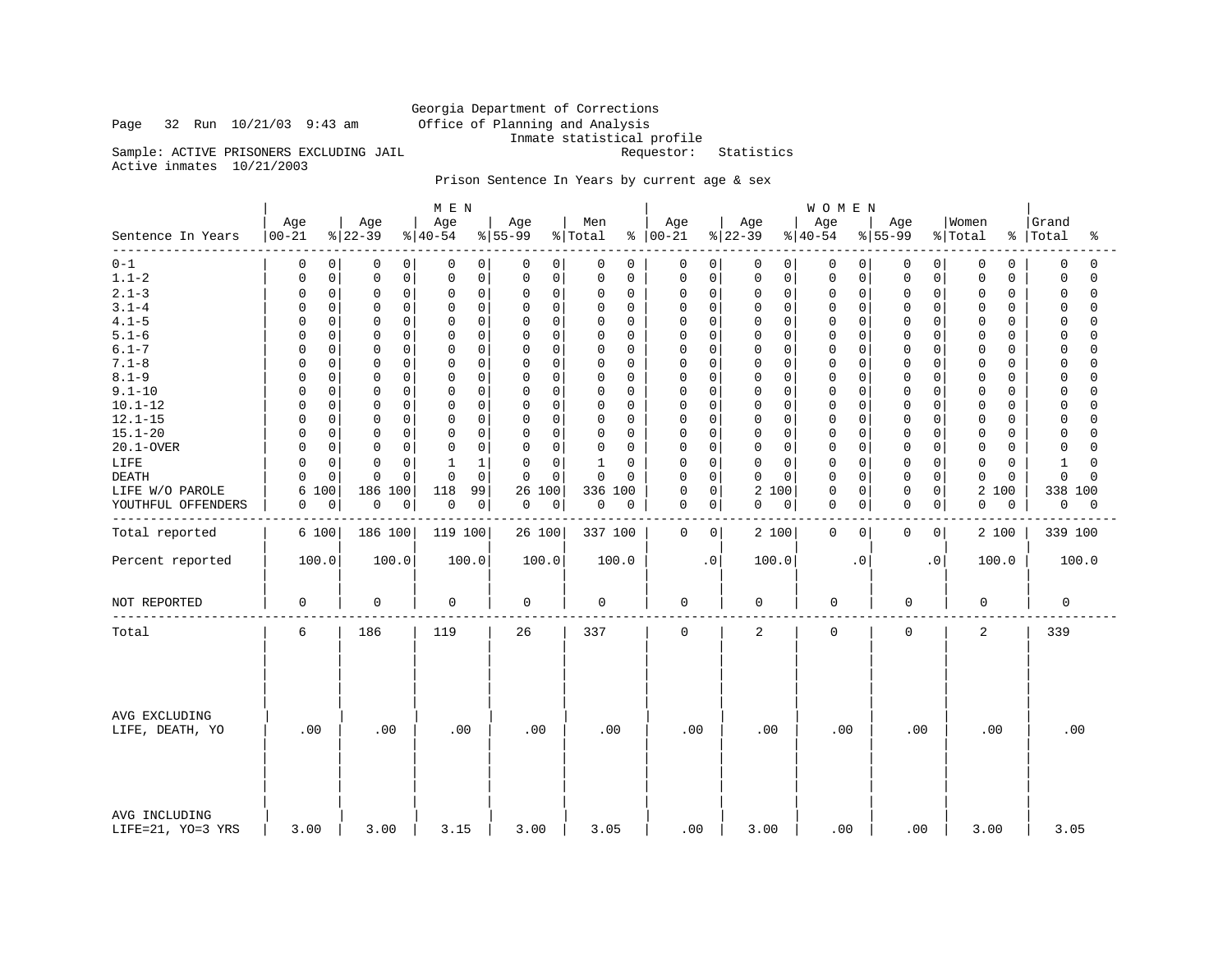Page 33 Run  $10/21/03$  9:43 am

# Inmate statistical profile

Sample: ACTIVE PRISONERS EXCLUDING JAIL Requestor: Statistics Active inmates 10/21/2003

Probation To Follow Prison by current age & sex

| Prob After Prison                   | Age<br>$00 - 21$       | Age<br>$ 22-39 $ | M E N<br>Age<br>$ 40-54 $ | Age<br>$8155 - 99$<br>% Total | Men<br>Aqe<br>៖<br>$ 00-21 $        | <b>WOMEN</b><br>Age<br>Age<br>$ 22-39 $<br>$8 40-54$                     | Aqe<br>$8155 - 99$<br>% Total                                                    | Women<br>  Grand<br>ႜႜ<br>Total<br>ႜ |
|-------------------------------------|------------------------|------------------|---------------------------|-------------------------------|-------------------------------------|--------------------------------------------------------------------------|----------------------------------------------------------------------------------|--------------------------------------|
| PROBATION TO FOLLOW<br>NO PROBATION | $\Omega$<br>0<br>6 100 | 9<br>177<br>95   | 8<br>93 <br>111           | 4<br>96 <br>25                | 18<br>0<br>$\mathbf 0$<br>319<br>95 | 0 <br>0<br>$\overline{0}$<br>0<br>0 <sup>1</sup><br>$\mathbf 0$<br>2 100 | 0 <sup>1</sup><br>0 <sup>1</sup><br>0 <sup>1</sup><br>$\Omega$<br>0 <sup>1</sup> | 18<br>$\Omega$<br>2 100<br>321<br>95 |
| Total reported                      | 6 100                  | 186 100          | 100<br>119                | 26 100                        | 337 100<br>$\mathbf 0$              | 2 100<br>$\mathsf{O}$<br>0                                               | 0<br>$\overline{0}$<br>$\circ$                                                   | 339 100<br>2 100                     |
| Percent reported                    | 100.0                  | 100.0            | 100.0                     | 100.0                         | 100.0                               | 100.0<br>$\cdot$ 0                                                       | .0 <sup>1</sup><br>$\cdot$ 0                                                     | 100.0<br>100.0                       |
| NOT REPORTED                        | $\mathbf 0$            | $\mathbf 0$      | 0                         | $\mathbf 0$                   | $\mathbf 0$<br>$\mathbf 0$          | $\mathbf 0$<br>$\Omega$                                                  | $\mathbf 0$                                                                      | $\mathbf 0$                          |
| Total                               | 6                      | 186              | 119                       | 26                            | 337<br>0                            | $\mathbf 0$                                                              | $\mathbf 0$                                                                      | 339                                  |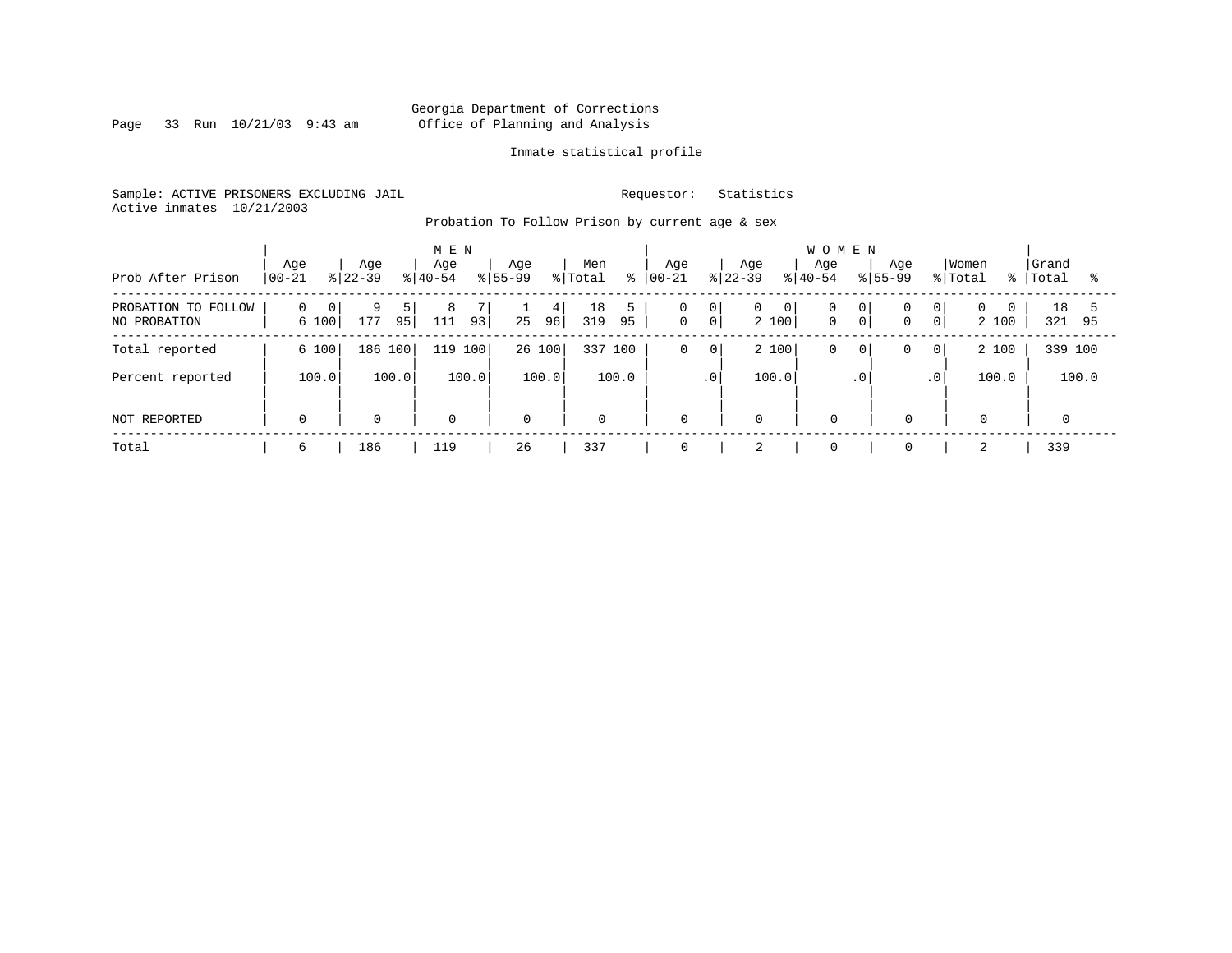Page 34 Run  $10/21/03$  9:43 am

# Inmate statistical profile

Sample: ACTIVE PRISONERS EXCLUDING JAIL Requestor: Statistics Active inmates 10/21/2003

Admission Type by current age & sex

|                      |              |             |              |             | M E N    |             |             |          |          |                |            |          |              |          | <b>WOMEN</b> |          |           |              |              |              |              |       |
|----------------------|--------------|-------------|--------------|-------------|----------|-------------|-------------|----------|----------|----------------|------------|----------|--------------|----------|--------------|----------|-----------|--------------|--------------|--------------|--------------|-------|
|                      | Age          |             | Age          |             | Age      |             | Age         |          | Men      |                | Age        |          | Age          |          | Age          |          | Age       |              | Women        |              | Grand        |       |
| Admission Type       | $00 - 21$    |             | $ 22-39 $    |             | $ 40-54$ |             | $8 55-99$   |          | % Total  | ⊱              | $ 00 - 21$ |          | $ 22-39 $    |          | $ 40-54$     |          | $8 55-99$ |              | % Total      | ៖            | Total        | °     |
| COMMITTED FROM COURT |              | 17          | 50           | 27          | 32       | 27          |             | 27       | 90       | 27             | 0          | 0        |              | 2 100    | O            | 0        | O         | 0            | 2            | 100          | 92           | 27    |
| RETURN APPEAL/BOND   |              | $\mathbf 0$ | 0            | $\mathbf 0$ | $\Omega$ | $\mathbf 0$ | 0           | 0        | 0        | 0              | 0          | 0        | 0            | 0        | O            | $\Omega$ | $\Omega$  | O            | $\Omega$     | $\Omega$     | 0            | ∩     |
| PAROLE REV/NEW SENT  |              | $\Omega$    | 14           | 8           | 15       | 13          |             | 12       | 32       | 9              | N          | 0        | N            | O        | O            | $\Omega$ | $\Omega$  | O            | $\Omega$     | 0            | 32           | 9     |
| PAR REV/NO NEW SENT  |              |             | 4            | 2           |          |             |             | $\Omega$ |          |                |            | $\Omega$ |              | $\Omega$ | O            | O        | O         | O            |              |              | 5            |       |
| PROB VIOL/TOTAL REV  |              | $\Omega$    | $\Omega$     | 0           |          | $\Omega$    | $\Omega$    | U        |          | 0              | U          | $\Omega$ | 0            | $\Omega$ | O            | O        |           | O            |              | O            |              |       |
| PROB VIOL/PARTIAL    |              | 17          | ∩            | 0           |          |             | O           | O        |          |                | N          | $\Omega$ | N            | $\Omega$ | O            | O        | U         | U            | ∩            | 0            |              |       |
| ADMIT FM OTHER CUST  |              | $\Omega$    | <sup>0</sup> | 0           |          | 0           | $\Omega$    | $\Omega$ | U        | $\Omega$       | U          | $\Omega$ | ი            | $\Omega$ | U            | U        | U         | U            | ∩            | 0            | Λ            |       |
| SHOCK INCARCERATION  |              | $\Omega$    | $\Omega$     | 0           |          | U           | O           | $\Omega$ | U        | <sup>0</sup>   | በ          | $\Omega$ | U            | $\Omega$ | U            | U        | U         | 0            | ∩            | <sup>n</sup> |              |       |
| PROB REV/REMAINDER   |              | $\Omega$    | Д            | 3           |          | 3           |             | $\Omega$ |          | $\overline{2}$ | በ          | $\Omega$ | U            | $\Omega$ | U            | U        | U         | 0            | ∩            | <sup>n</sup> |              |       |
| NEW SENT/PAR REV PND |              | $\Omega$    | C            | 0           |          | 1           | $\Omega$    | $\Omega$ |          | $\Omega$       |            | 0        | ი            | $\Omega$ | O            | O        | U         | 0            | $\Omega$     | 0            |              | U     |
| LIFE W/O PAROLE      |              | 67          | 113          | 61          | 66       | 55          | 16          | 62       | 199      | 59             |            | 0        | O            | $\Omega$ | O            | $\Omega$ | $\Omega$  | 0            | $\Omega$     | $\Omega$     | 199          | 59    |
| PAROLE REV BOOT CAMP |              | $\Omega$    | $\Omega$     | $\Omega$    | O        | $\Omega$    | $\Omega$    | $\Omega$ | O        | $\Omega$       | ი          | $\Omega$ | U            | $\Omega$ | O            | U        | U         | U            | ∩            | 0            | <sup>0</sup> | ∩     |
| PAR REV/RSN UNKNOWN  |              | $\Omega$    | n            | $\Omega$    |          | $\Omega$    | O           | U        | U        | O              | በ          | $\Omega$ | O            | $\Omega$ | O            | U        | U         | O            | ∩            | 0            |              |       |
| PROBATION/PAROLE REV |              | 0           | $\Omega$     | 0           |          | $\Omega$    | O           | O        | n        | <sup>n</sup>   | U          | ∩        | U            | U        | $\cap$       | O        |           | $\Omega$     | <sup>0</sup> | U            | ∩            |       |
| PB PAROLE RESCINDED  |              | $\cap$      | $\Omega$     | 0           |          | U           | O           | U        | U        | O              | በ          | $\Omega$ | በ            | $\Omega$ | U            | U        | U         | U            | ∩            | ∩            | Λ            |       |
| PROB REVOC/SPEC COND |              | $\Omega$    | $\Omega$     | 0           |          | O           | O           | U        | O        | U              | በ          | 0        | ი            | $\Omega$ | U            | O        | U         | U            | ∩            | U            |              |       |
| PAR REV/REVOC CENTER |              |             | n            | O           |          | O           |             | U        |          | O              |            | $\Omega$ |              | $\Omega$ | U            | N        |           | U            |              |              |              |       |
| INFORMATION ONLY     |              |             | <sup>0</sup> | O           |          | U           |             | U        | U        | O              | በ          | $\Omega$ | ი            | $\Omega$ | U            | O        | U         | U            |              | U            |              |       |
| INCOMPLETE SENT PKG  |              |             | <sup>0</sup> | 0           |          | O           | O           | U        | U        | 0              | ი          | $\Omega$ | ი            | $\Omega$ | O            | O        | U         | U            | ∩            | 0            |              |       |
| HANCOCK REVOC CENTER |              | $\Omega$    | $\Omega$     | 0           |          | O           | $\Omega$    | $\Omega$ | O        | $\Omega$       | U          | $\Omega$ | U            | $\Omega$ | U            | $\Omega$ | $\cap$    | $\Omega$     | $\cap$       | 0            |              |       |
| WHITWORTH DETENTION  |              | $\Omega$    | $\Omega$     | 0           |          | O           | $\Omega$    | $\Omega$ | O        | $\Omega$       | U          | $\Omega$ | U            | $\Omega$ | U            | $\Omega$ | $\cap$    | $\Omega$     | $\cap$       | <sup>n</sup> |              |       |
| DCYS AT RISK         |              | $\Omega$    | $\Omega$     | 0           |          | 0           | 0           | 0        | $\Omega$ | O              | 0          | 0        | 0            | 0        | O            | 0        | $\cap$    | 0            | $\Omega$     | 0            |              |       |
| <b>OTHER</b>         | <sup>0</sup> | 0           | $\Omega$     | 0           | $\cap$   | 0           | 0           | 0        | $\Omega$ | O              | 0          | $\Omega$ | <sup>0</sup> | 0        | O            | 0        | $\cap$    | 0            | $\Omega$     | U            |              |       |
| Total reported       |              | 6 100       | 186 100      |             | 119 100  |             |             | 26 100   | 337 100  |                | 0          | $\Omega$ |              | 2 100    | $\mathbf{0}$ | 0        | 0         | $\mathbf{0}$ |              | 2 100        | 339 100      |       |
| Percent reported     |              | 100.0       |              | 100.0       |          | 100.0       |             | 100.0    |          | 100.0          |            | . 0      |              | 100.0    |              | . 0      |           | . 0          |              | 100.0        |              | 100.0 |
| <b>UNKNOWN</b>       | $\Omega$     |             | $\mathbf 0$  |             | 0        |             | $\mathbf 0$ |          | 0        |                | 0          |          | 0            |          | 0            |          | 0         |              | 0            |              | 0            |       |
| Total                | 6            |             | 186          |             | 119      |             | 26          |          | 337      |                | 0          |          | 2            |          | 0            |          | 0         |              | 2            |              | 339          |       |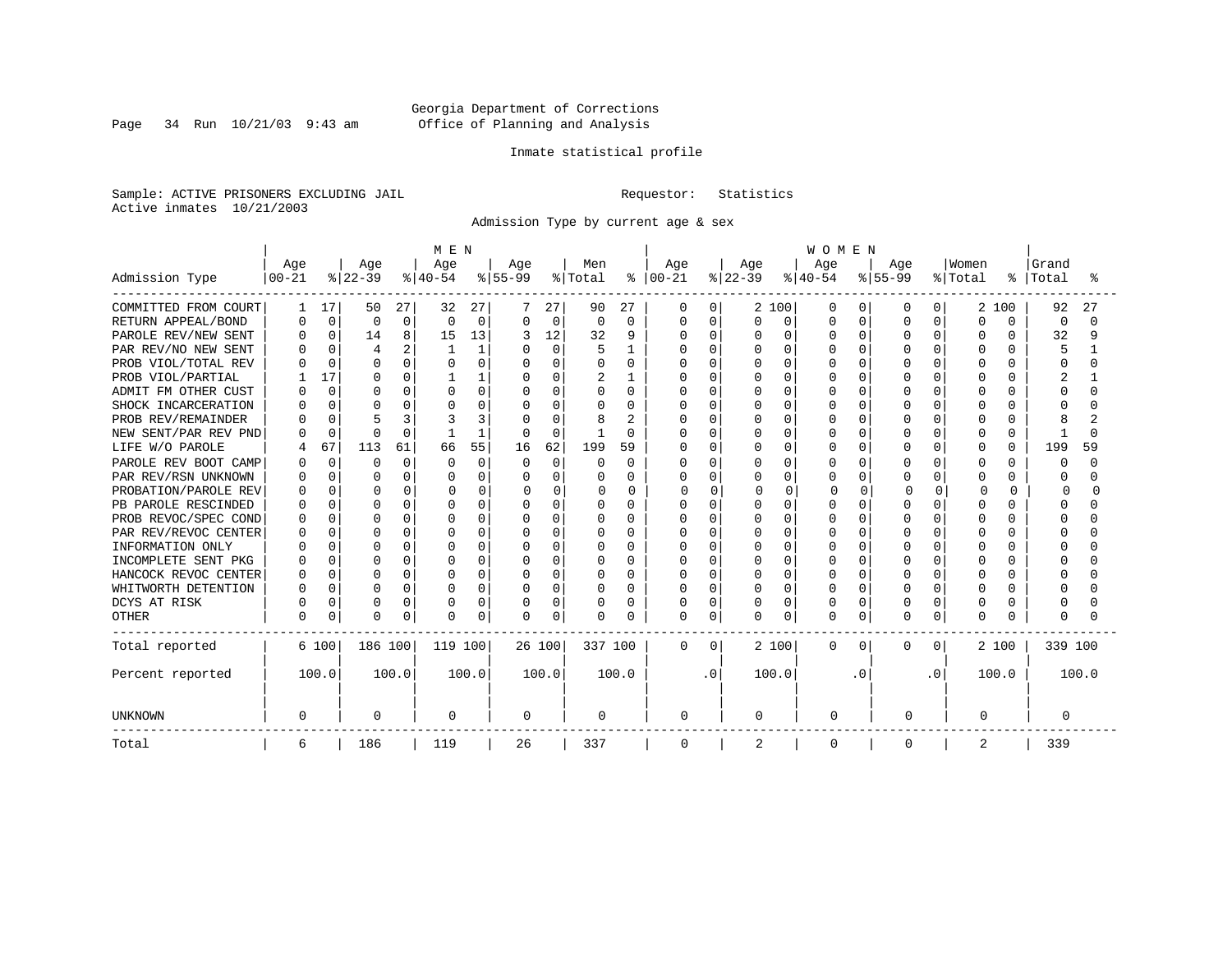Page 35 Run  $10/21/03$  9:43 am

# Inmate statistical profile

Sample: ACTIVE PRISONERS EXCLUDING JAIL Requestor: Statistics Active inmates 10/21/2003 Release Type by current age & sex

|              |                   |          |                    | MEN                |                      |                  |     |     |                                                                      | <b>WOMEN</b>              |     |                                                                                          |                    |  |
|--------------|-------------------|----------|--------------------|--------------------|----------------------|------------------|-----|-----|----------------------------------------------------------------------|---------------------------|-----|------------------------------------------------------------------------------------------|--------------------|--|
| Release Type | Age<br>$100 - 21$ |          | Age<br>$8122 - 39$ | Age<br>$8140 - 54$ | $8155 - 99$          | <sub>1</sub> Age | Men | Age | Age<br>$ \text{Total} \; \text{ } \;   \; 00-21 \; \; \;   \; 22-39$ | Age<br>$ 40-54 \t  55-99$ | Age | Women<br>% Total                                                                         | Grand<br>%   Total |  |
| Active       |                   |          |                    |                    |                      |                  |     |     |                                                                      |                           |     | 6 100   186 100   119 100   26 100   337 100   0 0   2 100   0 0   0 0   2 100   339 100 |                    |  |
| Total        |                   | $6 \mid$ |                    |                    | 186   119   26   337 |                  |     |     |                                                                      |                           |     | 0 2 339                                                                                  |                    |  |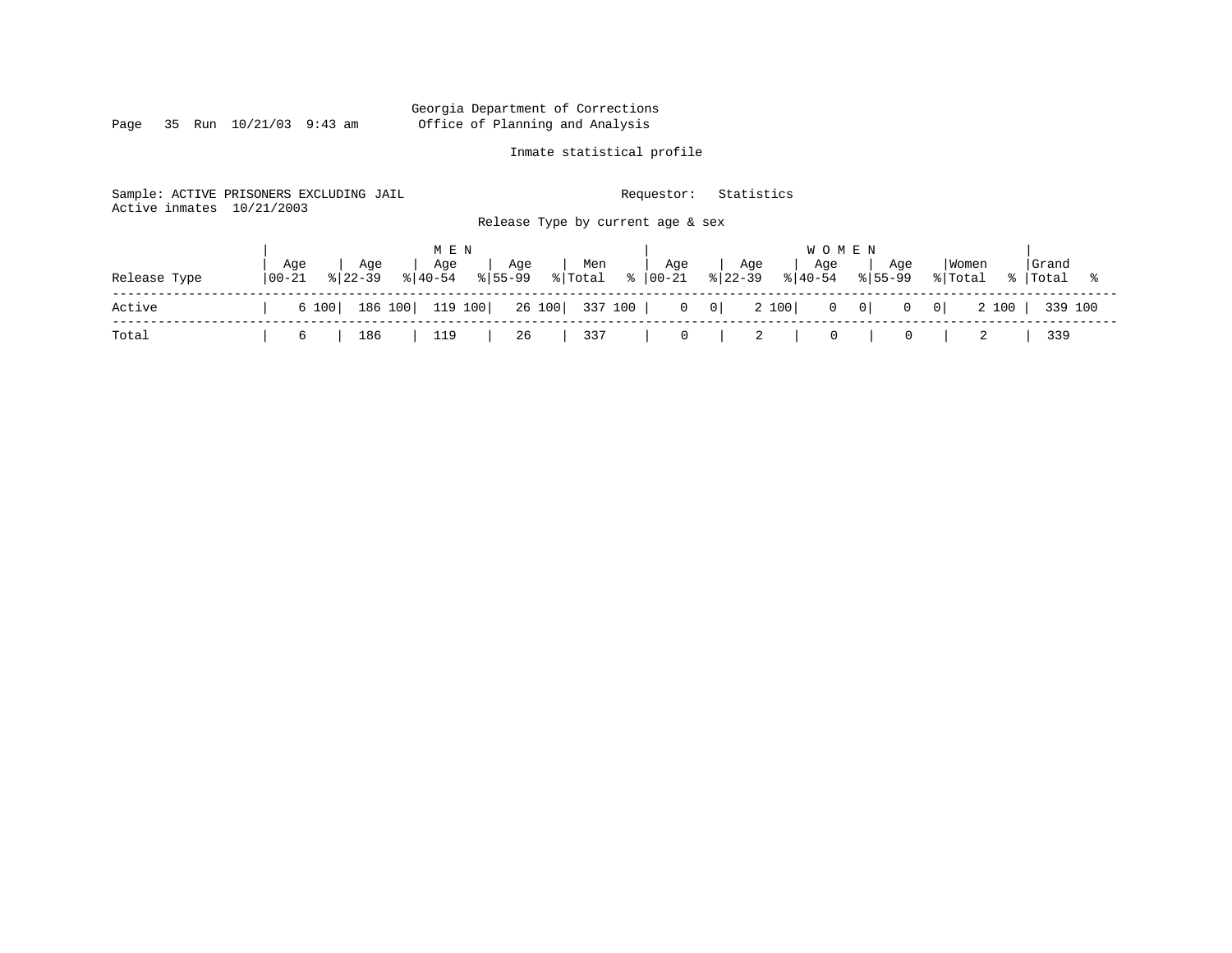Page 36 Run  $10/21/03$  9:43 am

# Inmate statistical profile

Sample: ACTIVE PRISONERS EXCLUDING JAIL Requestor: Statistics Active inmates 10/21/2003

Inst By Group by current age & sex

|                      |             |   |              |             | M E N       |             |             |             |             |          |            |              |           |          | <b>WOMEN</b> |           |           |                 |             |       |          |          |
|----------------------|-------------|---|--------------|-------------|-------------|-------------|-------------|-------------|-------------|----------|------------|--------------|-----------|----------|--------------|-----------|-----------|-----------------|-------------|-------|----------|----------|
|                      | Age         |   | Age          |             | Age         |             | Age         |             | Men         |          | Age        |              | Age       |          | Age          |           | Age       |                 | Women       |       | Grand    |          |
| Inst By Group        | $ 00-21$    |   | $8 22-39$    |             | $ 40-54 $   |             | $ 55-99$    |             | % Total     | နွ       | $ 00 - 21$ |              | $ 22-39 $ |          | $ 40-54$     |           | $ 55-99 $ |                 | % Total     | °≈    | Total    | °        |
| County jails         | 0           | 0 | <sup>0</sup> | $\Omega$    | $\Omega$    | $\Omega$    |             | 0           |             | O        | 0          |              |           | $\Omega$ |              |           |           |                 | $\Omega$    |       | $\Omega$ |          |
| Transitional centers | 0           |   | $\Omega$     | 0           | 0           | $\mathbf 0$ | $\mathbf 0$ | $\Omega$    | $\mathbf 0$ | $\Omega$ | 0          | $\Omega$     |           | $\Omega$ | $\Omega$     |           |           |                 | $\mathbf 0$ |       | $\Omega$ |          |
| County camps         | $\Omega$    |   | $\Omega$     |             | $\Omega$    | $\Omega$    | $\Omega$    | 0           | $\Omega$    |          | $\Omega$   |              | 0         |          | $\Omega$     |           |           |                 | $\Omega$    |       |          |          |
| Inmate boot camps    | 0           |   |              |             | $\Omega$    | $\Omega$    | $\Omega$    | 0           |             | $\Omega$ | $\Omega$   |              | 0         |          | $\Omega$     |           |           |                 | $\Omega$    |       |          |          |
| State prisons        | 6 100       |   | 186          | 100         | 119         | 100         | 26          | 100         | 337         | 100      | 0          |              |           | 2 100    | $\Omega$     |           |           |                 |             | 2 100 | 339      | 100      |
| Private prisons      | 0           | 0 | 0            | 0           | 0           | 0           | $\mathbf 0$ | 0           | 0           | $\Omega$ | 0          | $\Omega$     | 0         | $\Omega$ | $\mathbf 0$  |           |           |                 | 0           |       | 0        |          |
| Other                | 0           | 0 | $\Omega$     | $\mathbf 0$ | 0           | 0           | $\Omega$    | $\mathbf 0$ | $\mathbf 0$ | $\Omega$ | 0          | 0            | 0         | $\Omega$ | $\Omega$     |           |           |                 | $\mathbf 0$ |       | 0        | $\Omega$ |
| Total reported       | 6 100       |   |              | 186 100     |             | 119 100     |             | 26 100      |             | 337 100  | 0          | $\mathbf{0}$ |           | 2 100    | $\Omega$     | $\Omega$  | $\Omega$  | $\circ$         |             | 2 100 | 339 100  |          |
| Percent reported     | 100.0       |   |              | 100.0       |             | 100.0       |             | 100.0       |             | 100.0    |            | $\cdot$ 0    |           | 100.0    |              | $\cdot$ 0 |           | .0 <sup>′</sup> |             | 100.0 |          | 100.0    |
|                      |             |   |              |             |             |             |             |             |             |          |            |              |           |          |              |           |           |                 |             |       |          |          |
| Not reported         | $\mathbf 0$ |   | $\Omega$     |             | $\mathbf 0$ |             | $\Omega$    |             | $\mathbf 0$ |          | 0          |              | $\Omega$  |          | $\Omega$     |           | $\Omega$  |                 | $\Omega$    |       |          |          |
| Total                | 6           |   | 186          |             | 119         |             | 26          |             | 337         |          | 0          |              | 2         |          | 0            |           | 0         |                 | 2           |       | 339      |          |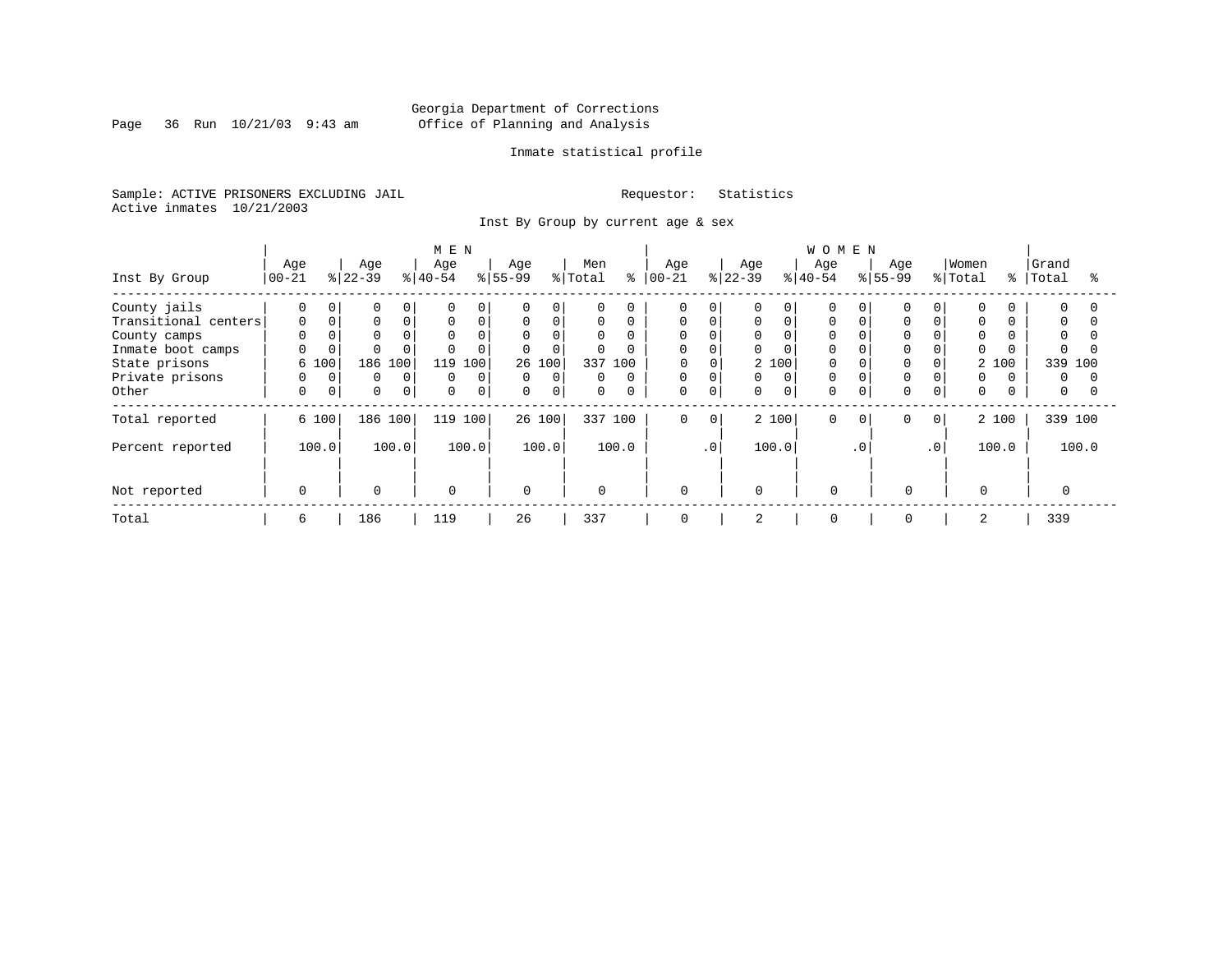Page 37 Run  $10/21/03$  9:43 am

# Inmate statistical profile

Sample: ACTIVE PRISONERS EXCLUDING JAIL Requestor: Statistics Active inmates 10/21/2003

Institution by current age & sex

|                      |          |             |           |          | M E N          |                |              |          |                     |                |               |              |                |          | WOMEN     |           |              |              |              |              |              |       |
|----------------------|----------|-------------|-----------|----------|----------------|----------------|--------------|----------|---------------------|----------------|---------------|--------------|----------------|----------|-----------|-----------|--------------|--------------|--------------|--------------|--------------|-------|
|                      | Age      |             | Age       |          | Age            |                | Age          |          | Men                 |                | Age           |              | Age            |          | Age       |           | Age          |              | Women        |              | Grand        |       |
| Institution          | $ 00-21$ |             | $ 22-39 $ |          | $ 40-54 $      |                | $ 55-99 $    |          | $\frac{1}{2}$ Total |                | $8   00 - 21$ |              | $ 22-39 $      |          | $8 40-54$ |           | $8155 - 99$  |              | % Total      | ⊱            | Total        |       |
| Ware Prison          |          | 17          | 14        | 8        | 13             | 11             | 3            | 12       | 31                  | 9              | $\Omega$      | $\Omega$     | O              | $\Omega$ | $\Omega$  |           | O            | <sup>n</sup> | $\Omega$     |              | 31           |       |
| Phillips Prison      |          | $\Omega$    | 6         | 3        | $\overline{c}$ | $\overline{2}$ | $\Omega$     | $\Omega$ | 8                   | $\overline{a}$ | 0             | <sup>n</sup> | U              | $\Omega$ |           | ∩         | ∩            |              | ∩            | U            | 8            |       |
| Arrendale Prison     |          | 17          | 8         | 4        |                | 3              | $\Omega$     | $\Omega$ | 12                  | 4              | $\cap$        |              |                | $\Omega$ |           |           |              |              | $\Omega$     | 0            | 12           |       |
| Georgia State Prison | $\Omega$ | $\Omega$    | 31        | 17       | 15             | 13             | 6            | 23       | 52                  | 15             |               | $\cap$       |                | $\Omega$ |           | $\cap$    |              |              | $\Omega$     | $\Omega$     | 52           | 15    |
| Jackson Prison-Diag  | $\Omega$ | $\Omega$    | 3         | 2        |                | $\Omega$       | $\Omega$     | $\Omega$ | 3                   |                | U             | $\cap$       |                | $\Omega$ |           | $\cap$    |              |              | $\cap$       |              | κ            |       |
| Jackson Prison-Perm  |          |             | U         | 0        |                |                |              |          |                     |                |               |              |                | $\Omega$ |           |           |              |              | ∩            |              |              |       |
| Coastal Prison       |          |             |           |          | 5              |                |              | U        |                     |                |               |              |                | $\Omega$ |           | $\cap$    |              |              |              |              |              |       |
| Central Prison       |          | $\Omega$    | $\cap$    | $\Omega$ |                | $\cap$         |              | 4        |                     |                | U             |              |                | $\Omega$ |           |           | $\cap$       |              | $\cap$       | <sup>n</sup> |              |       |
| Augusta Med Prison   |          | 17          | 10        | 5        |                | 3              | 4            | 15       | 19                  | 6              | $\Omega$      | ∩            |                | $\Omega$ |           | $\cap$    |              |              | $\Omega$     | $\Omega$     | 19           |       |
| Valdosta Prison      |          | $\Omega$    | 24        | 13       | 16             | 13             | $\cap$       | $\Omega$ | 40                  | 12             | U             | $\cap$       |                | $\Omega$ |           | $\cap$    |              |              | $\Omega$     | <sup>n</sup> | 40           | 12    |
| Hays Prison          |          |             | 10        | 5        | 10             | 8              |              | 12       | 23                  |                |               |              |                | $\Omega$ |           |           |              |              | $\Omega$     |              | 23           |       |
| Hancock Prison       |          | $\Omega$    | 12        | 6        | Б              | 5              | U            | $\Omega$ | 18                  | 5              |               |              |                | $\cap$   |           |           |              |              | n            | <sup>n</sup> | 18           |       |
| Telfair Prison       |          | 17          | 24        | 13       | 18             | 15             | U            | $\Omega$ | 43                  | 13             | $\Omega$      |              |                | $\Omega$ |           |           | $\cap$       |              | $\Omega$     | <sup>n</sup> | 43           | 13    |
| Macon Prison         |          | $\Omega$    | 22        | 12       | 16             | 13             |              | 19       | 43                  | 13             | $\Omega$      | $\Omega$     |                | $\Omega$ |           | $\cap$    |              | $\cap$       | $\Omega$     | $\Omega$     | 43           | 13    |
| Smith Prison         | 2        | 33          | 19        | 10       | 10             | 8              | 4            | 15       | 35                  | 10             | $\cap$        | $\Omega$     | U              | $\Omega$ |           | $\cap$    | $\cap$       |              | $\Omega$     | $\cap$       | 35           | 10    |
| Baldwin Prison       |          | $\Omega$    |           |          |                |                | <sup>0</sup> | $\Omega$ |                     | U              | O             |              |                | $\Omega$ |           |           |              |              | $\cap$       |              |              |       |
| Metro Womens Prison  | 0        | $\Omega$    | ∩         | 0        |                | 0              | $\Omega$     | $\Omega$ | 0                   | 0              | 0             | $\Omega$     |                | 50       |           | $\Omega$  |              |              |              | 50           |              |       |
| Pulaski Womens Pris  | $\Omega$ | $\mathbf 0$ | $\cap$    | 0        | U              | 0              | $\Omega$     | 0        | $\Omega$            | 0              | $\Omega$      | 0            |                | 50       | U         | $\Omega$  | <sup>0</sup> |              | $\mathbf{1}$ | 50           | $\mathbf{1}$ |       |
| Total reported       |          | 6 100       | 186 100   |          | 119 100        |                |              | 26 100   | 337 100             |                | $\Omega$      | $\Omega$     |                | 2 100    | $\Omega$  | $\Omega$  | $\Omega$     | $\Omega$     |              | 2 100        | 339 100      |       |
| Percent reported     |          | 100.0       |           | 100.0    |                | 100.0          |              | 100.0    |                     | 100.0          |               | $\cdot$ 0    |                | 100.0    |           | $\cdot$ 0 |              | $\cdot$ 0    |              | 100.0        |              | 100.0 |
| Not Reported         | $\Omega$ |             | $\Omega$  |          | $\Omega$       |                | $\Omega$     |          | $\Omega$            |                | 0             |              | U              |          | $\Omega$  |           | $\Omega$     |              | $\Omega$     |              | $\Omega$     |       |
| Total                | 6        |             | 186       |          | 119            |                | 26           |          | 337                 |                | 0             |              | $\overline{c}$ |          | $\Omega$  |           | $\Omega$     |              | 2            |              | 339          |       |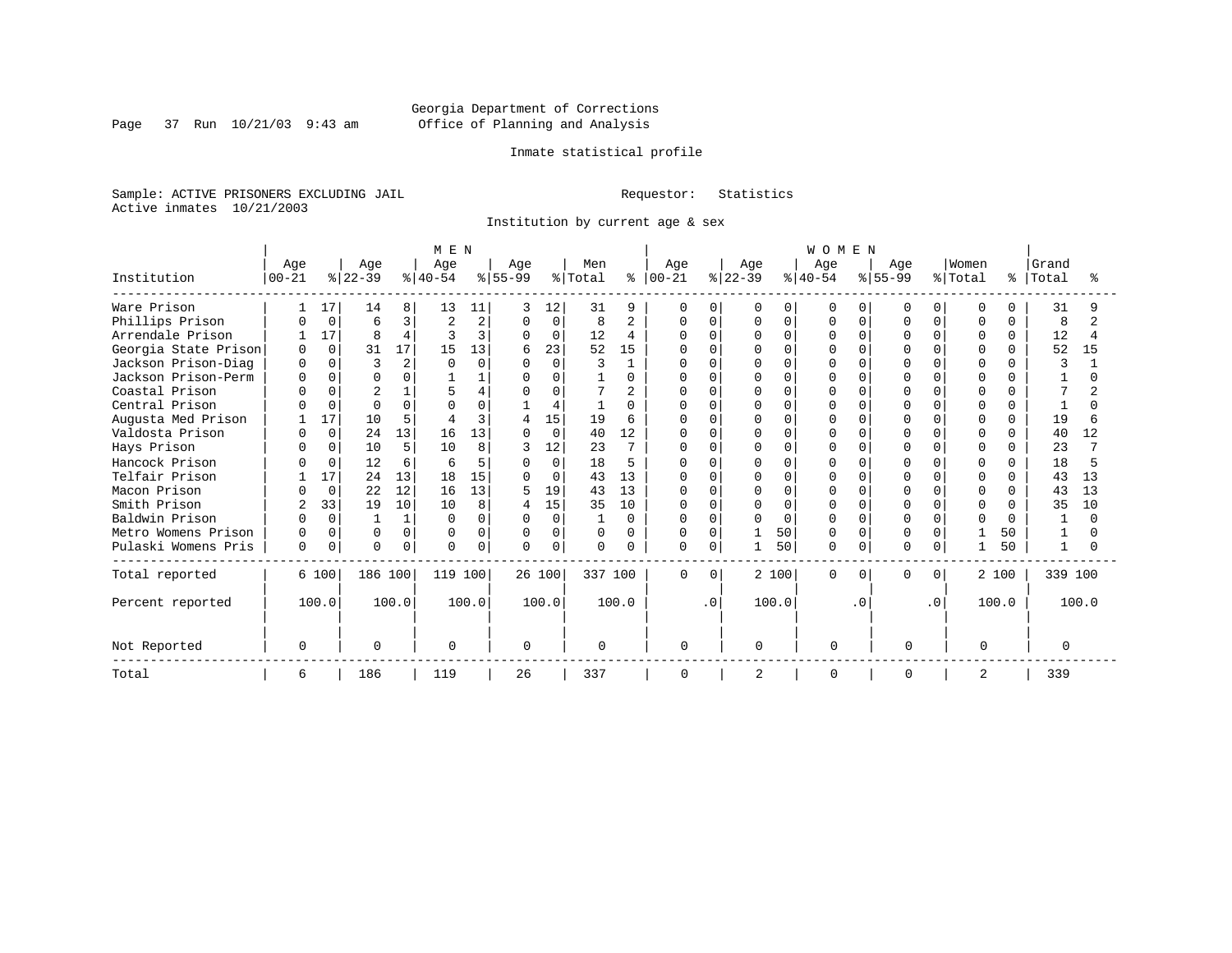Page 38 Run  $10/21/03$  9:43 am

# Inmate statistical profile

Sample: ACTIVE PRISONERS EXCLUDING JAIL Requestor: Statistics Active inmates 10/21/2003

Misdemeanors And Felonies by current age & sex

| Crime Type            | Age<br>$ 00-21$         | Age<br>$8122 - 39$                    | M E N<br>Age<br>$ 40-54 $                   | Age<br>$8155 - 99$                | Men<br>% Total<br>ႜ | Age<br>$ 00 - 21 $             | Age<br>$8 22-39$                        | <b>WOMEN</b><br>Age<br>$8 40-54$              | Age<br>$8155 - 99$                              | Women<br>% Total<br>%         | Grand<br>Total         |
|-----------------------|-------------------------|---------------------------------------|---------------------------------------------|-----------------------------------|---------------------|--------------------------------|-----------------------------------------|-----------------------------------------------|-------------------------------------------------|-------------------------------|------------------------|
| MISDEMEANOR<br>FELONY | $\overline{0}$<br>6 100 | $\Omega$<br>0 <sup>1</sup><br>186 100 | $\overline{0}$<br>$\overline{0}$<br>119 100 | $\overline{0}$<br>- 0 I<br>26 100 | 0<br>0<br>337 100   | 0<br> 0 <br> 0 <br>$\mathbf 0$ | $\overline{0}$<br>$\mathbf{0}$<br>2 100 | 0<br>0 <sup>1</sup><br>$\circ$<br>$\mathbf 0$ | 0 <sup>1</sup><br>$\mathbf 0$<br>$\overline{0}$ | $\Omega$<br>$\Omega$<br>2 100 | $0 \quad 0$<br>339 100 |
| Total reported        | 6 100                   | 186 100                               | 100<br>119                                  | 26 100                            | 337 100             | 0<br>$\circ$                   | 2 100                                   | 0<br>$\circ$                                  | $\overline{0}$<br>0                             | 2 100                         | 339 100                |
| Percent reported      | 100.0                   | 100.0                                 | 100.0                                       | 100.0                             | 100.0               | $\cdot$ 0                      | 100.0                                   | .0'                                           | .0 <sup>′</sup>                                 | 100.0                         | 100.0                  |
| NOT REPORTED          | $\mathbf 0$             | $\mathbf 0$                           | $\mathbf 0$                                 | $\mathbf 0$                       | $\mathbf 0$         | $\mathbf 0$                    | $\mathbf 0$                             | $\mathbf 0$                                   | $\mathbf 0$                                     | 0                             |                        |
| Total                 | 6                       | 186                                   | 119                                         | 26                                | 337                 | 0                              | $\bigcap$<br>∠                          | $\mathbf 0$                                   | $\mathbf 0$                                     | 2                             | 339                    |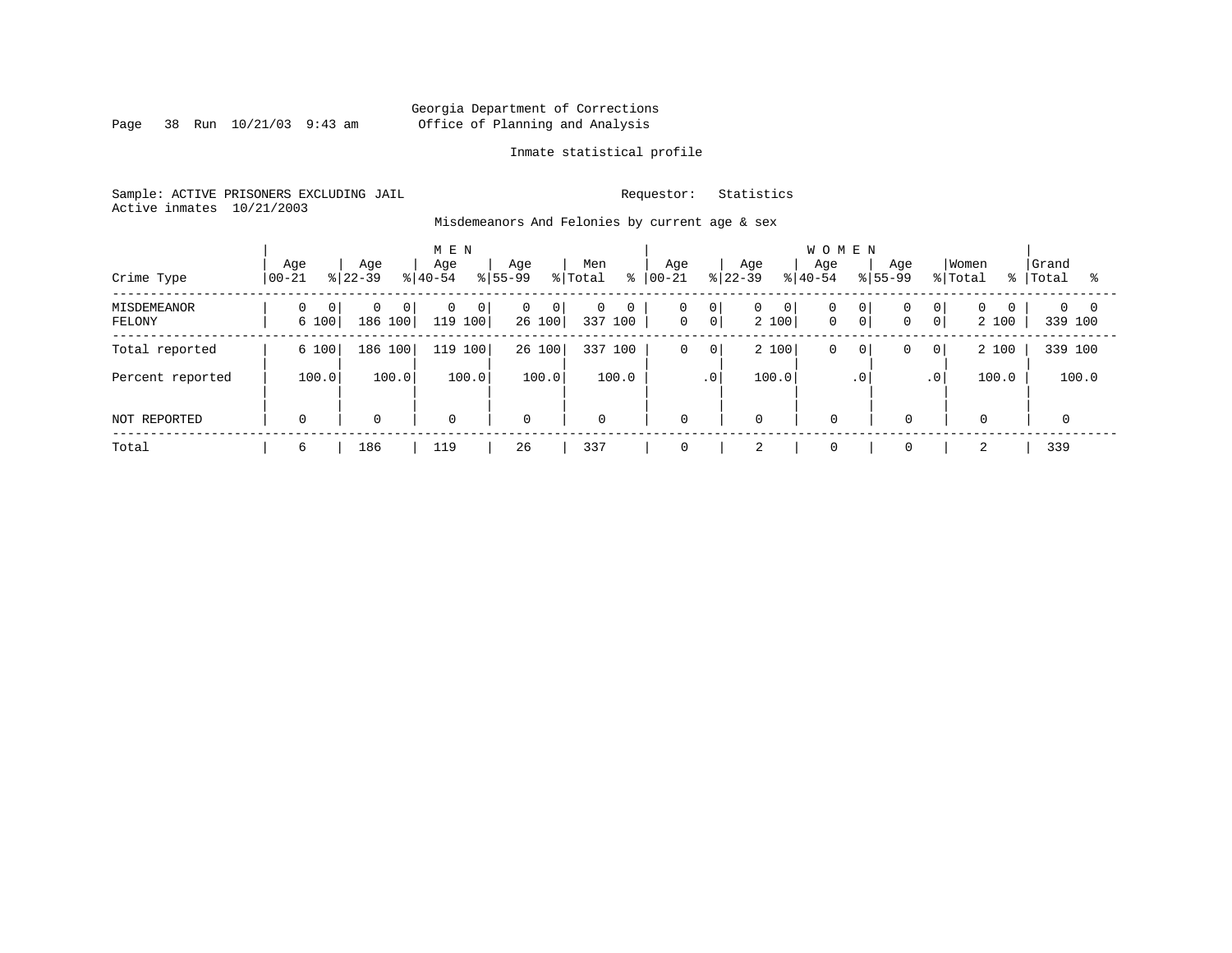Page 39 Run  $10/21/03$  9:43 am

# Inmate statistical profile

Sample: ACTIVE PRISONERS EXCLUDING JAIL Requestor: Statistics Active inmates 10/21/2003

Crimes By Group by current age & sex

|                      | MEN       |             |              |       |          |             |           |          |          |                |             | <b>WOMEN</b> |          |          |             |           |             |                |          |          |          |          |  |  |
|----------------------|-----------|-------------|--------------|-------|----------|-------------|-----------|----------|----------|----------------|-------------|--------------|----------|----------|-------------|-----------|-------------|----------------|----------|----------|----------|----------|--|--|
|                      | Age       |             | Age          |       | Age      |             | Age       |          | Men      |                | Age         |              | Age      |          | Age         |           | Age         |                | Women    |          | Grand    |          |  |  |
| Crimes By Group      | $00 - 21$ |             | $ 22-39$     |       | $ 40-54$ |             | $8 55-99$ |          | % Total  | ႜ              | $ 00 - 21$  |              | $ 22-39$ |          | $ 40-54$    |           | $8 55-99$   |                | % Total  | °        | Total    | °        |  |  |
| HOMICIDE             |           | 6 100       | 120          | 65    | 53       | 45          | 15        | 58       | 194      | 58             | 0           | 0            |          | 2 100    | 0           | 0         | 0           | $\overline{0}$ | 2        | 100      | 196      | 58       |  |  |
| ABORTION             | 0         | $\mathbf 0$ | 0            | 0     | 0        | 0           | 0         | 0        | $\Omega$ | $\mathbf 0$    | 0           | $\mathbf 0$  | 0        | 0        | 0           | 0         | 0           | 0              | $\Omega$ | 0        | 0        | $\Omega$ |  |  |
| BODILY INJRY&REL OFF | U         | 0           | 17           | 9     | 19       | 16          | 2         | 8        | 38       | 11             | 0           | 0            | 0        | 0        | 0           | 0         | 0           | 0              | $\Omega$ | 0        | 38       | 11       |  |  |
| ARSON & REL OFF      |           | 0           | 0            | 0     | 0        | 0           | 0         | 0        | $\Omega$ | 0              | Ω           | 0            | C        | 0        | 0           | 0         | $\Omega$    | O              | $\Omega$ | O        | 0        | $\cap$   |  |  |
| DAMAGE OF PROPERTY   |           | $\Omega$    | <sup>0</sup> | 0     |          | $\Omega$    | 0         | 0        |          | $\Omega$       | Ω           | 0            | U        | $\Omega$ | 0           | $\Omega$  | $\Omega$    | U              | $\Omega$ | $\cap$   | $\Omega$ |          |  |  |
| BURGLARY & REL OFF   |           | $\Omega$    | $\Omega$     | 0     |          | 1           | $\Omega$  | 0        |          | $\Omega$       | Ω           | 0            | 0        | $\Omega$ | 0           | 0         | $\Omega$    | 0              | $\Omega$ | $\Omega$ | 1        |          |  |  |
| FORGERY & REL OFF    |           | 0           | C            | O     |          | 0           | $\Omega$  | 0        | $\Omega$ | $\Omega$       |             | $\mathbf 0$  | C        | $\Omega$ | 0           | $\Omega$  | $\Omega$    | O              | $\Omega$ | $\Omega$ | $\Omega$ |          |  |  |
| <b>THEFT</b>         |           | 0           | $\Omega$     | 0     | $\Omega$ | $\mathbf 0$ | $\Omega$  | 0        | $\Omega$ | 0              | Ω           | 0            | U        | $\Omega$ | 0           | $\Omega$  | $\Omega$    | 0              | $\Omega$ | $\Omega$ | $\Omega$ | n        |  |  |
| <b>ROBBERY</b>       |           | 0           | 23           | 12    | 22       | 18          |           | 27       | 52       | 15             | 0           | 0            | Ω        | $\Omega$ | 0           | $\Omega$  | $\Omega$    | O              | $\Omega$ | $\Omega$ | 52       | 15       |  |  |
| SEXUAL OFFENSES      |           | $\Omega$    | 20           | 11    | 21       | 18          | 2         | 8        | 43       | 13             | 0           | 0            | O        | $\Omega$ | O           | 0         | $\Omega$    | U              | $\Omega$ | $\Omega$ | 43       | 13       |  |  |
| OBSCENITY CRIMES     |           | 0           | 0            | 0     | 0        | $\mathbf 0$ | $\Omega$  | 0        | $\Omega$ | 0              | 0           | 0            | 0        | $\Omega$ | 0           | $\Omega$  | $\Omega$    | 0              | $\Omega$ | $\Omega$ | $\Omega$ | $\cap$   |  |  |
| TREASON & REL OFF    |           | $\Omega$    | <sup>0</sup> | O     | O        | $\Omega$    | O         | 0        | $\left($ | $\Omega$       | Ω           | $\mathbf 0$  | 0        | $\Omega$ | 0           | 0         | O           | 0              | $\Omega$ | O        | ∩        |          |  |  |
| CRIMES INVOLVNG GOVT |           | 0           | C            | 0     |          | 0           | O         | 0        |          | $\Omega$       | Ω           | $\mathbf 0$  | C        | $\Omega$ | $\Omega$    | $\Omega$  | O           | O              | $\Omega$ | O        | $\Omega$ |          |  |  |
| FALSIFICATIONS       |           | $\Omega$    | <sup>0</sup> | 0     | O        | $\Omega$    | O         | $\Omega$ | $\Omega$ | $\Omega$       | Ω           | 0            | U        | $\Omega$ | O           | $\Omega$  | O           | 0              | $\Omega$ | O        | ∩        |          |  |  |
| OBSTRUCT LAW ENFORCE |           | $\Omega$    | C            | 0     | O        | $\Omega$    | O         | O        | O        | $\Omega$       | Ω           | 0            | C        | $\Omega$ | 0           | $\Omega$  | $\Omega$    | O              | $\Omega$ | O        | ∩        |          |  |  |
| DISORDERLY CONDUCT   |           | $\Omega$    | C            | 0     |          | $\Omega$    | O         | O        |          | $\Omega$       | Ω           | 0            | U        | $\Omega$ | O           | $\Omega$  | O           | U              | $\Omega$ | U        | C        |          |  |  |
| GAMBLING & REL OFF   |           | $\Omega$    | $\Omega$     | O     | O        | $\Omega$    | O         | $\Omega$ | O        | $\Omega$       | Ω           | $\mathbf 0$  | U        | $\Omega$ | 0           | $\Omega$  | O           | 0              | $\Omega$ | U        | ∩        |          |  |  |
| CRUELTY TO CHILDREN  |           | $\Omega$    | <sup>0</sup> | 0     |          | 0           | O         | 0        |          | $\Omega$       |             | $\mathbf 0$  | U        | $\Omega$ | 0           | $\Omega$  | $\Omega$    | 0              | $\Omega$ | O        | C        |          |  |  |
| CRIMES WITH GUNS     |           | $\Omega$    | C            | O     |          | $\Omega$    | $\Omega$  | O        |          | $\Omega$       | Ω           | $\mathbf 0$  | U        | $\Omega$ | 0           | $\Omega$  | $\Omega$    | O              | $\Omega$ | $\Omega$ | ∩        |          |  |  |
| INVASION PRIVACY     |           | $\Omega$    | C            | 0     | O        | 0           | O         | 0        | O        | $\Omega$       | Ω           | 0            | O        | $\Omega$ | O           | $\Omega$  | $\Omega$    | O              | $\Omega$ | O        | ∩        |          |  |  |
| RACKETEERING         |           | 0           |              | 0     |          | $\Omega$    | O         | 0        |          | 0              | Ω           | 0            | С        | $\Omega$ | $\Omega$    | n         | O           | O              | $\Omega$ | O        | C        |          |  |  |
| DRUG ABUSE OFFENSES  |           | $\Omega$    | 5            | 3     | 3        | 3           | O         | $\Omega$ | 8        | $\overline{c}$ | Ω           | 0            | O        | $\Omega$ | 0           | $\Omega$  | O           | $\Omega$       | $\Omega$ | O        | 8        |          |  |  |
| DRUG TRAFFICKING     |           | $\Omega$    |              | 1     | O        | $\Omega$    | 0         | 0        |          | $\Omega$       | Ω           | $\mathbf 0$  | 0        | $\Omega$ | 0           | 0         | $\Omega$    | 0              | $\Omega$ | O        |          |          |  |  |
| AUTO CRIMES          |           | 0           | 0            | 0     | O        | 0           | 0         | 0        | 0        | 0              | Ω           | $\mathbf 0$  | 0        | 0        | 0           | 0         | 0           | 0              | 0        | O        | $\Omega$ |          |  |  |
| REVENUE & CONTRABAND |           | 0           | C            | 0     | O        | 0           | 0         | 0        |          | $\Omega$       | Ω           | 0            | 0        | 0        | O           | 0         | $\Omega$    | 0              | $\Omega$ | O        | ∩        |          |  |  |
| CRIMES OF OTH STATES | U         | 0           | 0            | 0     | O        | 0           | 0         | 0        | $\Omega$ | 0              | 0           | 0            | 0        | 0        | 0           | 0         | O           | O              | 0        | $\Omega$ | ∩        |          |  |  |
| MISC. FELONIES       | 0         | 0           | 0            | 0     |          | 0           | 0         | 0        | 0        | 0              | 0           | 0            | 0        | 0        | 0           | 0         | 0           | 0              | 0        | 0        | $\Omega$ |          |  |  |
| MISDEMEANORS         | 0         | 0           | C            | 0     | 0        | 0           | 0         | 0        | 0        | 0              | 0           | 0            | 0        | 0        | O           | 0         | $\Omega$    | 0              | $\Omega$ | O        | 0        |          |  |  |
| Total reported       |           | 6 100       | 186 100      |       | 119 100  |             |           | 26 100   | 337 100  |                | 0           | 0            |          | 2 100    | 0           | 0         | 0           | 0              |          | 2 100    | 339 100  |          |  |  |
| Percent reported     |           | 100.0       |              | 100.0 |          | 100.0       |           | 100.0    |          | 100.0          |             | . 0          |          | 100.0    |             | $\cdot$ 0 |             | $\cdot$ 0      |          | 100.0    |          | 100.0    |  |  |
| NOT REPORTED         | 0         |             | $\Omega$     |       | 0        |             | 0         |          | 0        |                | 0           |              | 0        |          | 0           |           | 0           |                | 0        |          | 0        |          |  |  |
| Total                | 6         |             | 186          |       | 119      |             | 26        |          | 337      |                | $\mathbf 0$ |              | 2        |          | $\mathbf 0$ |           | $\mathbf 0$ |                | 2        |          | 339      |          |  |  |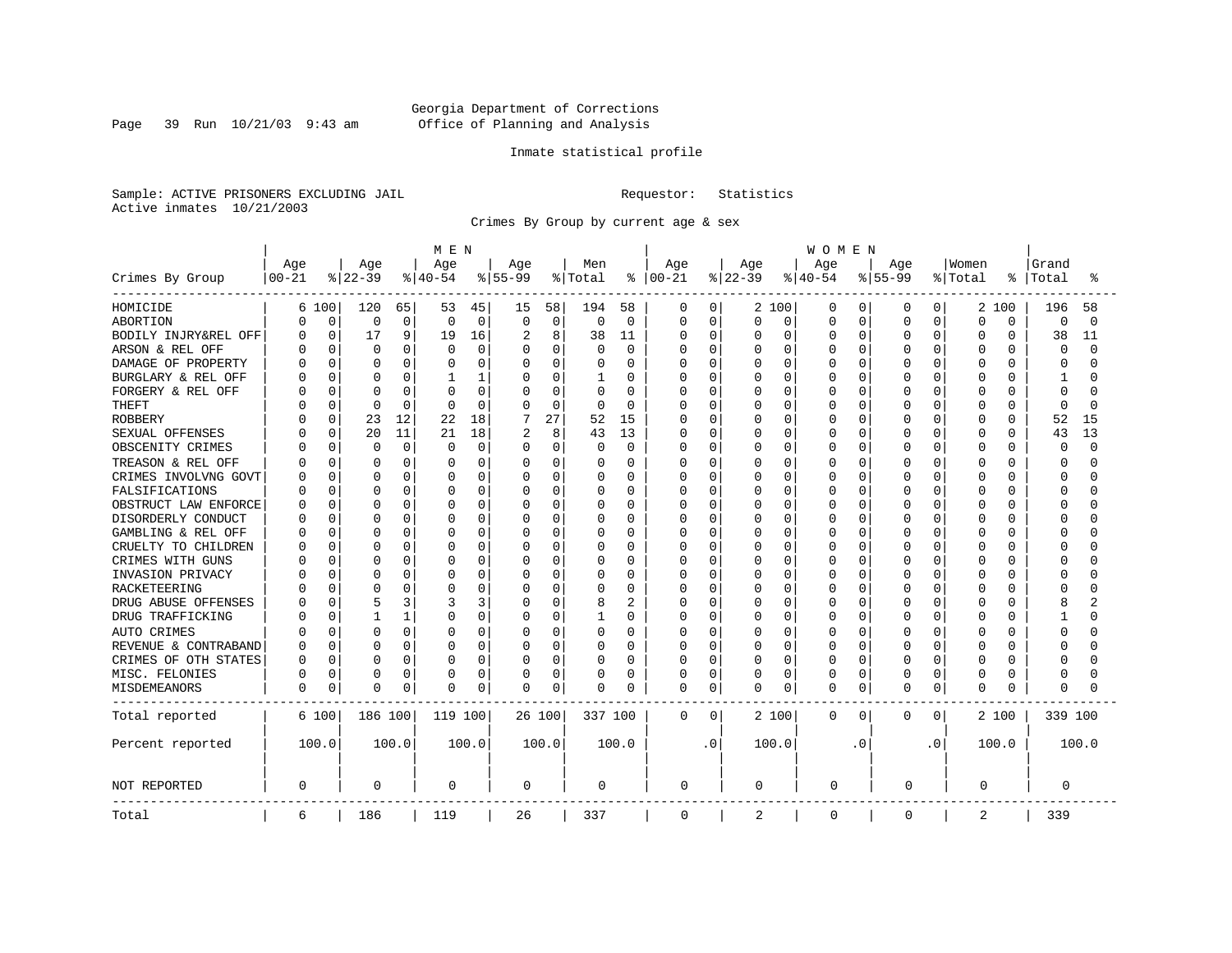Page 40 Run  $10/21/03$  9:43 am

# Inmate statistical profile

Sample: ACTIVE PRISONERS EXCLUDING JAIL Requestor: Statistics Active inmates 10/21/2003

Most Serious Offense by current age & sex

| Most Serious Offense 00-21                                                                                                         | M E N<br>Age<br>Age<br>Men<br>Age<br>$ 22-39 $<br>$ 40-54 $<br>$ 55-99 $<br>% Total |          |          |          |          |          |              |          | Age<br>$8   00 - 21$ |          | Age<br>% 22-39 |              | <b>WOMEN</b><br>Age<br>$8 40-54$ | Women<br>Age<br>$8155 - 99$<br>% Total<br>° |          |          |          | Grand<br> Total |          |              |         |      |
|------------------------------------------------------------------------------------------------------------------------------------|-------------------------------------------------------------------------------------|----------|----------|----------|----------|----------|--------------|----------|----------------------|----------|----------------|--------------|----------------------------------|---------------------------------------------|----------|----------|----------|-----------------|----------|--------------|---------|------|
|                                                                                                                                    |                                                                                     |          |          |          |          |          |              |          |                      |          |                |              |                                  |                                             |          |          |          |                 |          |              |         |      |
| NOTE: In the table below, misdemeanors come first, and are in lower-case letters. AFTER THAT COME FELONIES, IN UPPER-CASE LETTERS. |                                                                                     |          |          |          |          |          |              |          |                      |          |                |              |                                  |                                             |          |          |          |                 |          |              |         |      |
| <b>MURDER</b>                                                                                                                      |                                                                                     | 6 100    | 120      | 68       | 53       | 48       | 15           | 60       | 194                  | 61       | 0              |              |                                  | 2 100                                       | U        | O        |          | <sup>n</sup>    |          | 2 100        | 196     | 61   |
| KIDNAPPING                                                                                                                         |                                                                                     |          | 17       | 10       | 19       | 17       | 2            | 8        | 38                   | 12       |                |              | O                                | 0                                           |          | O        |          |                 | U        | <sup>0</sup> | 38      | 12   |
| <b>BURGLARY</b>                                                                                                                    |                                                                                     |          | $\Omega$ | $\Omega$ |          |          | $\Omega$     | 0        |                      | $\Omega$ |                |              |                                  | $\Omega$                                    |          | O        |          |                 | O        |              |         |      |
| ARMED ROBBERY                                                                                                                      |                                                                                     |          | 22       | 12       | 22       | 20       |              | 28       | 51                   | 16       |                |              |                                  | $\Omega$                                    |          |          |          |                 | O        |              | 51      | 16   |
| HIJACKING MOTOR VEHI                                                                                                               |                                                                                     |          |          |          | $\cap$   | $\Omega$ | $\Omega$     | 0        |                      | $\Omega$ |                |              |                                  | $\Omega$                                    |          | n        |          |                 | U        |              |         |      |
| <b>RAPE</b>                                                                                                                        |                                                                                     |          | 15       | 8        | 16       | 14       |              | 8        | 33                   | 10       |                |              |                                  | $\Omega$                                    |          | n        |          |                 | U        | <sup>0</sup> | 33      | 10   |
| AGGRAV SODOMY                                                                                                                      |                                                                                     |          |          |          | $\Omega$ |          | <sup>n</sup> | O        |                      |          |                |              |                                  | $\Omega$                                    |          |          |          |                 |          |              |         |      |
| AGGRAV SEXUAL BATTER                                                                                                               |                                                                                     |          | $\Omega$ |          |          |          |              | O        |                      |          |                |              |                                  | $\Omega$                                    |          | n        |          |                 | U        |              |         |      |
| CHILD MOLESTATION                                                                                                                  |                                                                                     |          | $\Omega$ |          |          |          |              | O        |                      | O        |                |              |                                  | $\Omega$                                    |          | O        |          |                 | ∩        |              |         |      |
| AGGRAV CHILD MOLESTA                                                                                                               |                                                                                     |          |          |          |          |          |              | 0        |                      |          |                |              |                                  | $\Omega$                                    |          |          |          |                 |          |              |         |      |
| VIOL GA CNTRL SBST A                                                                                                               |                                                                                     |          |          |          |          |          | U            | O        |                      |          |                |              |                                  | $\Omega$                                    |          | n        |          |                 |          |              |         |      |
| S/D CONT SUB SCHOOL                                                                                                                |                                                                                     |          |          |          |          |          |              | O        |                      |          |                |              |                                  | $\Omega$                                    |          | n        |          |                 | U        |              |         |      |
| S/D COCAINE                                                                                                                        |                                                                                     |          |          |          |          |          |              | $\Omega$ |                      |          |                | <sup>0</sup> |                                  | $\Omega$                                    |          | O        |          |                 | U        |              |         |      |
| POSS OF COCAINE                                                                                                                    |                                                                                     |          |          |          |          |          |              | 0        |                      |          |                |              |                                  | $\Omega$                                    |          | O        |          |                 |          |              |         |      |
| ATT/CONSPRCY COMMT C                                                                                                               | U                                                                                   | $\Omega$ |          |          |          | U        |              | O        |                      |          |                | $\Omega$     |                                  | $\Omega$                                    |          | $\Omega$ |          |                 | $\Omega$ |              |         |      |
| Total reported                                                                                                                     |                                                                                     | 6 100    | 186 100  |          | 119 100  |          | 26 100       |          | 337 100              |          | 0              | $\Omega$     |                                  | 2 100                                       | $\Omega$ | $\Omega$ | $\Omega$ | $\Omega$        |          | 2 100        | 339 100 |      |
| Percent reported                                                                                                                   |                                                                                     | 100.0    |          | 95.2     |          | 93.3     |              | 96.2     |                      | 94.7     |                | $\cdot$ 0    |                                  | 100.0                                       |          | . 0      |          | .0              |          | 100.0        |         | 94.7 |
| Not reported                                                                                                                       |                                                                                     |          | 9        |          | 8        |          |              |          | 18                   |          | 0              |              | U                                |                                             | $\Omega$ |          | O        |                 | $\Omega$ |              | 18      |      |
| Total                                                                                                                              | 6                                                                                   |          | 186      |          | 119      |          | 26           |          | 337                  |          | 0              |              | 2                                |                                             | 0        |          |          |                 | 2        |              | 339     |      |